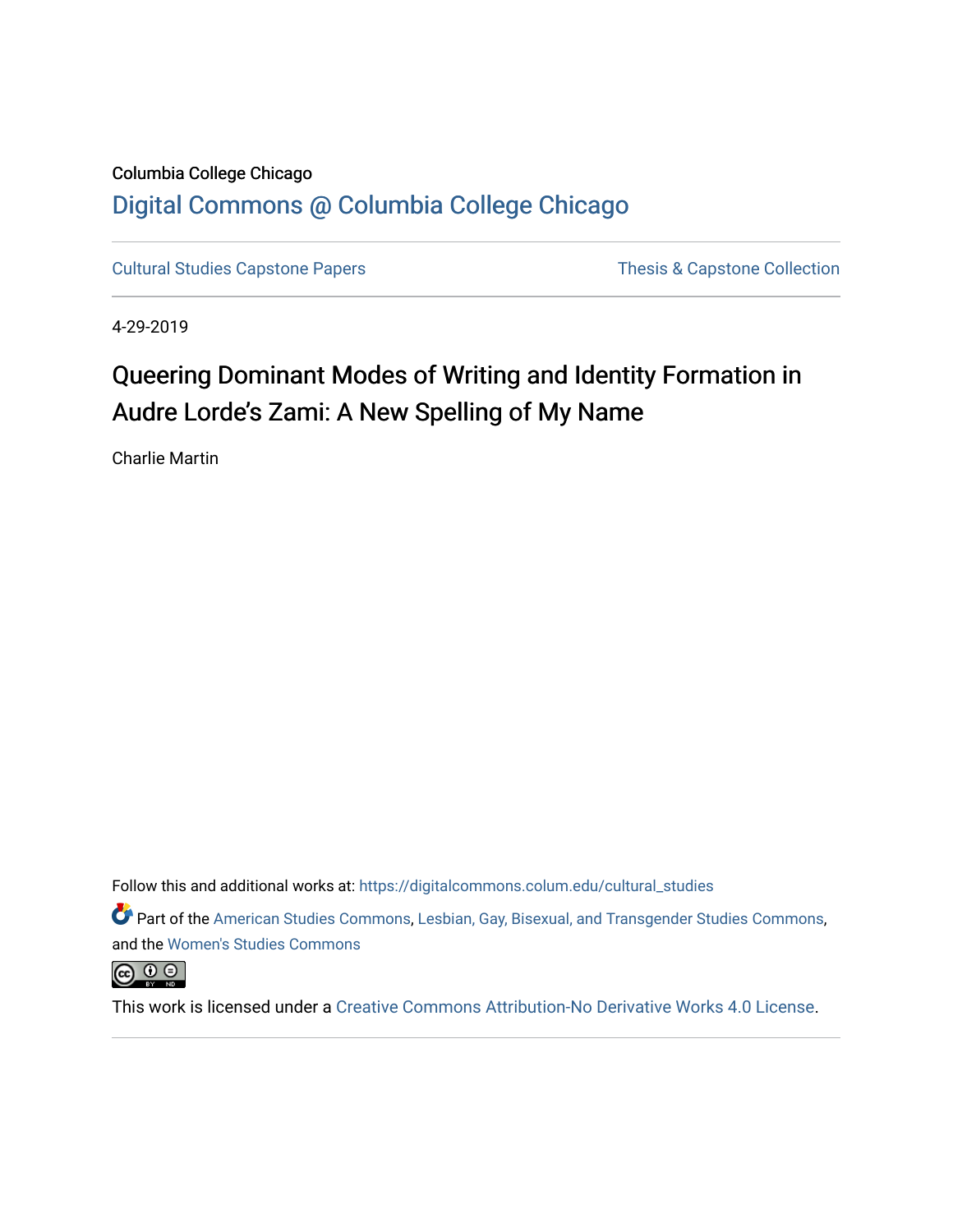## Queering Dominant Modes of Writing and Identity Formation in Audre Lorde's *Zami: A New*

*Spelling of My Name* 

By

### Charlie Martin

Capstone Thesis submitted in partial fulfillment of the requirements for the degree of Bachelor of Arts in Cultural Studies

> Cultural Studies Program School of Liberal Arts and Sciences Columbia College Chicago April 29, 2019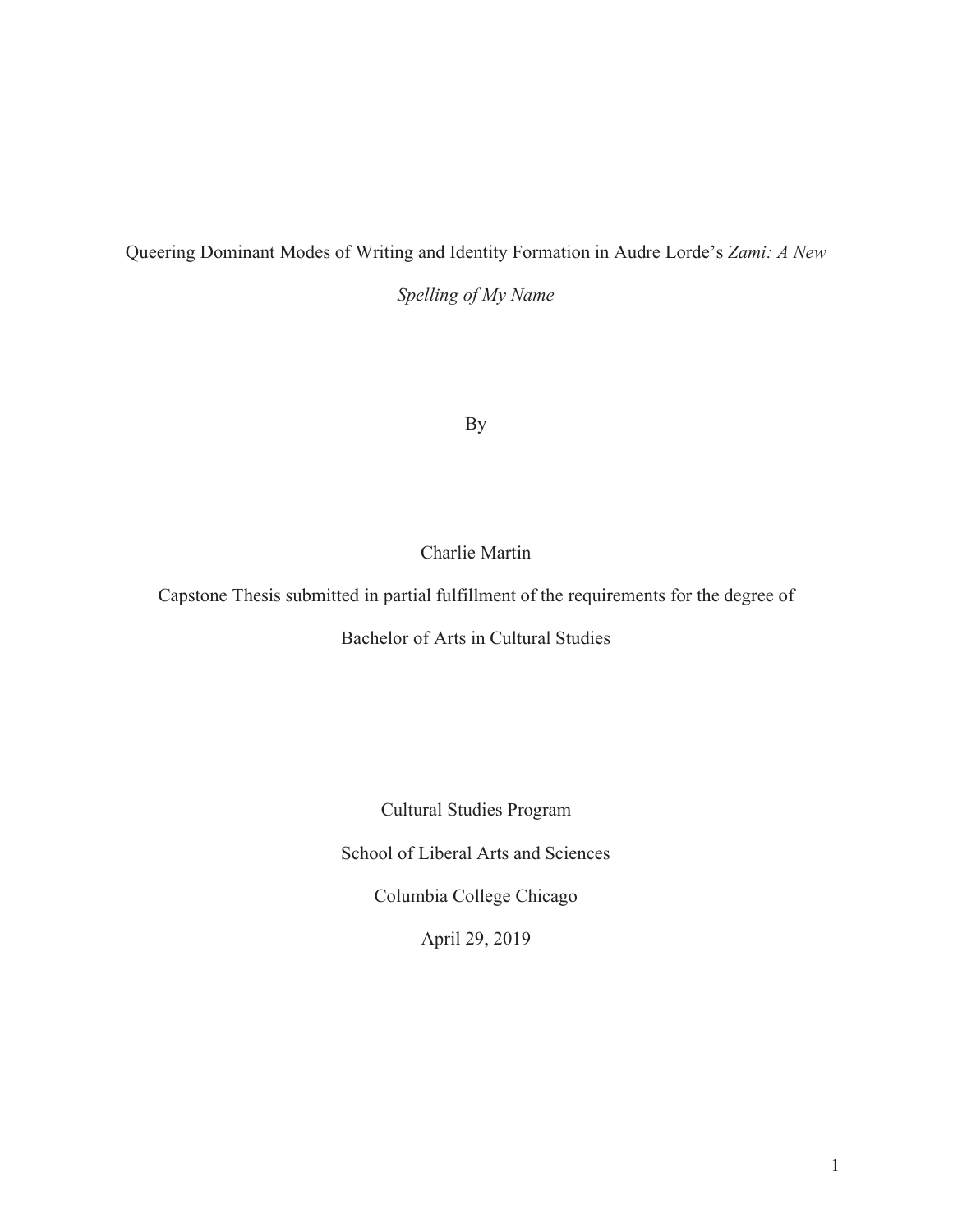#### Abstract

As part of a historical formation of marginalized authors who interrogate dominant modes of writing and identity formation in their work, self-described "Black lesbian mother warrior poet" Audre Lorde remakes and reimagines dominant conventions of identity and literary genres in her novel *Zami: A New Spelling of My Name* to articulate her unique subjectivity as a Black American lesbian writer. Drawing on the work of scholars and activists in the fields of queer theory and feminism, including Cheryl Wall, Eve Kosofsky Sedgwick, and Audre Lorde herself, Charlie Martin uses textual and contextual analysis to examine the indelible link between Lorde's intersecting identity as a Black feminist lesbian and the work that she does to subvert or "queer" dominant modes of storytelling and reductive conceptions of identity in *Zami* and her other work. Martin contends that through the deployment of both traditional narrative forms and poetic techniques in tandem with each other, *Zami* presents an alternative mode to the traditional novel that refuses to confine itself to one rigid way of being by insisting upon a hybrid approach to writing and an intersectional conception of identity. In doing so, *Zami* as an emergent text is able to convey moments of deep affect and erotic knowledge about self-identity and identity formation.

Keywords: queer literature, identity politics, subjectivity, trans-genre, intersectionality, feminism, erotic, Audre Lorde, Zami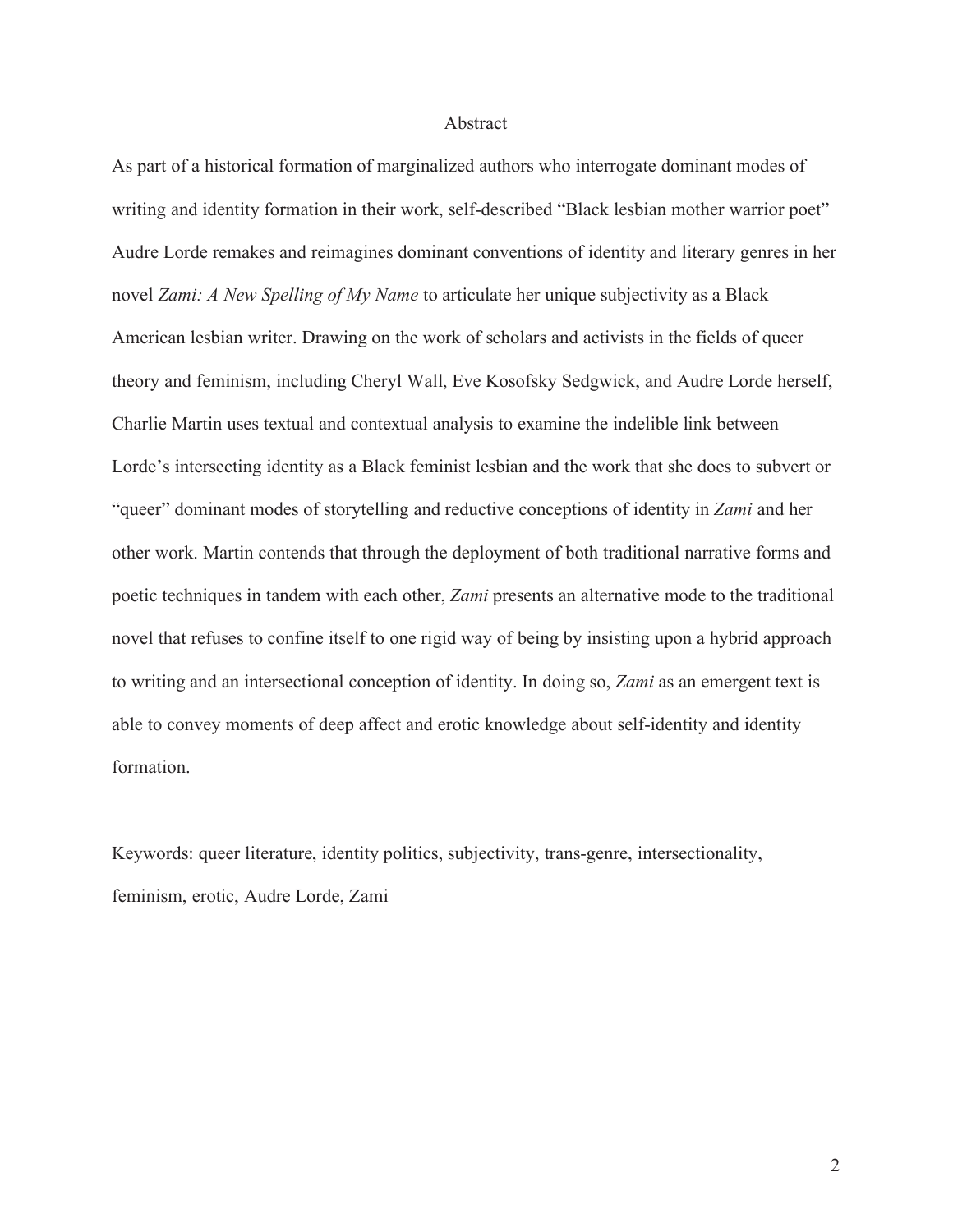#### Introduction

Audre Lorde's bending and mixing of the conventions of genre in her transcendent work *Zami: A New Spelling of My Name* poetically mirrors the content and subject matter of the book itself, which exemplifies Lorde's non-traditional, complex, intersectional conception of intersecting identities. Of course, many other writers creating on the margins of society have dabbled with this work of artfully defying the dominant modes of writing and identifying in their novels, including Virginia Woolf with *Orlando*, Leslie Feinberg with *Stone Butch Blues*, and more recently Justin Torres with *We the Animals*, to name just a few. Audre Lorde and her book *Zami: A New Spelling of My Name* exemplify this cohort due to the trans-genre approach to writing/storytelling which led to the inception of a new kind of hybrid genre in *Zami*, the skillful fusion of literary techniques such as poetry with prose and biography with myth, and Audre Lorde's constant underlying insistence upon an intersectional conception of identity in her own life and within the text of her novel *Zami*.

In a similar fashion to the innovative authors mentioned above, Audre Lorde interrogates dominant modes of self-identity and brings an alternative approach to the conventional novel or story format in *Zami*. Lorde effectively subverts traditional expectations of genre, form, and identity formation in her unusual novel through the skillful deployment of the forms of prose and poetry and the genres of biography and myth in tandem with each other to tell the story of her life through fragments of formative memories and detailed portraits of the women who were most important to her. *Zami: A New Spelling of My Name* is worthy of deeper examination for a multitude of reasons. For one thing, despite being so ambitious in terms of innovative writing, Zami is unpretentious in tone and very much accessible to the casual or non-academic reader. Zami is certainly an example of what Stuart Hall has dubbed "ordinary" culture, not elitist or in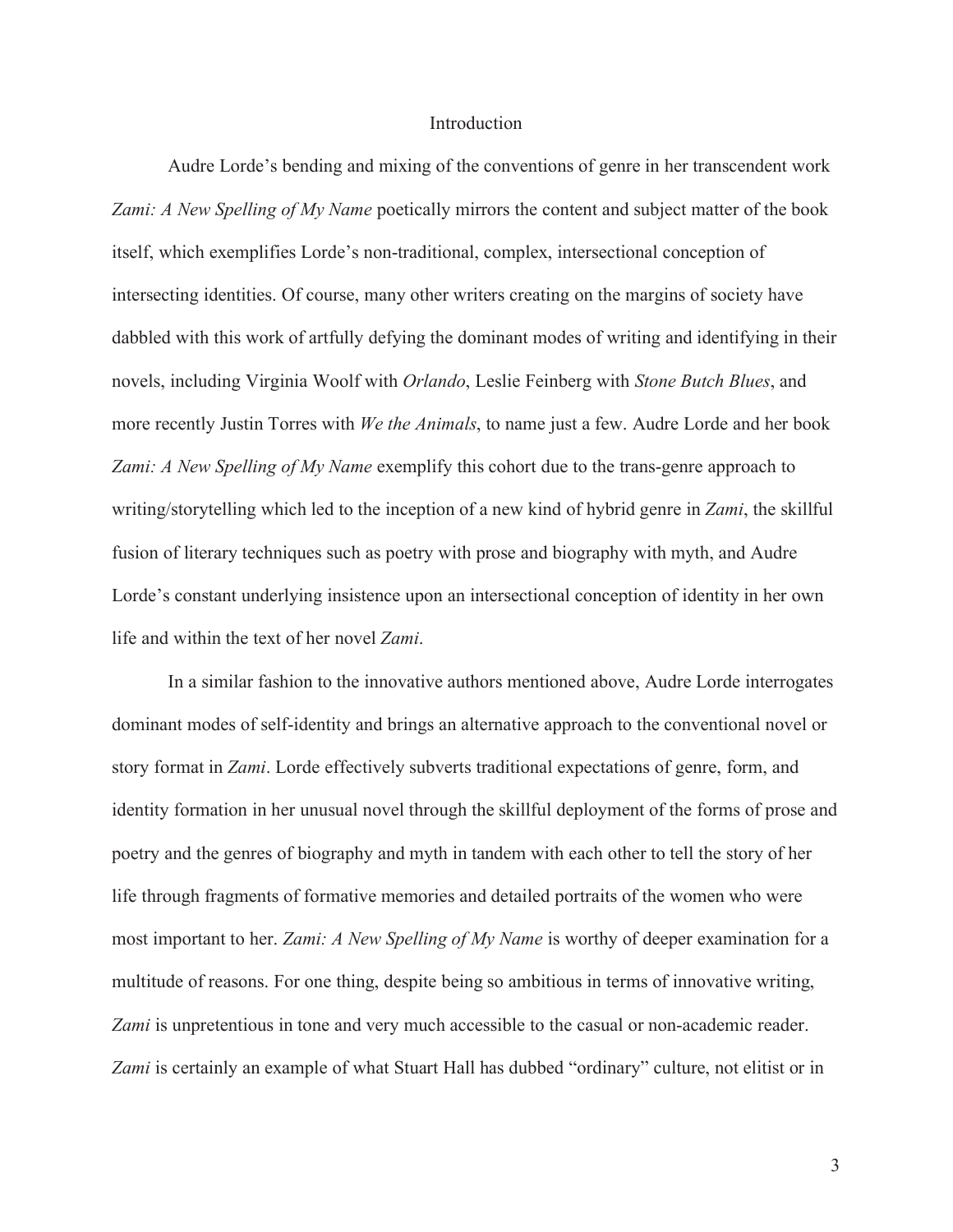any way interested in using any kind of obscure language and tropes. The down-to-earth nature of *Zami* strikes me in a way that other texts which subvert traditional genre and notions of identity do not, for example *Orlando* or Oscar Wilde's *The Picture of Dorian Gray*. These two texts, though nearly 40 years apart, share the trait of being somewhat more literary in terms of language, and neither are so boldly personal as Audre Lorde's novel. The autobiographical aspect to *Zami* makes it feel that much more "real". Further, Lorde builds a strong mythos in Zami encompassing everything from womanhood, America, family relations, love, the erotic, etc. through the detailing of her experiences, making heavy use of memory as well as history to create her own kind of myth.

*Zami: A New Spelling of My Name* was first presented to me when I was a sophomore in a queer literature class exposing its students to a sampling of queer-aligned narratives, which included Lorde's *Zami* alongside other, possibly more well-known titles such as the previously mentioned *Orlando* and *The Picture of Dorian Gray* among others. Out of the texts we studied in that class, Audre Lorde's *Zami* in particular has remained at the forefront of my mind. I related to *Zami* personally as a woman and a queer person who struggled with hegemonic notions of gender and sexuality growing up. Lorde's experience of wanting to be both man and woman, of wanting to be more than either rather than confined to one or the other, really stuck with me when I first came across her words at a formative time in my life when I was trying to figure out what kind of person I wanted to be. So the concept of complex, intersecting identities is close to my own heart and the promotion of living one's truth through recognizing and embracing all aspects of their identity is one of my passions. Further, there is a need to amplify the voices and stories of marginalized people that disproportionately go unheard, which I am very aware of my responsibility to do in my position as a white person in academia. For these reasons taken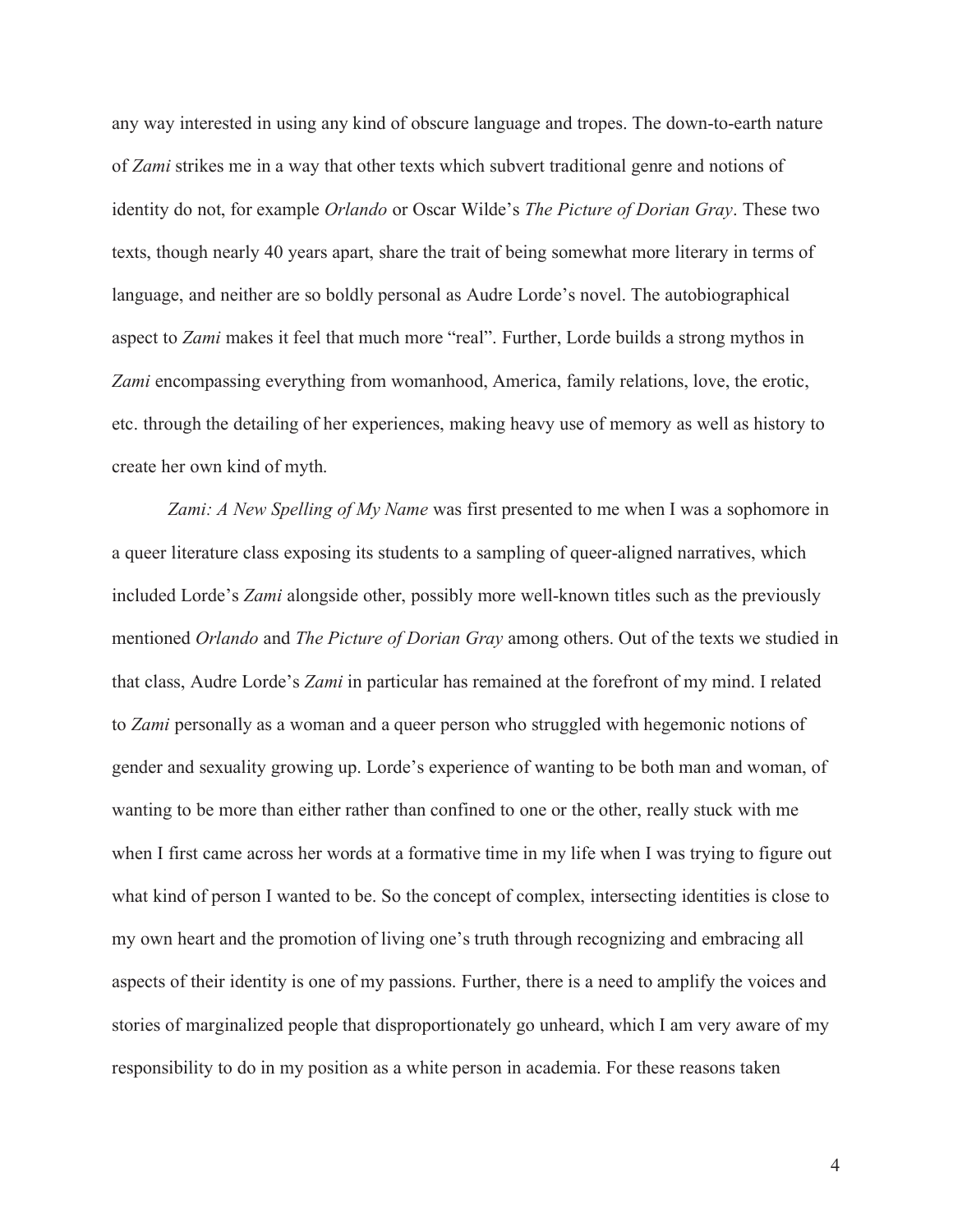together, I feel that the work I am doing with Audre Lorde's book in this capstone is important and valuable.

First published in 1982, *Zami: A New Spelling of My Name* is told from the point of view of the author herself. In this unconventional book, Lorde chronicles her own life experiences in a variety of forms (including prose, poetry, memory, myth, biography, history) that mesh together to produce one coherent narrative. Unable to categorize it with existing terms, the word that Lorde coined to describe the book's hybrid of genres was "biomythography," combining elements of biography, history, and myth. Although it is very accurate and descriptive, this term can still be somewhat insufficient as there is not really anything in the word "biomythography" to indicate how the book deploys the forms of both prose and poetry on top of fusing those different genres of biography, history, and myth. In order to emphasize the text's forays into poetry as a narrative tool and the marbling of forms and genres, I tend to use terms like hybrid and trans-genre in order to describe what is happening in *Zami*. In an interview with scholar Claudia Tate, Audre Lorde herself describes *Zami* as "really fiction. It has elements of biography and history [and] myth. In other words, it's fiction built from many sources." (Tate 115).

In *Zami*, Lorde eschews some of the more restrictive conventions of narrative writing, switching quite fluidly between forms of straight matter-of-fact narration, bits of poetry, lyrics, memory fragments, and thoughtful prose that is not unlike a stream of consciousness. All of these differing literary techniques are combined in this one text, fusing Lorde's memories of history with memories her life, from her childhood in Harlem, New York in the 30's and 40's through her adulthood in Connecticut, Mexico, and finally back to New York. Throughout all of these different transitions, the book is devoted to creating detailed portraits of the various strong and important women in Lorde's life, especially her mother, Linda, an immigrant from Grenada.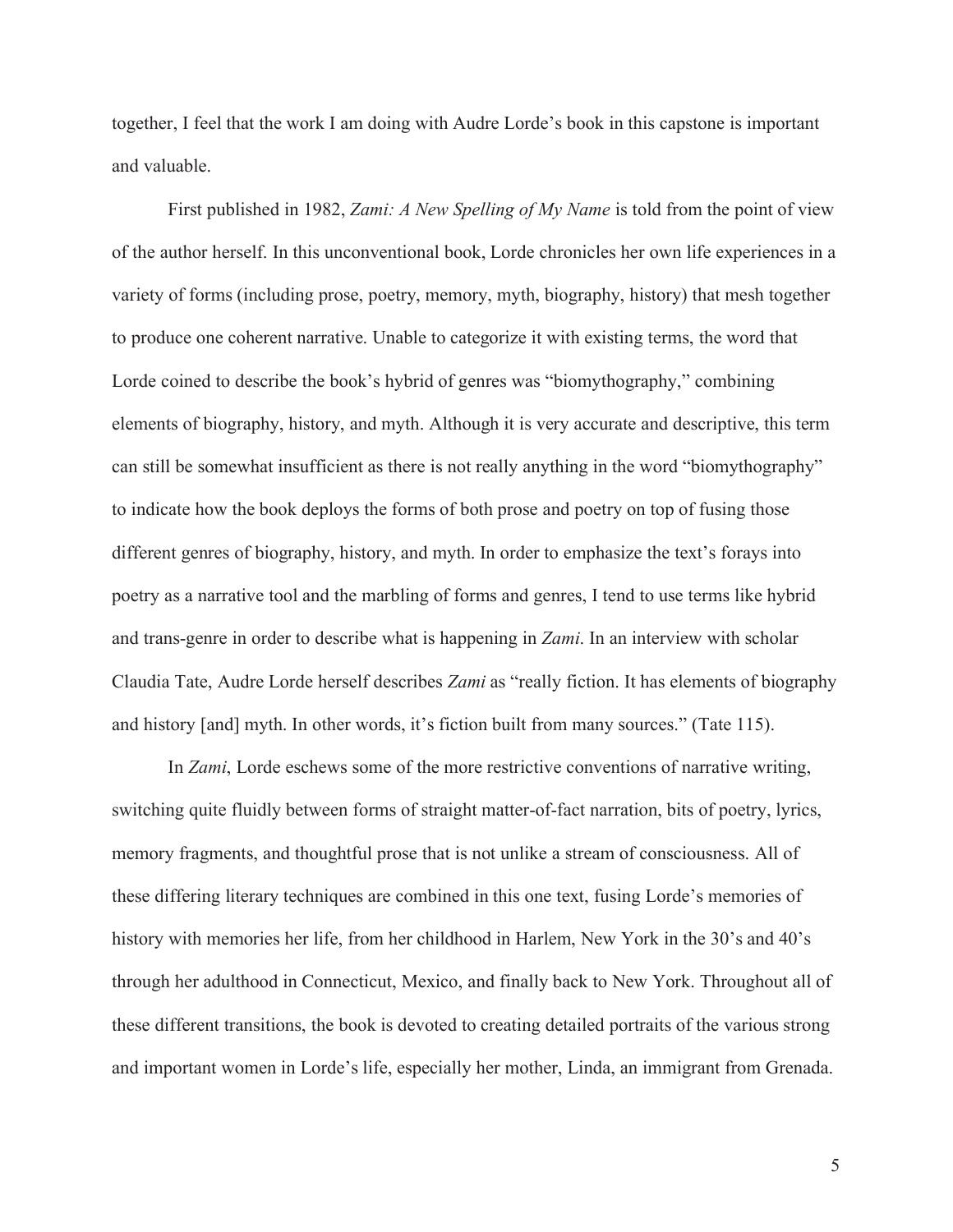There is also Gennie, Audre's best friend, until she dies in their adolescence. The impact of this loss is felt throughout the rest of the text, manifesting in waves of poetic grief and flashes of italic memory even as Audre's life continues and she begins new relationships. As I will discuss, the deployment of italics in *Zami* is a vital component of the trans-genre nature of the text. As a poetic technique, the italics function on various levels simultaneously: to evoke specific emotion or memory, to break up the narration, and to construct the unique mythos of the text. Finally, the last woman we get to know in *Zami* is Afrekete, an important lover of Audre's whom she meets in a lesbian bar upon her return to New York from her time living in Mexico. Distinctly reminiscent of Audre's mother Linda, Afrekete affects Audre in ways wholly different from any of her other handful of lovers over the course of the novel. Through these feminine portraits, Lorde's reverence for women-centered relationships as well as her insistence upon multiplicity and intersectionality of identity is concurrently built a mythos in her novel *Zami: A New Spelling of My Name.* The deployment of poetry and poetic prose becomes particularly important in constructing this mythos of an instinctual, ingrained sense of feminine love and connection that is an integral part of Lorde's racial identity, not just the sexual and gendered aspects of her identity.

When I was researching this project, I found that although many scholars have written about Audre Lorde's *Zami*, none have stressed the function of the style of the novel itself and the variation in literary techniques the way that I have here in this project. I find that the hybrid, trans-genre structure of the text itself, including the strategic use of poetry and italics at times of deep affect and great spiritual importance, works alongside the content, which stresses the importance of an intersectional approach to self-identity. There is a double-emphasis upon a multiplicity of methods, both in terms of writing and self-identity, within the text of *Zami*. That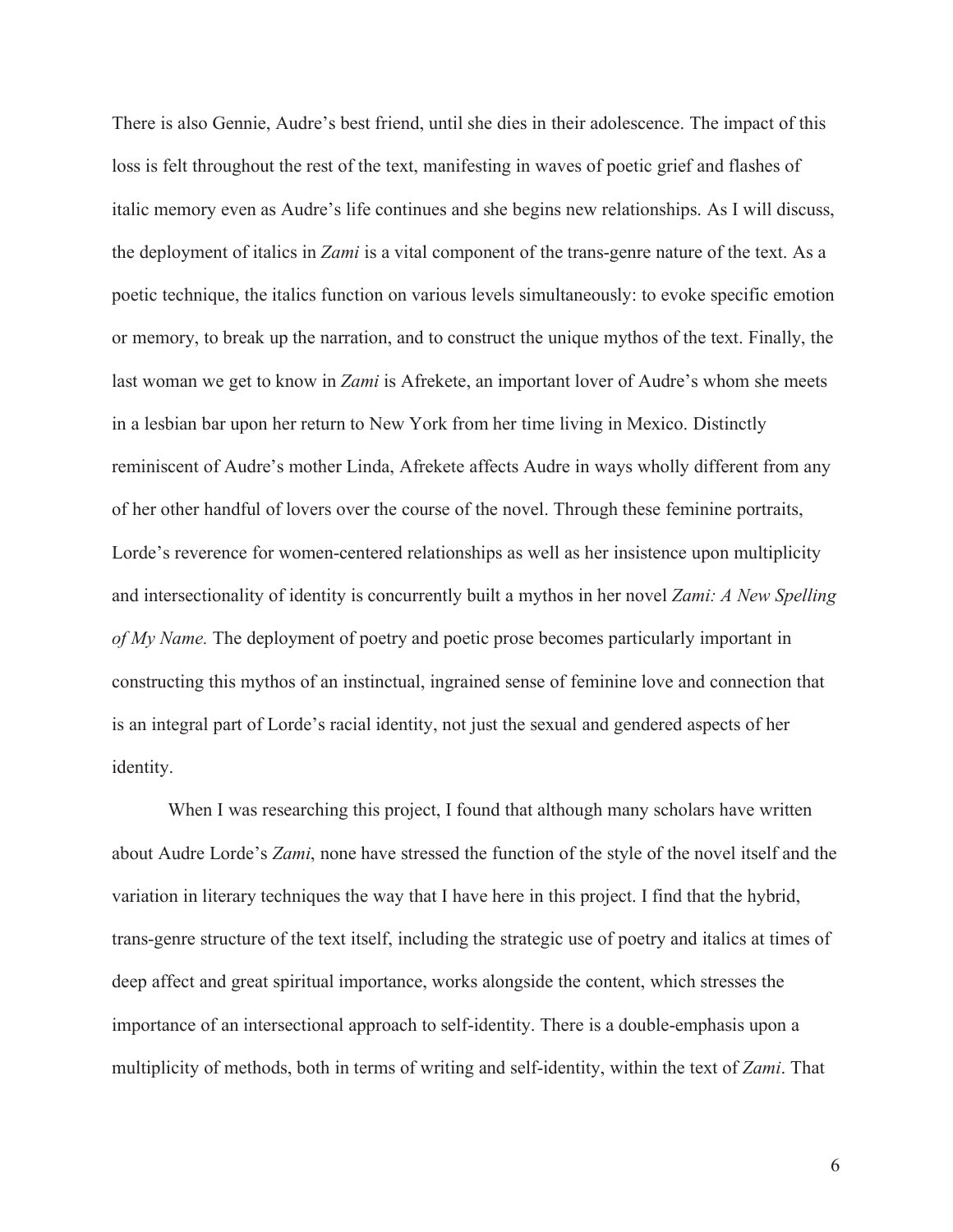reinforces the queer, intersectional nature of the novel in a way that elevates the text beyond other comparable narratives, which do similar work with subverting dominant modes of identity and writing but do not construct such a boldly personal, honest mythos as Audre Lorde artfully does in *Zami: A New Spelling of My Name*.

Theoretical Framework/Methodology: Intersectionality is Feminist and Queer

In this capstone, I am conducting a critical textual and contextual analysis of *Zami: A New Spelling of My Name* within a framework that draws from various thinkers working at the intersection of feminism and queer theory in order to interrogate the ways in which Audre Lorde subverts dominant modes of writing, genre, and identity, both through technical aspects of her work and the incorporation of her own complex, multiple identities into her writing. Here, feminism and queer theory taken together inform my position of analysis and emphasize both the need for self-reflexivity as well as the need to think historically and spatially.

The lens of queer theory is vital to my argument about the act of "queering" in my reading of Lorde's mythical, semi-autobiographical book, drawing from the work of queer theorists such as Eve Kosofsky Sedgwick. One aspect I am careful of is that Audre Lorde was proudly and vocally a lesbian, a word that she assigned to herself very deliberately. Additionally, queer theory as a field of thought didn't really start to gain traction until after Lorde died in 1992, so it's very much a contemporary lens that did not exist when Lorde was alive and writing. It is vital to keep in mind that Lorde would have resisted being labeled "queer" because such a vague term has the tendency to erase the part of her identity which she was particularly insistent upon the importance of: she was a lesbian, a woman-loving-woman first and foremost. So, for clarification: it is specifically Lorde's writing and the work done within the text of *Zami: A New*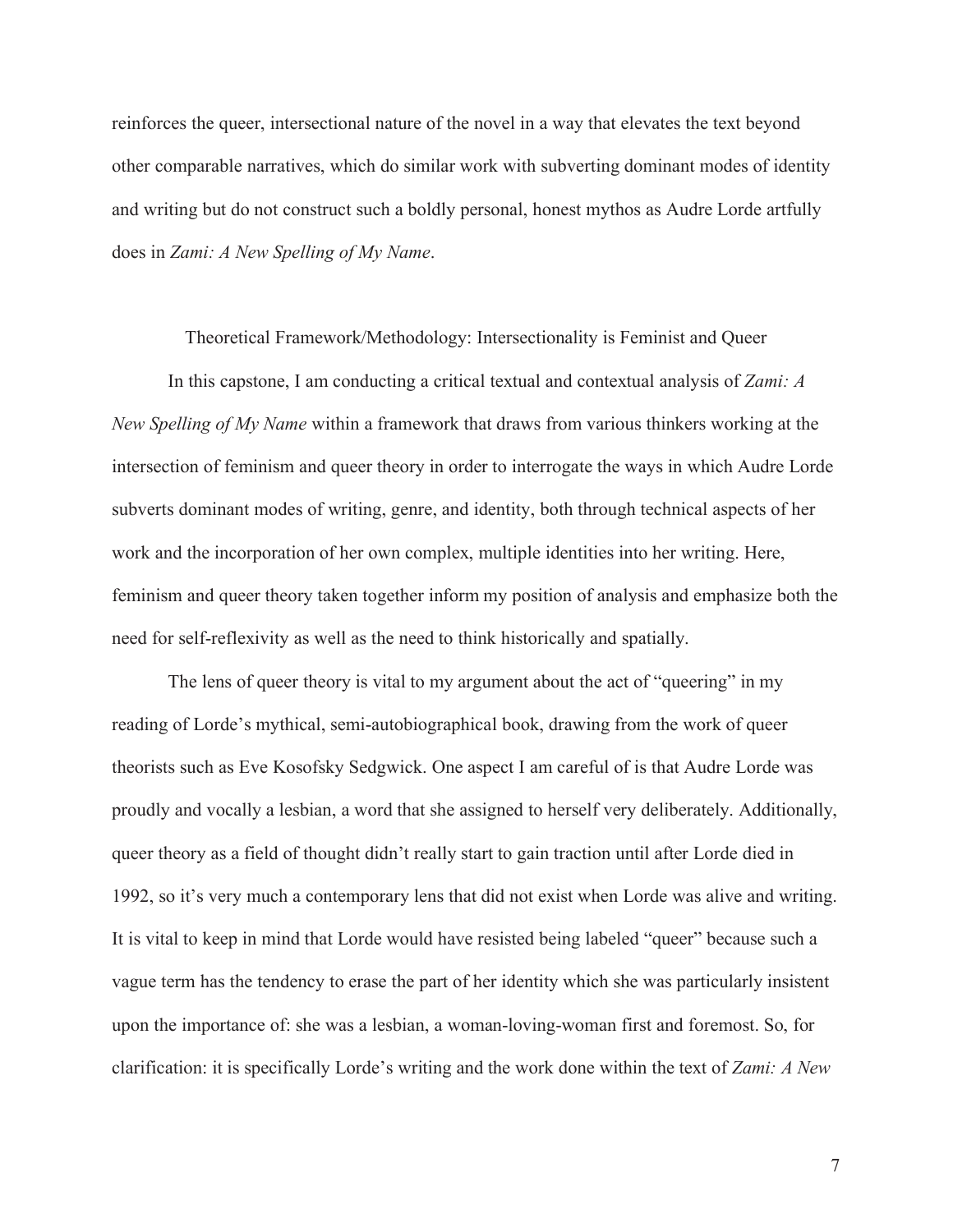*Spelling of My Name* that I am using queer theory to talk about and claim the text as queer in this analysis, not Audre Lorde as a historical figure.

First, I look at Hélène Cixous's 1976 essay "The Laugh of Medusa." Here, Cixous provides a perspective on the history of writing as being deeply patriarchal and tied with the phallocentric tradition as well as issues a call for women to reclaim their bodies, desires, and their very identities from patriarchal politics through writing. She posits that writing, much like many other disciplines, has been run by "a libidinal and cultural- hence political, typically masculine- economy," in which the repression of women has been perpetuated over and over in ways that are hidden by the "mystifying charms of fiction" (879). Cixous rejects the patriarchal norms of writing and calls for other women to do the same by writing themselves, as she puts it:

Woman must write her self: must write about women and bring women to writing, from which they have been driven away as violently as from their bodies- for the same reasons, by the same law, with the same fatal goal. Woman must put herself into the text- as into the world and into history- by her own movement (875).

She advocates for a uniquely feminine perspective as an alternative to traditionally masculine or patriarchal writing and discourse, but also as a way of critiquing that dominant, exclusionary writing discourse. She makes an important distinction between what she calls feminine writing and writing that is simply done by women:

It is well known that the number of women writers has always been ridiculously small. This is a useless and deceptive fact unless from their species of female writers we do not first deduct the immense majority whose workmanship is in no way different from male writing, and which either obscures women or reproduces the classic representations of women as sensitive, intuitive, dreamy, etc. (878).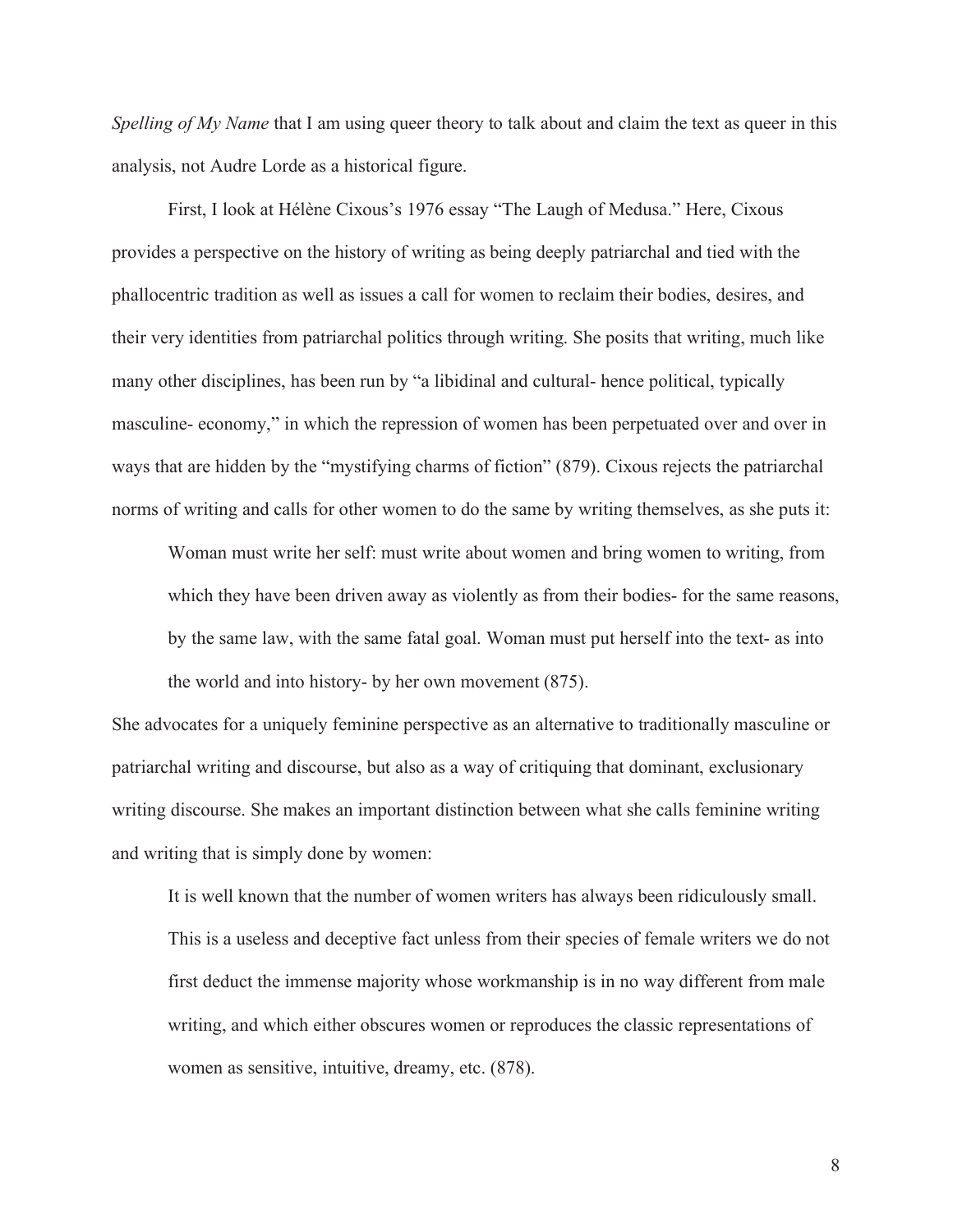For Cixous, feminine writing presents a highly dimensional portrait of woman by woman that differs wholly from traditional writing. Cixous's thinking in terms of feminine writing and feminine identity that she was writing in the 70's very much mirrors the link between queer writing and queer identity that comes up later on in the 90's.

Queer studies and queer theory as a field of thought really started to develop in the 1990's with the work of scholars such as Eve Kosofsky Sedgwick and Judith Butler, but Lorde passed away in 1992 just as the field was coming into its own and therefore never had the chance to lend her voice on that subject. So even though there was a bit of overlap, queer theory is still very much a contemporary lens that did not exist when Lorde was writing, which is vital to keep in mind. In his book *Female Masculinity*, queer theorist Jack Halberstam writes that anyone writing about the past must carefully consider how contemporary notions and constructions of desire and identity can easily be imposed on past persons, incidents, or issues, because it can oversimplify the complex historical reality. Halberstam proposes a corrective methodology for this called perverse presentism, which he describes as "not only a denaturalization of the present, but also an application of what we do not know in the present to what we cannot know about the past" (53). In order to study the past, one must denaturalize the present in an effort not to impose our own contemporary norms and values. Halberstam's work focuses primarily on nineteenth century lesbians whereas mine is about a late twentieth century lesbian, so my source material is much more contemporary, but I think this approach of denaturalization of the present is extremely useful for generating insights about the past and making thoughtful connections to the present. The purpose of this history and my wariness about the word "queer" is not to devalue the importance of queer theory in this project, because this lens gives me the important tools and language to talk about the nature of Lorde's work in *Zami*, the relationship between her and her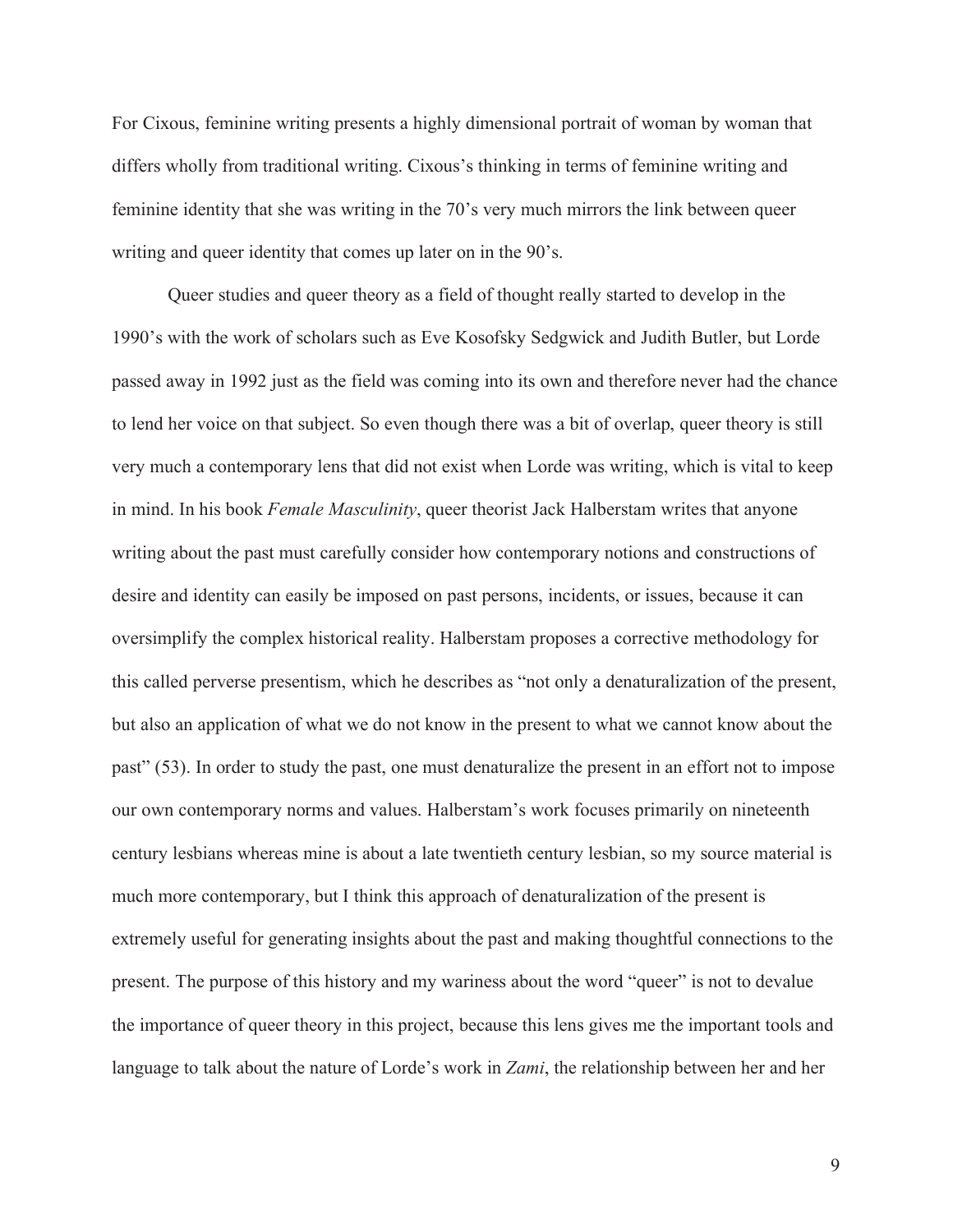writing in this specific text, and the work of decoding that is being done when people read it. In this context, "queer" is not just about sexuality and gender, it is also very much about intersectionality.

This brings me to Eve Kosofsky Sedgwick's 1993 essay "Queer and Now." Here Sedgwick, a leading scholar in the field of queer theory, talks about what "queer" is and what it means. The sense one gets whilst reading is that "queer" (which she puts in quotes) is expansive for Sedgwick, and it isn't the kind of objective, empirical category that many consider "lesbian," "gay," "heterosexual," etc. to be. She says that "queer" is more about the difference of dimensions in sexual and gender identity, and now even other dimensions such as race and ethnicity, that don't line up perfectly with the societal prescriptions of traditional identity categories. Sedgwick writes that "queer" can refer to: "the open mesh of possibilities, gaps, overlaps, dissonances and resonances, lapses and excesses of meaning when the constituent elements of anyone's gender, of anyone's sexuality aren't made (or *can't* be made) to signify monolithically" (8). She argues that "queer" isn't just about sexuality or gender:

A lot of the most exciting recent work around "queer" spins the term outward along dimensions that can't be subsumed under gender and sexuality at all: the ways that race, ethnicity, postcolonial nationality criss-cross with these *and other* identity-constituting, identity-fracturing discourses, for example… Thereby, the gravity (I mean the *gravitas*, the meaning, but also the *center* of gravity) of the term "queer" itself deepens and shifts (9).

Sedgwick cites intellectuals Isaac Julien, Gloria Anzaldúa, and Richard Fung as examples of scholars doing this work of exploring the intersections of race, ethnicity, and postcolonial nationality with sexuality and gender, which Sedgwick aptly refers to as "identity constituting,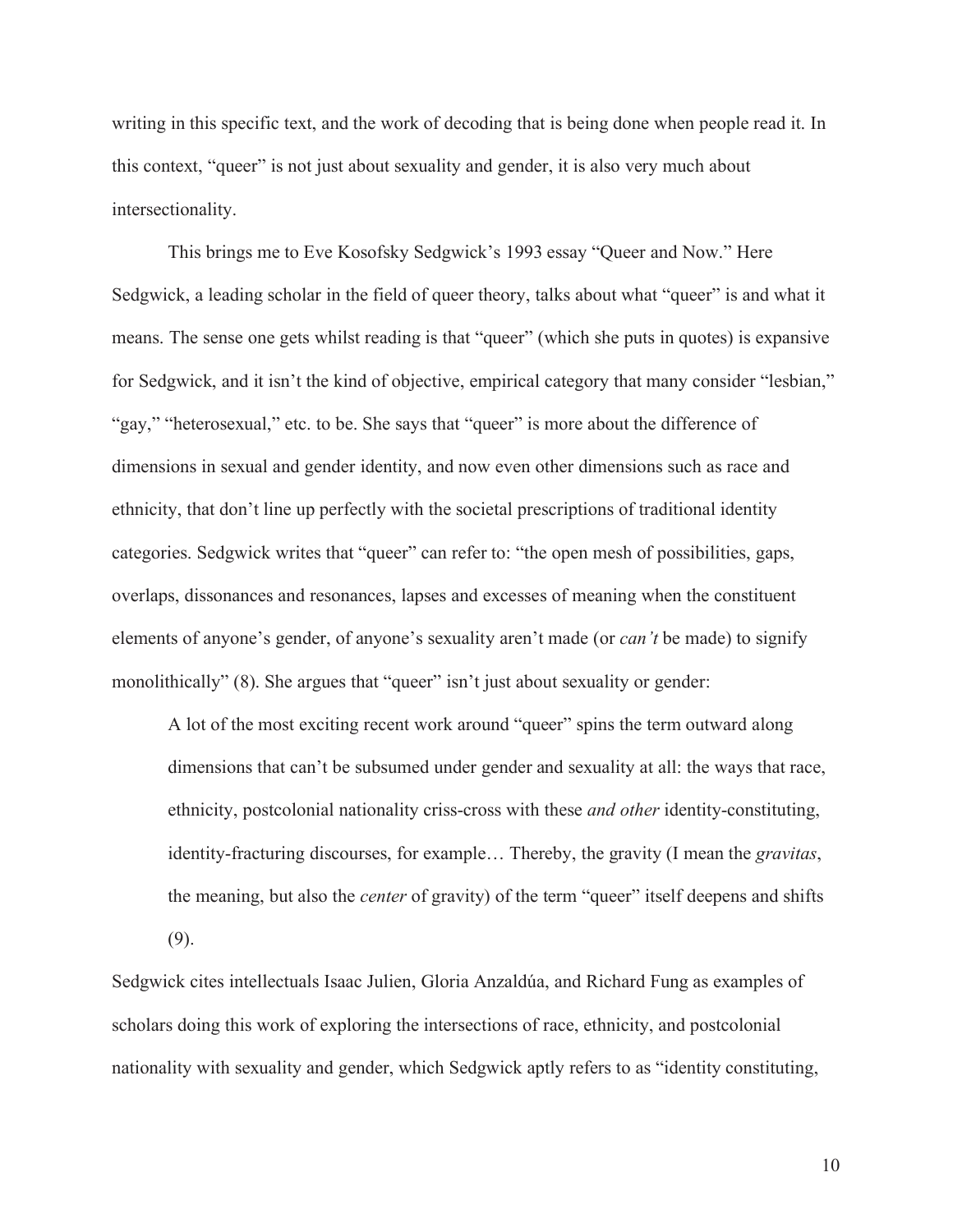identity fracturing discourses". Based on this expansive definition of "queer" as being about much more than just gender and sexuality alone, I argue that Aude Lorde is also doing this work of complicating identity and examining the intersections of multiple identity-constituting and identity-fracturing discourses in *Zami: A New Spelling of My Name*. There are undeniable parallels between what Sedgwick defines as "queer" and the work that Lorde does with an intersectional approach to identity in the text of *Zami*. This concept of intersectionality is the exciting junction between queer theory and feminism that my argument about Lorde's subversive work in *Zami* is predicated upon.

In addition to queer theory, I am also using feminism to keep my analysis historically grounded in Lorde's world at the time of *Zami*, which came out in 1982, and to turn a critical and self-reflexive eye to my position as a white queer college student imposing the contemporary lens of queer theory upon a historical Black lesbian feminist. To do this, I reference the work of various thinkers that draw upon intersectional Black feminism, including Audre Lorde herself. I will start with *Black Feminist Literary Criticism: Past and Present*. The book is a collection of six essays that map Black feminist literary theory and critique. The essays that interest me in particular are Cheryl A. Wall's "The Writer as Critic in the Emergence of Black Feminism" and Nagueyalti Warren's "*Home Girls* and *Sister Outsider*: The Roots of Black Feminist Literary Criticism." These two pieces map the history and definition of Black feminism as emphasizing the intersections of identity factors that are often overlooked in mainstream feminism and conventional identity politics. Their oppressions like sexism, racism, and classism are not sequential; rather, they occur simultaneously and continuously, and are overlapping. In "The Writer as Critic," Wall writes:

The theory and praxis of black feminist criticism is premised on the intersectionality of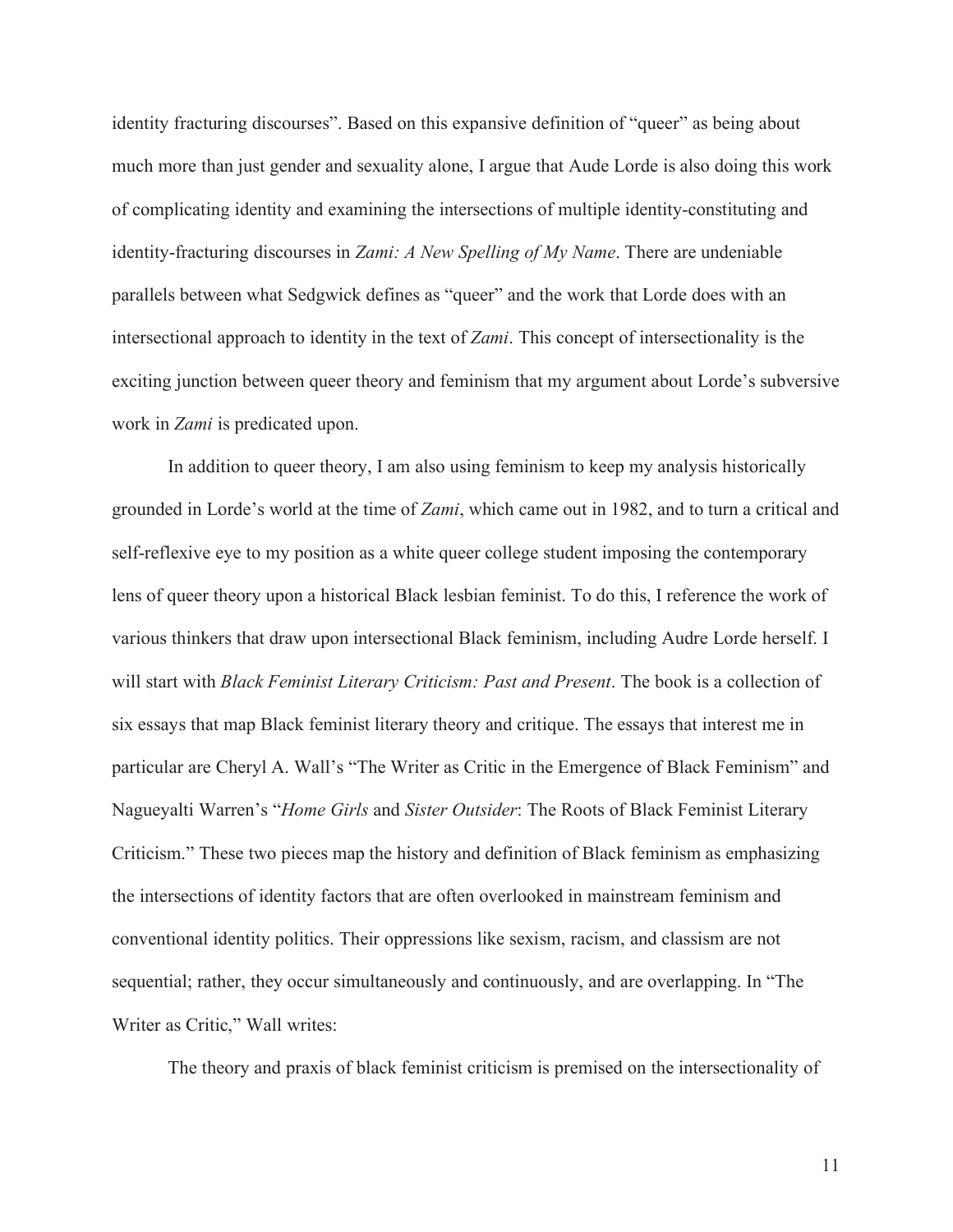race, gender, and class as factors in black women's experience. It answers another question that was commonly posed in the 1970's: are you black first or a woman first? Most black women could not answer this question, because their racial and gendered identities were inextricably bound together. They were always both... These oppressions did not occur sequentially; they were continuous and overlapping (18).

In essence, she says that black women are never just black or just women, rather they are always both at once and attempting to choose just one or the other is impossible. Lorde says something similar about feeling pressured to choose one aspect of her identity in her essay "Age, Race, Class, and Sex: Women Redefining Difference" from *Sister Outsider.* Lorde writes: "I find I am constantly being encouraged to pluck out some one aspect of myself and present this as the meaningful whole, eclipsing or denying the other parts of self. But this is a destructive and fragmenting way to live" (120). This is a key concept from intersectional feminism, which is that ignoring certain aspects of identity in favor of others is a mistake that only hurts us and makes our differences suspect. For Audre Lorde, the only healthy and truthful way to live is by claiming and integrating her multiple intersecting subjectivities. She believed that the personal and political were always connected and impossible to separate, and her insistence upon the integration of multiple layers of subjectivities gave her the voice and power to deftly navigate the world as a marginalized person. In "The Writer as Critic," Wall writes of Lorde: "Implicit in her analysis was the belief that individuals who were able to live out their full and complex identities strengthened the collective" (24). This illustrates that Lorde believed feminism is stronger and more effective when difference is recognized and celebrated, and when people advocate for the rights of all other people, not just themselves.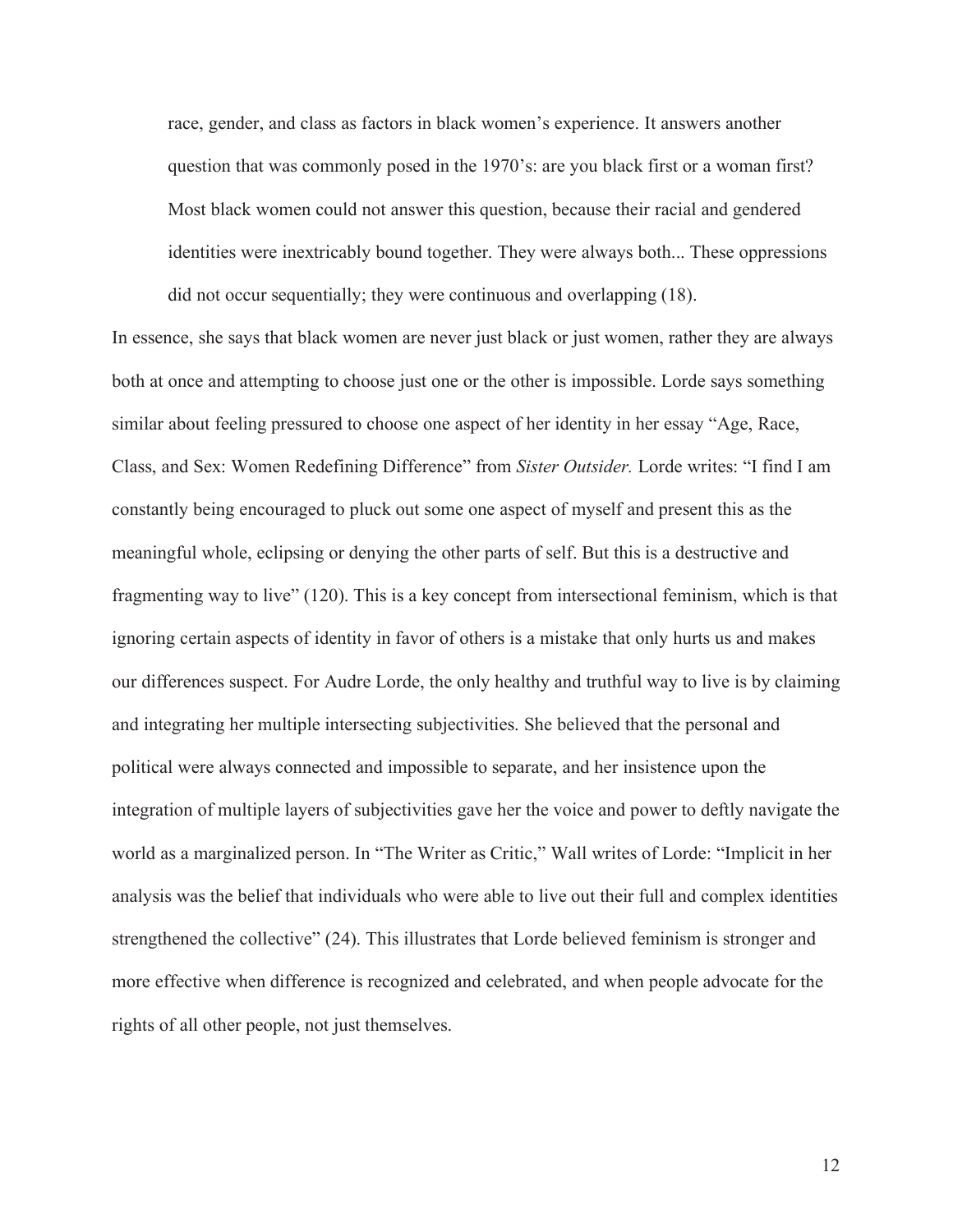In Nagueyalti Warren's piece "*Home Girl* and *Sister Outsider*: The Roots of Black Feminist Literary Criticism," she traces American black feminism from its beginnings, which she says most likely began during the period of slavery and has evolved continuously over the years since then. She writes that Black women have always been aware of the racism of mainstream (white) feminism: "African American women had no problem identifying as feminist, working for women's rights *and* for the freedom and justice of black people. Nor were they unaware of the racism that existed in the white feminist movement" (30). Here Warren is referring to black women feminists of the 19<sup>th</sup> century, the abolitionist, suffragists, anti-lynching crusaders, temperance supporters and advocates for gender and sexual equality: a history that was largely erased and not at all commonly known in the 1960's with second-wave black feminism. Current Black feminist criticism, Warren says, emerged within the context of second-wave feminism, "which developed in the waning days of the Civil Rights Movement and within the context of the burgeoning Black Power Movement" (31). Civil Rights, Black Power, and the Black Arts Movement is the exact context within which Lorde conducted much of her life's work. So it's not surprising considering the exclusionary methods of the white feminist movement even in the 1960's, that Black women (and other women of color) like Lorde had the need for a separate kind of feminism that actually addressed their oppressions. Hence, Black feminism and its emphasis on intersectionality is what is most relevant to Lorde and her writing.

Going further into Audre Lorde's own thinking on feminism, I will look at two of her essays "The Master's Tools Will Never Dismantle the Master's House" and "Age, Sex, Race, and Class: Women Redefining Difference" from *Sister Outsider*. These are not the only works of Lorde's that I will examine other than *Zami;* later in this project, I will also discuss a third essay from Lorde entitled "Uses of the Erotic: the Erotic as Power", also from *Sister Outsider*. In "The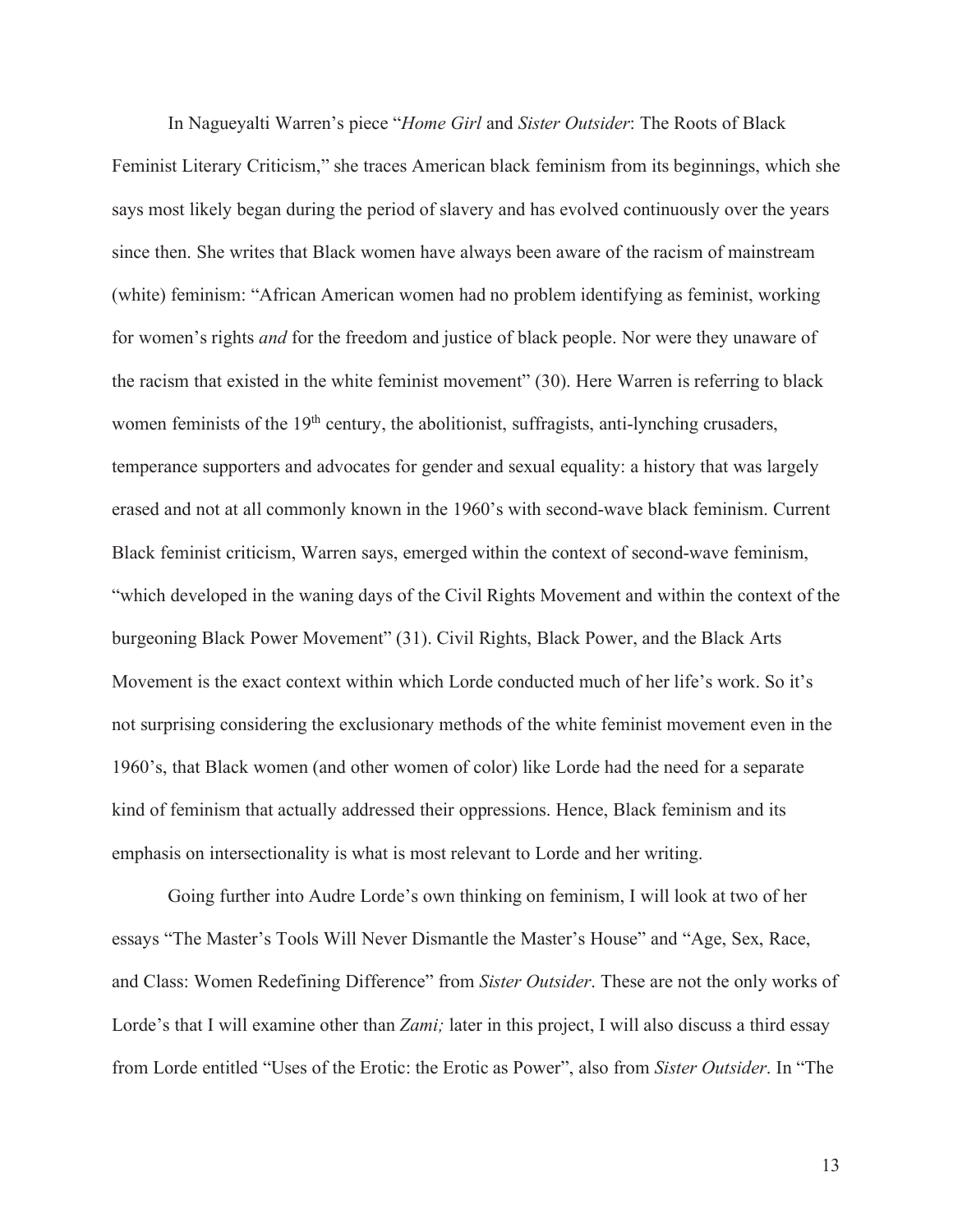Master's Tools Will Never Dismantle the Master's House", Lorde starts by saying that any discussion of feminist theory that ignores differences between women and lacks significant input from poor women, Black and Third World Women, and lesbians is weakened by this absence. (110) The essay can definitely be read as calling out white feminists for not seeking out knowledge about women of color because white women benefit from the oppression of nonwhite women, and it is not the job of the oppressed to educate the oppressor. Lorde writes:

What does it mean when the tools of a racist patriarchy are used to examine the fruits of that same patriarchy? It means that only the most narrow perimeters of change are possible and allowable… *For the master's tools will never dismantle the master's house.* They may allow us to temporarily beat him at his own game, but they will never enable us to bring about genuine change. And this fact is only threatening to those women who still define the masters' house as their only source of support (112).

She makes it clear that until we can embrace our differences, from which that "raw and powerful connection from which our personal power is forged," and stand up for those who are different from us then feminism will never benefit everyone or those who need it most because not all marginalized people have the power or luxury of a voice the way Lorde and other scholars/academics do. This intersectional Black feminist, and now queer, notion of living with and through difference crops up repeatedly in Lorde's creative and scholarly literary endeavors.

In "Age, Sex, Race, and Class: Women Redefining Difference", Lorde discusses the various categories of difference that separate us as human beings, and the ways in which the fear and revulsion of difference that we all have internalized affects white and black people differently. She argues for human difference as a source of strength, and that only by acknowledging these differences between us can we begin to address the different problems and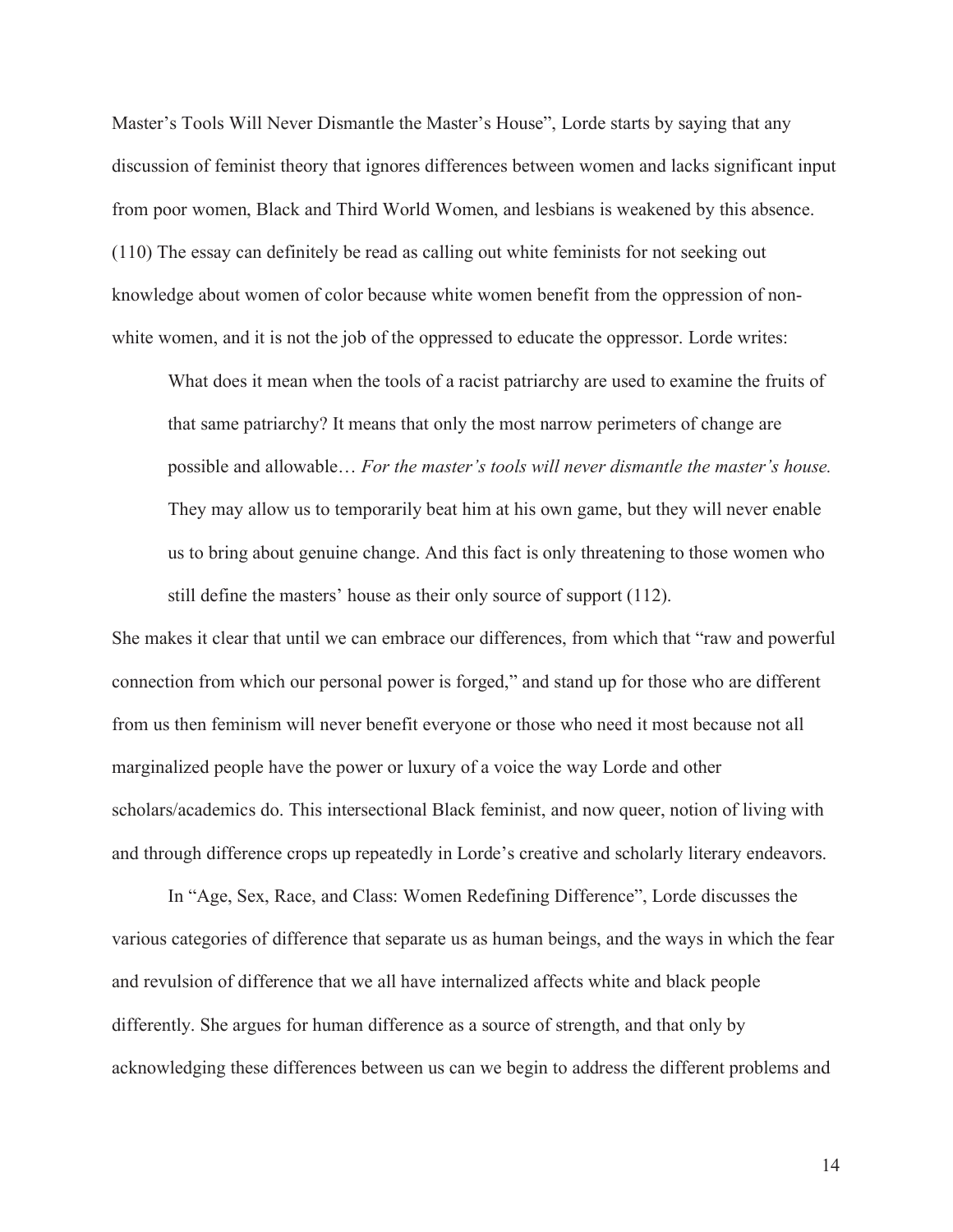issues facing women. In this essay, Lorde states a simple truth: "Refusing to recognize difference makes it impossible to see the different problems and pitfalls facing us as women." (118) She goes on to write on the personal importance she places on living with difference and intersectionality in her own life:

My fullest concentration of energy is available to me only when I integrate all the parts of who I am, openly, allowing power from particular sources of my living to flow back and forth freely through all of my different selves, without the restrictions of externally imposed definition (121).

There is a sense of empowerment that comes from claiming her own identities or selves for Audre Lorde that is very resonant of the way she speaks of the erotic; it's an instinct and a necessity to integrate all her different selves on top of being a deliberate choice that she makes.

The old patterns, no matter how cleverly rearranged to imitate progress, still condemn us to cosmetically altered repetitions of the same old exchanges, the same old guilt, hatred, recrimination, lamentation, and suspicion. For we have, built into all of us, old blueprints of expectation and response, old structures of oppression, and these must be altered at the same time as we alter the living conditions which are a result of those structures (123).

I see a resonance between this quote from "Women Redefining Difference" and "The Master's Tools Will Never Dismantle the Master's House", and it I think can certainly extend from practices in real life to the way that we create art. The concept of having to devise new tools to address and fix existing structures of oppression extends to the work Lorde does in *Zami*, where she does unusual and innovative work with the text in order to build a unique mythos and set the work apart from conventionally structured/written books that more often than not tend to come from white Euro-American people, mainly men. In similar spirit to the idea that the "master's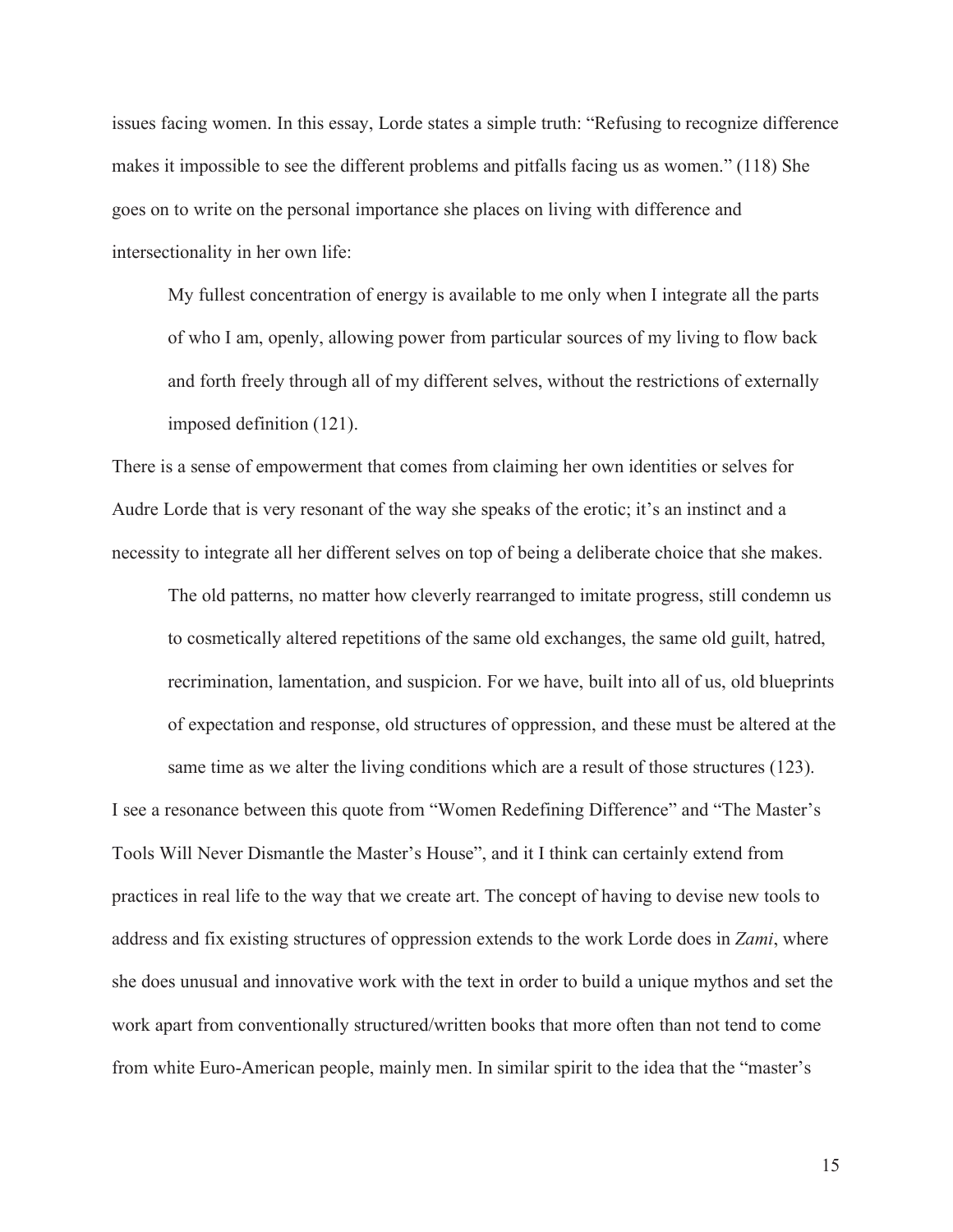tools will never dismantle the master's house," perhaps the restrictive dominant ideas of what form writing should take and what a narrative should look like will never be enough to tell every person's story without some kind of experimentation or deviation from the expected.

Queer theory, ideas about queer writing, and in fact the history of the term "queer" itself, are absolutely fraught with what Eve Kosofsky Sedgwick describes in *Tendencies* as "so many social and personal histories of exclusion, violence, defiance, excitement" (9). It is quite difficult to pin down and define "queer" as one thing, other than that it can be defined as something fluid, constantly in movement, impossible to reduce to a list of prescribed traits. It's incredibly important also to keep my work in a historical context, acknowledging that I am extending a contemporary lens to a writer of the past, and that use of the term "queer" has sometimes served to erase the identities of historical lesbians and women-loving-women. But I also want to eschew that fear of erasure in favor of embracing the exciting possibilities for an intersectional approach to identity in Sedgwick's more expansive definition of queer, which says that queer theory "spins the term [queer] outward along dimensions that can't be subsumed under gender and sexuality at all: the ways that race, ethnicity, postcolonial nationality criss-cross with these *and other*  identity-constituting, identity-fracturing discourses." (Sedgwick 9) By incorporating the lens of Black feminism and intersectionality which Lorde was a passionate advocate for in her life and shone through in her writing alongside this expansive conception of "queer," I hope to ground my analysis in its historical context without over-imposing present values and norms on this historical work while at the same time making valuable connections between the work and contemporary ideas.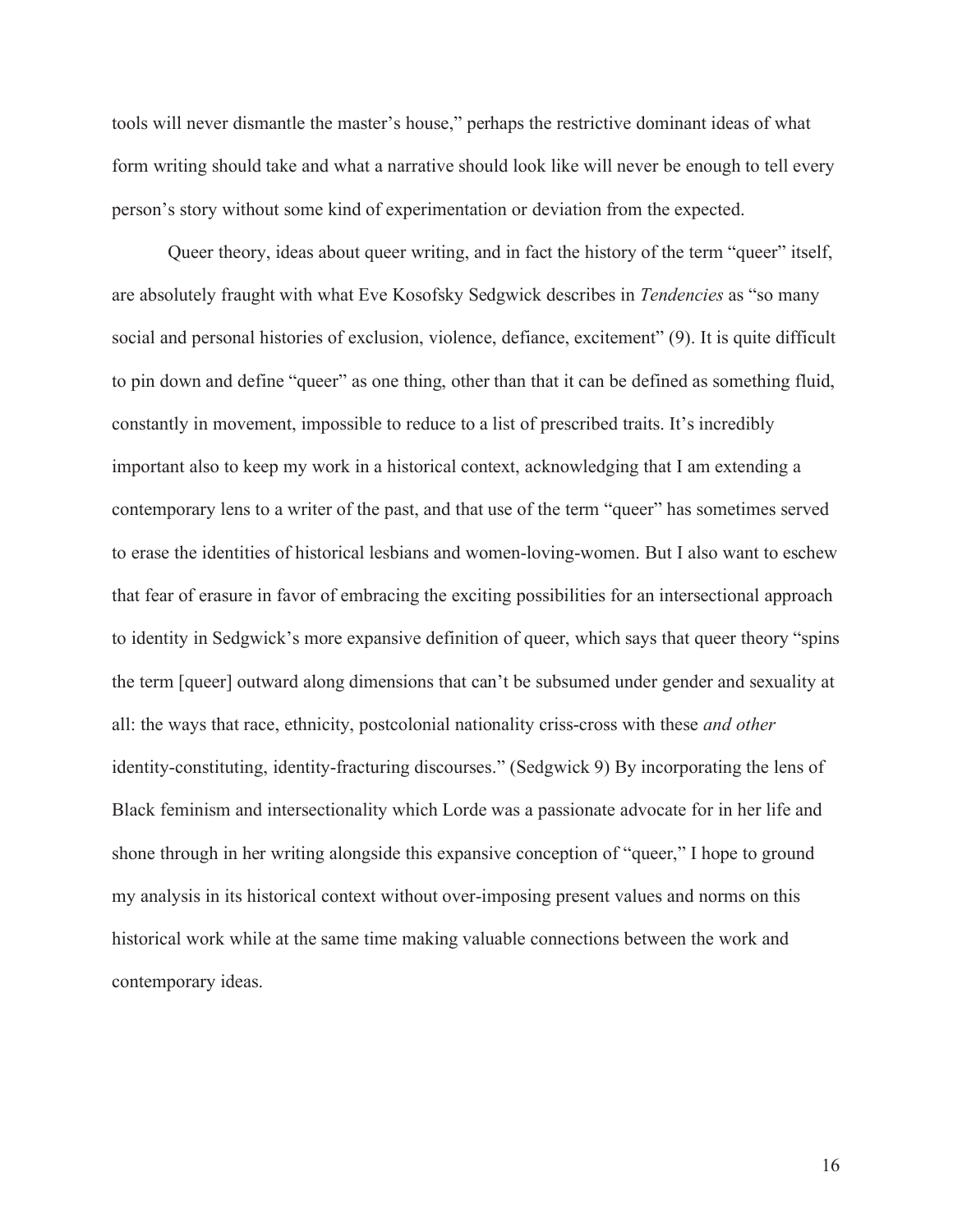#### Mythologizing Race, Gender, and Sexuality in *Zami*

The untitled pages of the book that come directly before the prologue are both highly poetic and deeply mythic, making use of italics and assigning importance to women right off the bat as an answer to the following question:

*To whom do I owe the power behind my voice, what strength I have become, yeasting up like sudden blood from under the bruised skin's blister? …* Images of women flaming like torches adorn and define the borders of my journey, stand like dykes between me and the chaos. It is the images of women, kind and cruel, that lead me home (3).

Audre's mother is one of these women, theses "torches" and "dykes". There is also Audre's childhood friend Gennie, many of her lovers from Ginger to Eudora to Muriel and more, as well as her lover Afrekete, a woman who reminded Audre distinctly of her own mother and with whom Audre had an incredibly brief yet very important relationship that remains imprinted on her mind and soul "with the resonance and power of an emotional tattoo." (253) This passage uses poetry as a technique to express the importance of women in her life. The use of language like "my journey" and "the chaos" serve to invoke a mythic aspect, elevating the content beyond pure biography or memoir. The italics also function to elevate this narrative to a mythic status, utilizing a more literary tone to emphasize the importance of this question: "*To whom do I owe the power behind my voice?"* (3) The poetic technique here changes the nature of the text, making it read much differently than it would if Lorde had simply written in plain narrative that the women in her life have been key to the navigation of her own identity. Instead, there are small poetic pieces alluding to that truth like this one, and later on in the book there are dedicated portraits and memories of these important women in Audre's life.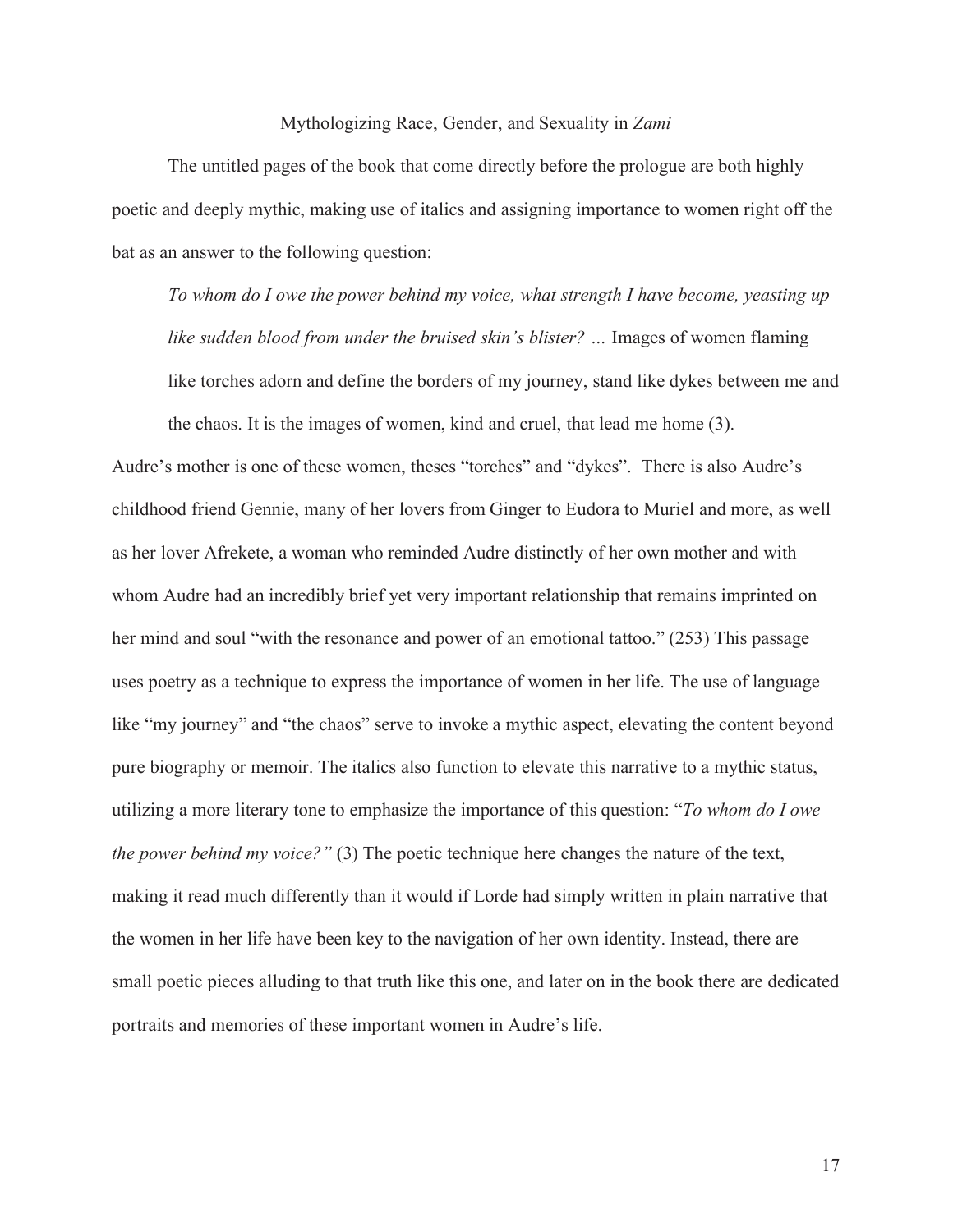Much like the pages preceding it, the prologue of Audre Lorde's *Zami: A New Spelling of My Name* is also very poetic, reading almost like a prose poem. The passage partially written in italics for emphasis, to show it is set apart from the rest of the text in style and form, as well as setting up some of the ideas about identity which the novel is predicated on. This section reads as very queer to me personally as a young queer person myself:

*I have always wanted to be both man and woman, to incorporate the strongest and richest parts of my mother and father within/into me- to share valleys and mountains upon my body the way the earth does hills and peaks. I would like to enter a woman the way any man can, and to be entered- to leave and be left- to be hot and hard and soft all at the same time in the cause of our loving* (7).

Here, Lorde explicitly expresses her desire to "be both man and woman," to not have to adhere to the constraints of gender norms, which dictate the both ways in which we are supposed to desire or love and who is supposed to be the subject of that affection. In the above quote, Lorde is rejecting both heteronormative relationship expectations as well as cisnormative gender roles in this fashion. In Cheryl Kader's "The Very House of Difference: *Zami*, Audre Lorde's Lesbian-Centered Text", Kader explores the concepts of shifting identities related to shifting concepts of "home" in *Zami*. She writes:

 While Lorde's writing attends to the complex intersections of race, gender, and sexuality, as the prologue to the text makes apparent, it also testifies to the "naturalness" of lesbianism as the ground of writing, thinking, and acting… [in *Zami*], the lesbian body figures neither as an essential or fixed identity nor as the site for a unified conception of community or home, but rather, as a paradigm for a new kind of writing (181).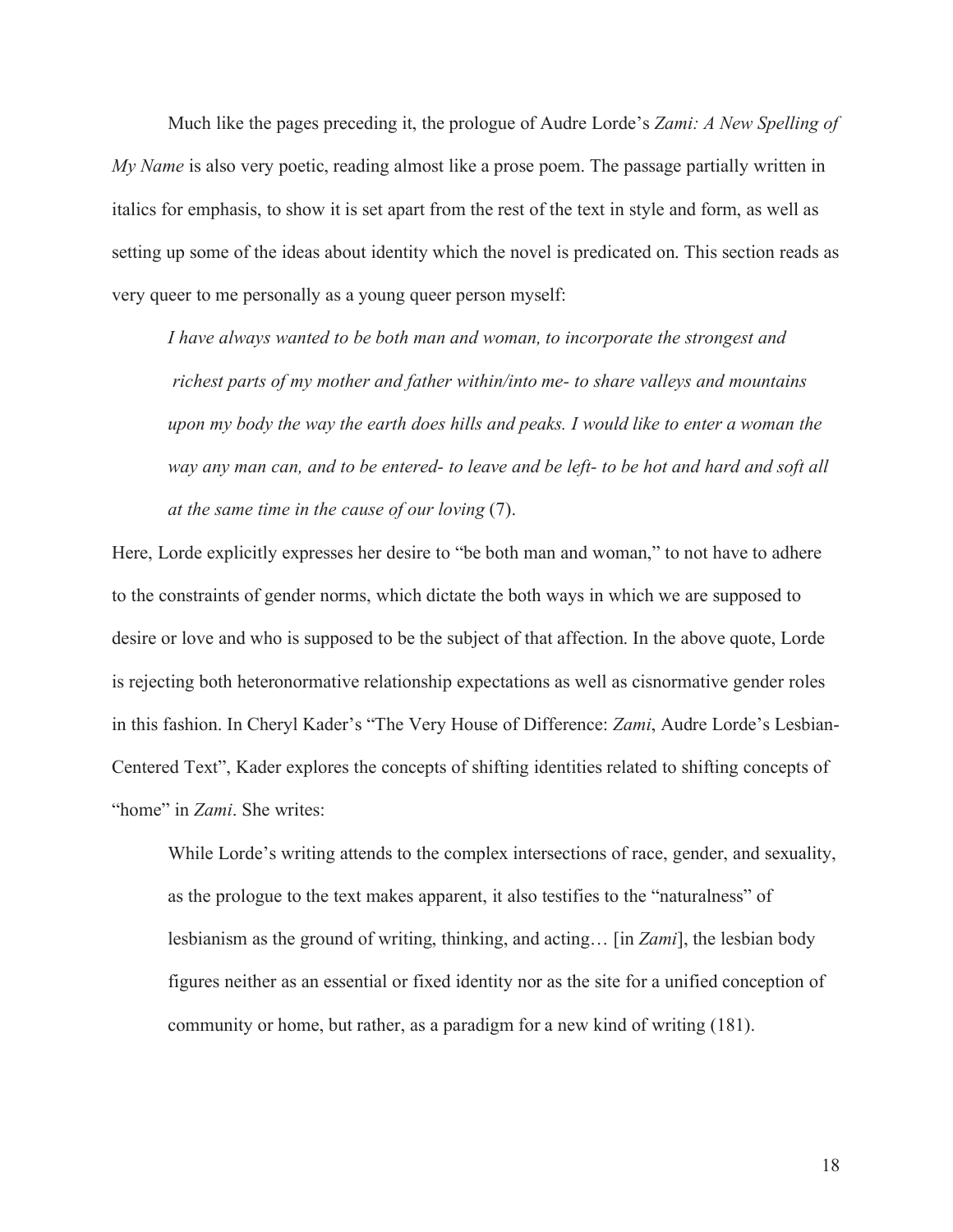This argument about a paradigm for a new kind of writing sounds familiar to me, echoing Cixous's thoughts from *The Laugh of the Medusa* on feminine writing, and contemporary thought on queer writing. Here I want to tie the idea of the "naturalness" of lesbianism to the language of "always" in the previous quote from Lorde about gender – "*I have always wanted to be both man and woman…*" – the word "always" in this quote invoking a sense of encompassing Audre's past, present, and future all together, implying that this desire of Audre's is a kind of instinctual and natural feeling. In "The Very House of Difference", Kader writes that "the problem of gender and the concept of identity politics not only inform the unfolding of Lorde's narrative but are inscribed in writing itself, invoking the possibility of a new discursive and historical subject" (183). In this fashion, through passages like that in the prologue, Lorde builds on this idea of being unable to conform to conventions of sexuality and gender as something that is natural and good, even a spiritual experience for her. Audre herself speaks multiple times to the naturalness of her love for women and the idea of women loving women, most notably with Afrekete towards the end of the novel. They speak of their love for women with a kind of gratitude and reverence that is remarkable: "We talked sometimes about what it meant to love women, and what a relief it was in the eye of the storm, no matter how often we had to bite our tongues and stay silent" (250). Although this aspect of her identity that she is a lesbian is a site of conflict and contention, it also becomes a site of liberation and happiness for her. This is the mythos that she builds surrounding her experiences of her gender and sexuality, both of which are overlapping and continuous with her experiences of her race.

 "We never ever talked about what it meant and felt like to be Black and white, and the effects that had on our being friends. Of course, everybody with any sense deplored racial discrimination, theoretically and without discussion. We could conquer it by ignoring it" (81).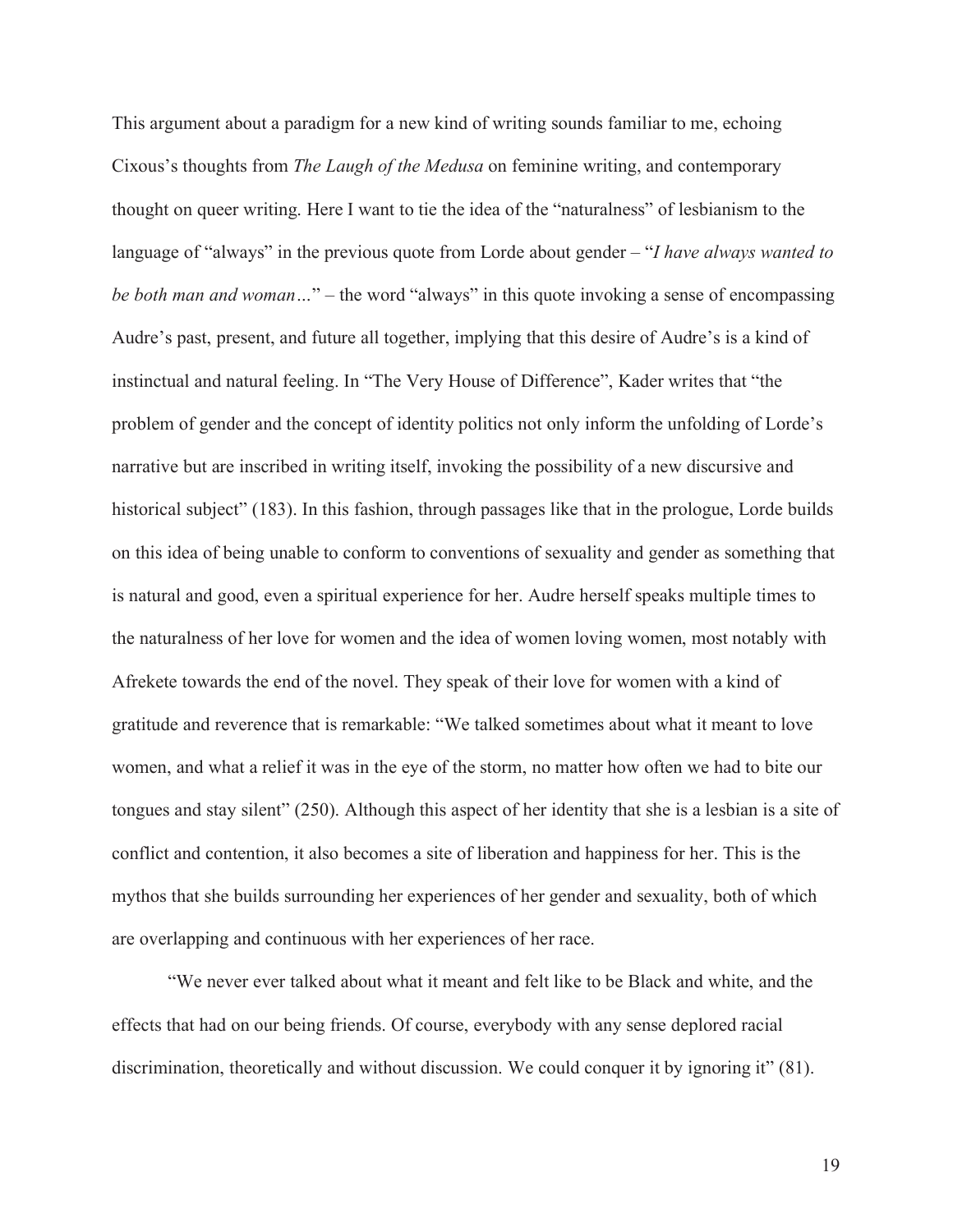This was her attitude throughout high school as one of the only Black women in a primarily white school, and this followed her after she left school sadly. It seems that she only has learned the importance of acknowledging difference in the introspection of her adult life looking back on her memories, because she had to unlearn these pervasive attitudes of willful ignorance and silence. Later in the book, when Audre has returned to New York after living in Connecticut and Mexico, her outlook on the dynamic between white and black gay girls has evolved:

I was gay and Black. The latter fact was irrevocable: armor, mantle, and wall. Often, when I had the bad taste to bring that up in a conversation with other gay-girls who were not Black, I would get the feeling that I had in some way breached some sacred bond of gayness, a bond which I always knew was not sufficient for me (181).

So she always knew that her Blackness was a fact she would not be able to ignore when it came to making genuine connections, but the difference is that she is more strongly sure of that conviction as an adult than she was as a much more vulnerable teenager. For the most part, the white lesbians that Audre is friends with in the novel seem to feel that every lesbian is the same regardless of skin color. But for Audre, the fact that she is Black cannot be ignored because it dominates every aspect of her life before anyone would ever know that she was gay. The following quote seems to succinctly describe the strange dynamic of silence on the topic of race within the gay community: "We would all rather die than have to discuss the fact that I was Black, since, of course, gay people weren't racists. After all, didn't they know what it was like to be oppressed?" (180).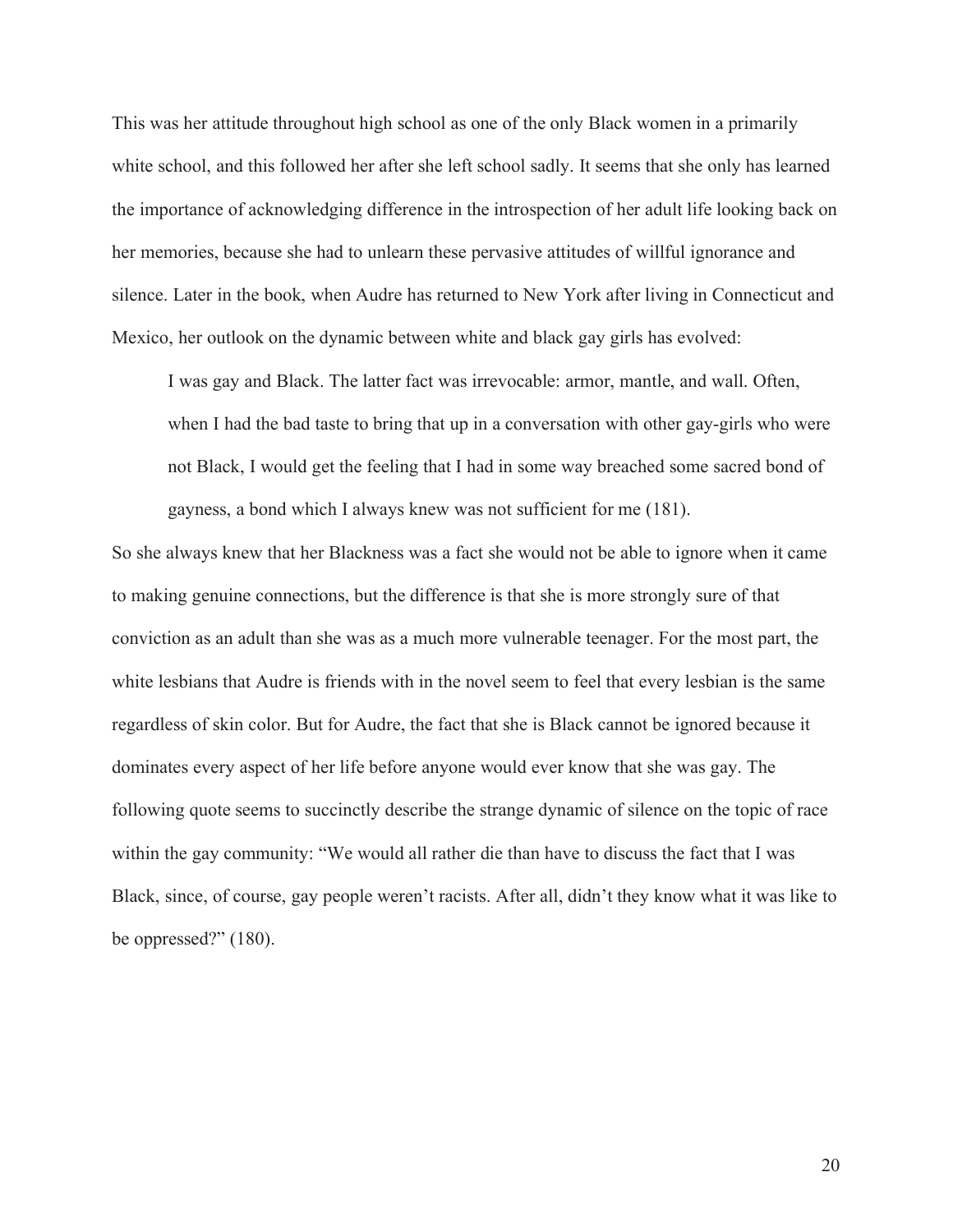Women-Centered Relationships and the Erotic in *Zami* 

Audre Lorde's definition of the erotic is nuanced, rooted deeply in the interconnected power derived from the physical, emotional, psychic, spiritual, and intellectual aspects of sexuality. In the essay *Uses of the Erotic: The Erotic as Power,* Lorde writes:

The very word *erotic* comes from the Greek word *eros*, the personification of love in all its aspects- born of Chaos, and personifying creative power and harmony. When I speak of the erotic, then, I speak of it as an assertion of the lifeforce of women; of that creative energy empowered, the knowledge and use of which we are now reclaiming in our language, our history, our dancing, our loving, our work, our lives (55).

At its core, the erotic is a feminine source of power involving not just feeling deeply, but knowing the capacity and potential for fullness of feeling, for living true to one's instinctual desires. Lorde is vehement that the erotic cannot be equated to the pornographic; for pornography is emotionless sensation, while the erotic is all about our deepest, most primal emotions. The awakening of the erotic inside the individual allows one to feel true depth of feeling and sparks a desire to live according to personal needs, not simply external directives or conventions; it is the power to make your own change. Lorde writes:

The erotic is a measure between the beginnings of our sense of self and the chaos of our strongest feelings. It is an internal sense of satisfaction to which, once we have experienced it, we know we can aspire. For having experienced the fullness of this depth of feeling and recognizing its power, in honor and self-respect we can require no less of ourselves (54).

According to Lorde in *Uses of the Erotic,* the erotic is not the pornographic, rather it is a different use of the sexual entirely: "Pornography is the direct opposite of the power of the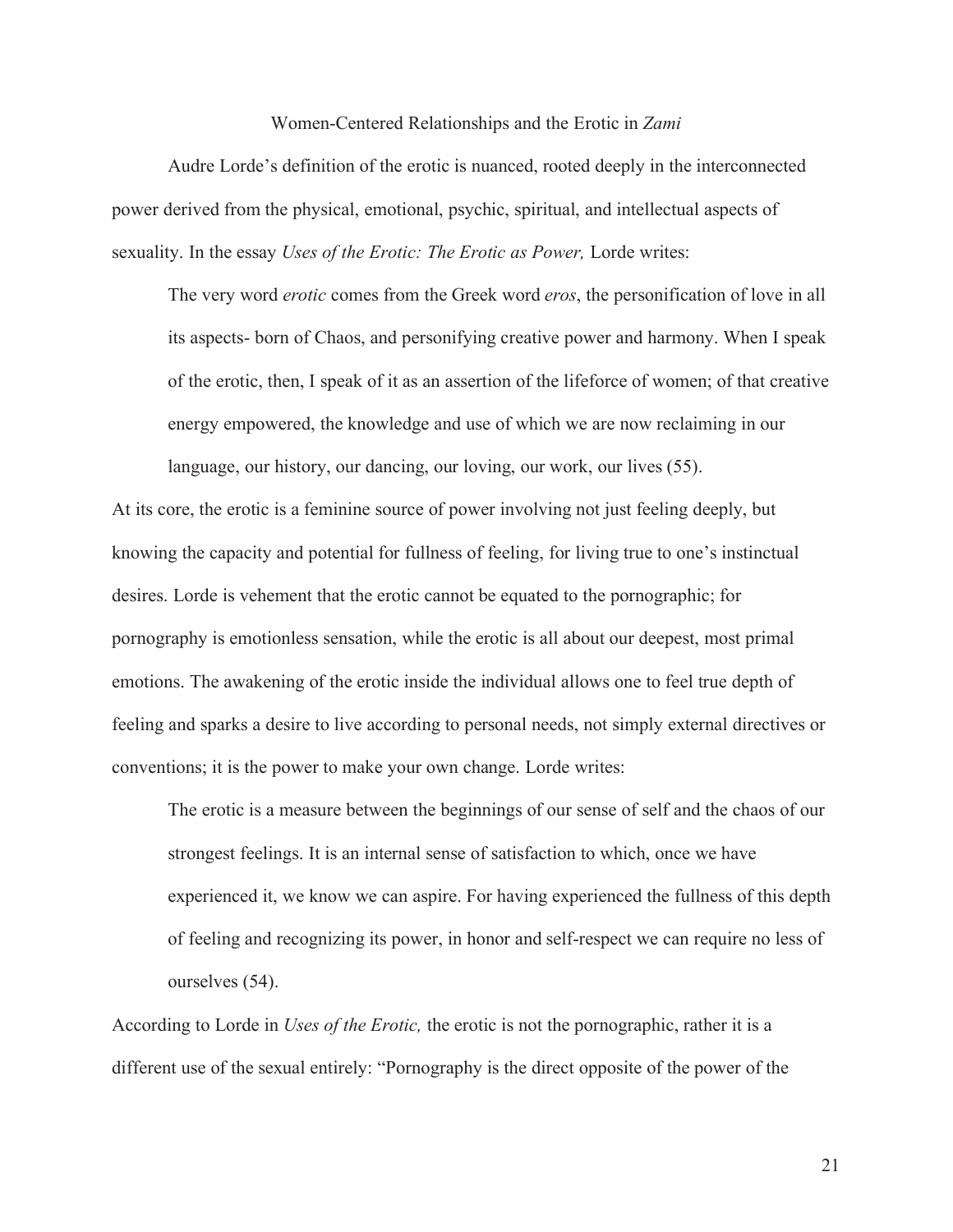erotic, for it represents the suppression of true feeling. Pornography emphasizes sensation without feeling" (Lorde 54). So the erotic is not about physical sensation, rather it is about the power of love, creative energy, beyond the superficial and into a very abstract idea of a deeper, instinctual kind of knowledge that taps into creative power, passions, and collective strength. There is something distinctly feminine to Lorde's conception of the erotic. For Lorde, the erotic refers to an instinctual feminine kind of knowledge that informs desire, and if you let it guide your life and seep into every aspect, then you will have a fuller life that is more satisfying.

It is through her erotic relationships with women that the character Audre develops her ultimate political and poetic consciousness in *Zami*, embracing aspects of her identity that have been the subject of her oppression since her childhood. Towards the end of the book, as she is hitting the apex of her peak political and personal consciousness, Lorde writes: "It was a while before we came to realize our place was the very house of difference rather than the security of any one particular difference" (226). This is in reference to the ways in which she repeatedly attempts over the course of the novel to pretend that any of her white lesbian friends were "just the same" as her in terms of the way they are treated in society, ignoring the differences in terms of race because there was an attitude amongst their community that difference was divisive, an attitude that unfortunately remains an issue in the larger queer community today. But it is only over the course of many different relationships with a variety of women, all different in many ways despite being women who love women, that Audre finally realizes the strengths that arise in acknowledging differences between people and advocating for them all accordingly.

In "Age, Sex, Race, and Class: Women Redefining Difference," Lorde talks about the practicality and accessibility of poetry as an art form as reason for being a major opportunity for marginalized groups like the poor, working class, and women of Color to have a voice: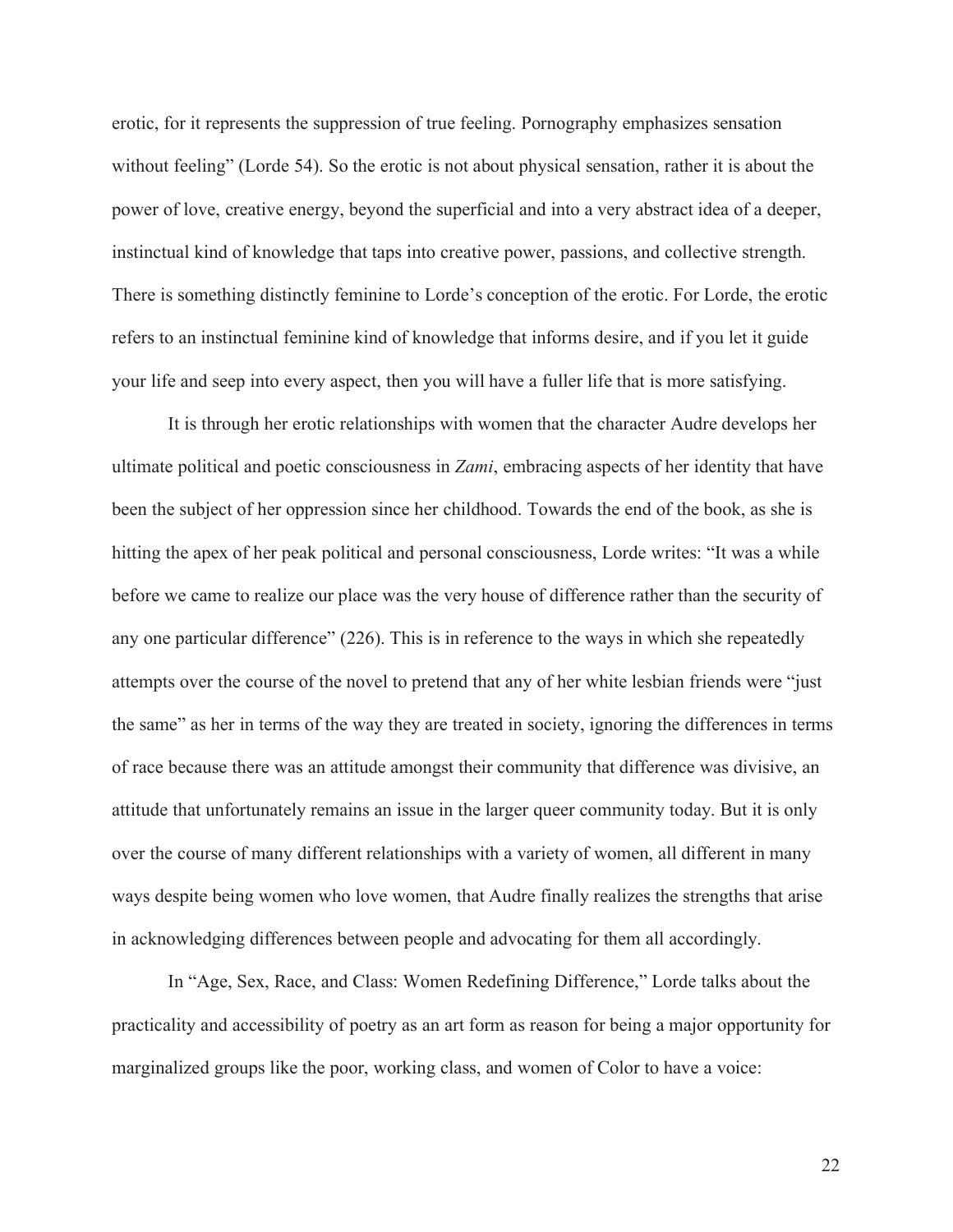Of all the art forms, poetry is the most economical. It is the one which is the most secret, which requires the least physical labor, the least material, and the one which can be done between shifts, in the hospital pantry, on the subway, and on scraps of surplus paper. Over the last few years, writing a novel on tight finances, I came to appreciate the enormous differences in the material demands between poetry and prose. As we reclaim our literature, poetry has been the major voice of poor, working class, and Colored women (116).

Perhaps poetry speaks to the erotic because it comes so easily or instinctually, provides a kind of self-satisfaction that can be deep as the erotic. Further, poetry has become a major voice of the poor, working class, and women of color as Lorde pointed out here. The use and integration of poetry and poetic technique in *Zami* helps to subvert dominant modes of conventional storytelling, which tend to reject poetry as abstract or obscure. Rather, poetry functions here as a densely packed emotional tool that is deployed to show changes and resonances in tone, of deep erotic feelings ranging from great sorrow to ecstatic euphoria. The pattern I have noticed is that in *Zami* Lorde tends to skew towards the poetic, especially when she is being very internal and personal or interacting with a close relationship like her mother or her lovers, but the text tends to be more narrative and factual in scenes of her life involving other people who aren't as key to her life. The effect is a sense of urgency, intense emotionality, and a sense of this deep kind of knowledge that invokes the erotic.

#### Audre's Mother, Linda

In the beginning of the text *Zami*, the narrative seems to be dedicated largely to the mythologizing of Audre's mother. Lorde spends many lengthy passages painting images of her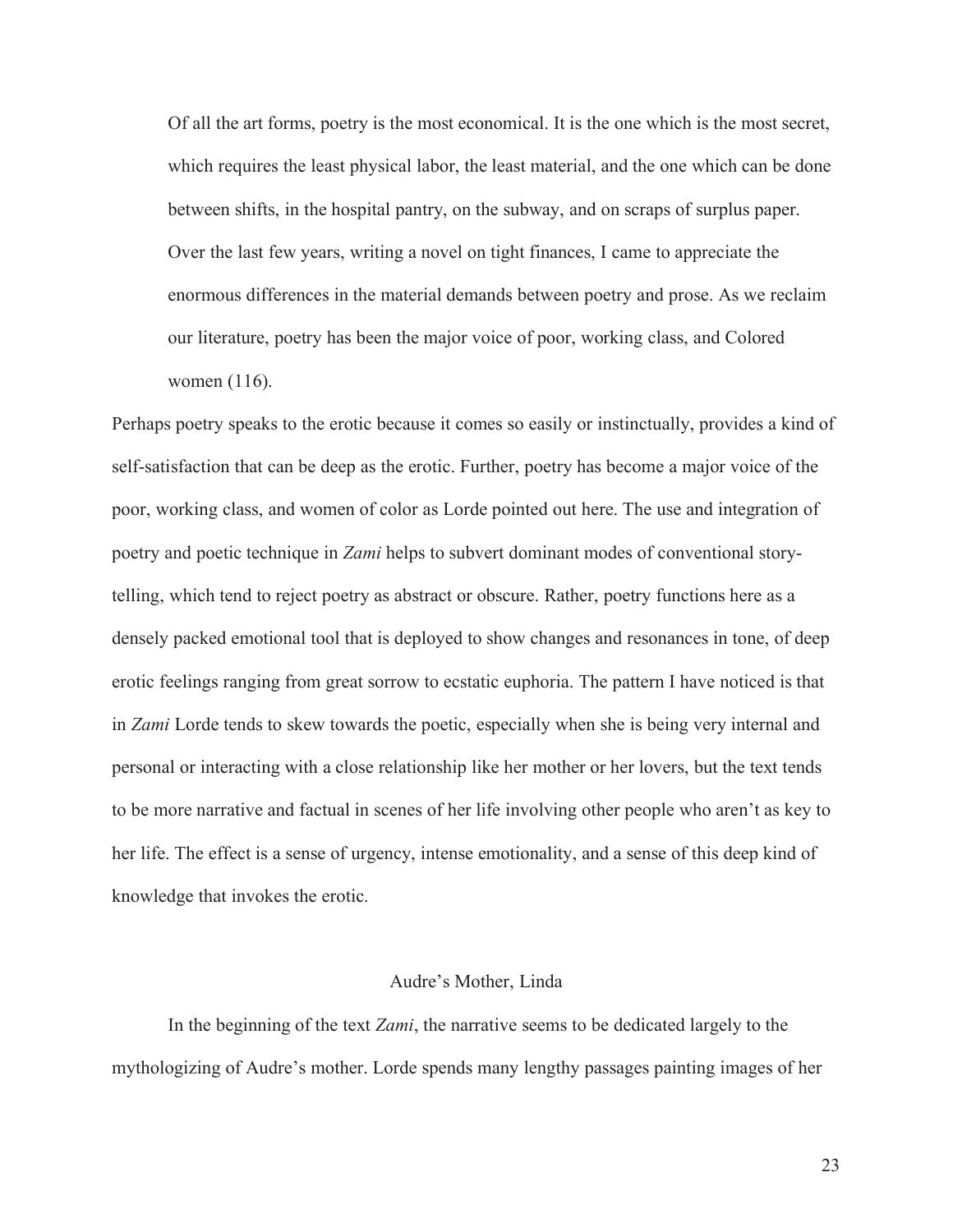mother, Linda, and moments from their relationship that had lasting effects. Audre's mother Linda is a powerful, iron-willed woman that Lorde describes as "shy, but with a very imposing, non-nonsense exterior. Full-bosomed, proud, and of no mean size, she would launch herself down the street like a ship under full sail, usually pulling me stumbling behind her" (17). Linda is, without a doubt, the strongest influence and presence in Audre's earliest memories of her life. As the youngest child with two siblings both close to each other in age and much older than Audre, Audre often found herself being towed around by her mother whenever she had to leave the house on errands or any other reason. Due to this near constant contact, Audre has a special relationship and tension with her mother that doesn't seem to be matched in any of her other familial relationships. Through the text, it becomes evident that Audre has a great deal of reverence for her mother as a child.

Often throughout the text, Linda is positioned as being somehow different from "other" women: "As a child, I always knew my mother was different from the other women I knew, Black or white. I used to think it was because she was my mother. But different how? … I never knew" (15). The primary differences seem to be that her mother, at least in Audre's eyes, has a great deal of authority and perhaps masculine power than the typical expectation of "woman". She even notices the differences between the way her father would treat women and the way he would treat her mother, saying "he certainly responded to my mother in a different fashion... They spoke all through my childhood with one unfragmentable and unappealable voice" (15). For Audre her parents' status as equals in the home meant her mother must have been other than woman, for she was so different and was treated differently from all the other women as far as Audre could see. Thinking of her mother as other than woman speaks to young Audre's internalized notions from the external culture that women aren't strong, a taught misconception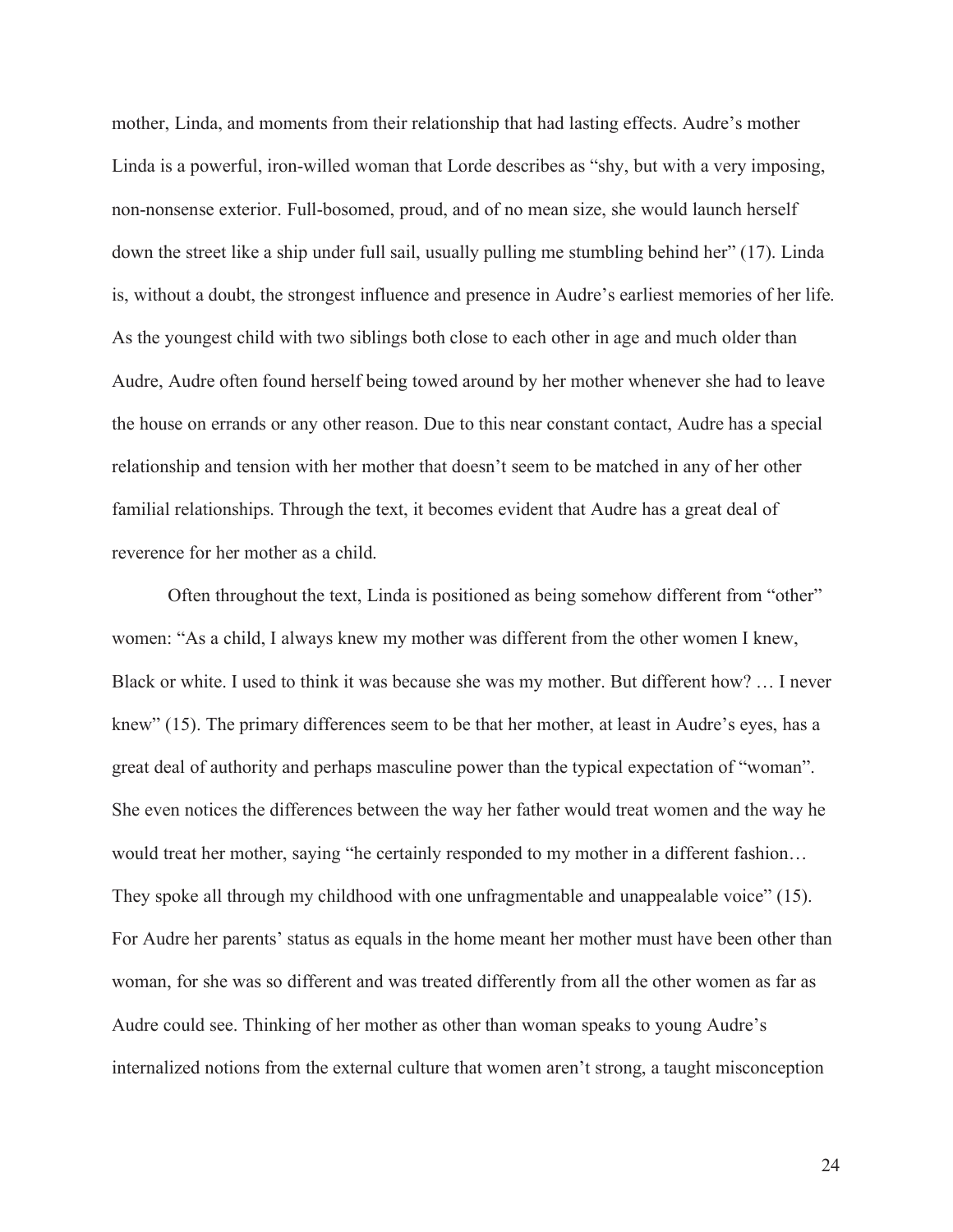which she spends her entire life in the text seemingly unlearning. But everything that Audre saw pointed to her mother being somehow different from other women; rather than being passive and gentle as women and mothers are expected to be, Audre's mother is large and strong and physically imposing as well as being on an even playing field (at least to Audre) with her father.

There are also lots of small comments that happen frequently throughout the narration, like: "My mother never forgot and rarely forgave" (21). This quote in particular helps to construct the mythos of Audre's mother as an exceptionally strong-willed woman with unwavering convictions. At one point, Audre even talks about how the butcher would defer to her mother when a total stranger would ask her opinion on the quality of a certain cut of meat at the public meat market (17). So there are many instances in her childhood that make Audre think her mother is much more powerful and in control of far more than she truly is, helping to elevate Linda to a mythic status in Audre's story. Her mother came to embody her own definition of what a powerful woman looks and acts like.

Thanks to the powerful influence of Audre's mother in her life, there is a sense in the text that "home" is a foreign place to Audre during her childhood:

Once *home* was a far way off, a place I had never been to but knew well out of my mother's mouth… [Harlem was] Made bearable because it was not all. This now, here, was a space, some temporary abode, never to be considered forever nor totally binding nor defining, no matter how much it commanded energy and attention (13).

So although Audre grew up in Harlem, it was never really home to her because the influence of her mother and that heritage was so strong and present in her life that they always thought of the islands as home. This sense of "home" as a distant land is largely because Audre's mother instilled all of her own memories that home in Audre as she grew up: "Little secret sparks of [the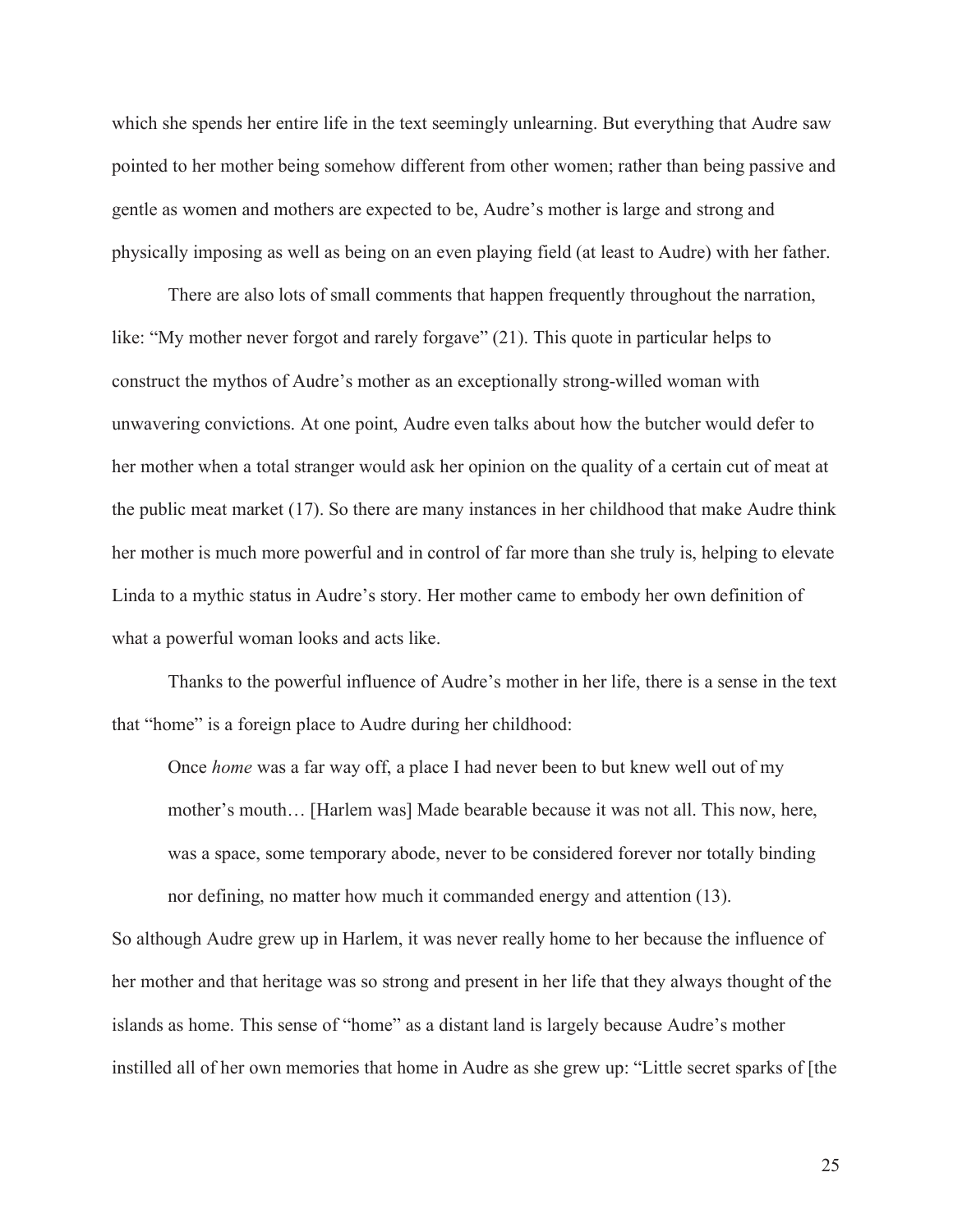dream to go home] were kept alive for years by my mother's search for tropical fruits "under the bridge," and her burning of kerosene lamps, by her treadle-machine and her fried bananas and her love of fish and the sea" (10). Not only did her mother keep the dream of her old life alive by bringing parts of that into their physical home in the form of foods and technologies native to her island home, but she would also tell the children "wonderful stories about Noel's Hill in Grenville, Grenada, which overlooked the Caribbean. She told us stories about Carriacou, where she had been born, amid the heavy smell of limes…" (13). So there were many ways in which Audre was taught not to think of their apartment in Harlem as "home", because until she was a teenager and World War II brought everything crashing down, the dream of returning to Grenada had seemed very real and close for their family.

Another important facet of Audre's relationship with her mother is the many ways in which Linda actively attempts to shelter her children from the harsher aspects of reality, with varying levels of success. For instance, there is a story that Audre tells remembering how white people would spit on her as a child and her mother would make it out to seem like an accident, simply wiping her coat clean and continuing on their way:

 It was not until years later once in a conversation I said to her: "Have you noticed people don't spit into the wind the way they used to?" And the look on my mother's face told me that I had blundered into one of those secret places of pain that must never be spoken of again. But it was so typical of my mother when I was young that if she couldn't stop white people from spitting on her children because they were Black, she would insist it was something else. It was so often her approach to the world; to change reality. If you couldn't change reality, change your perceptions of it (18).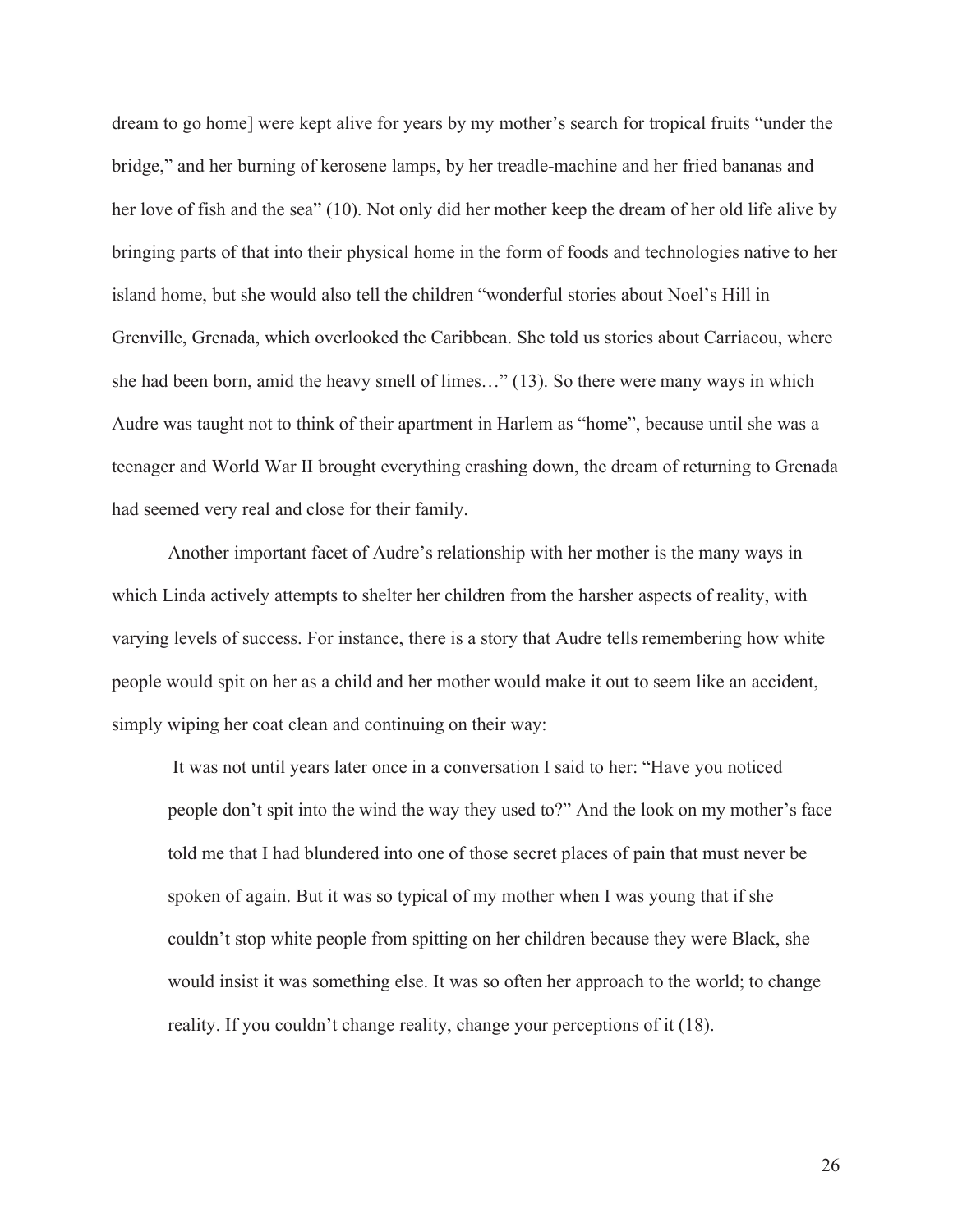This passage easily conveys a complex story from Lorde's childhood about how her mother used to attempt to shelter her children from the racist abuse of white people. She was so successful in doing so that Audre didn't realize until much later in her adult life, when she brought it up in a conversation with her mother and recognized her silence and the pain on her face for the truth. The passage elevates Audre's mother, Linda, to a mythic status by asserting that in this fashion she would "change reality." She was trying to change her children's perception of reality because she could do nothing to actually change it. This says a lot about the power of Audre's mother's influence over Audre's outlook and perceptions of the world and people around her.

Audre and her mother share many tender scenes of affection throughout the book. In comparison, there is really only one scene in the whole book where Audre is able to bond with her father alone. Although she cherished that time, it was certainly not as intense nor as formative for Audre as the extensive time she spent with her mother. Audre's mother is a strict disciplinarian, and often reacts to Audre's issues growing up with (at least what Audre interprets as) anger or reproach rather than sympathy. For example, Linda attempts to comfort Audre after Gennie dies of her second suicide attempt, but it backfires when she doesn't really sympathize but seems to place the blame on Audre for associating with the wrong kind of people. Lorde writes:

The merciless quality of my mother's fumbling insights turned her attempt at comfort into another assault. As if her harshness could confer invulnerability upon me. As if in the flames of truth as she saw it, I could eventually be forged into some pain-resistant replica of herself (101).

This was a really painful moment in the text where Audre is really at odds with her mother, now almost a foreign entity to her in comparison with their closeness during Audre's childhood at the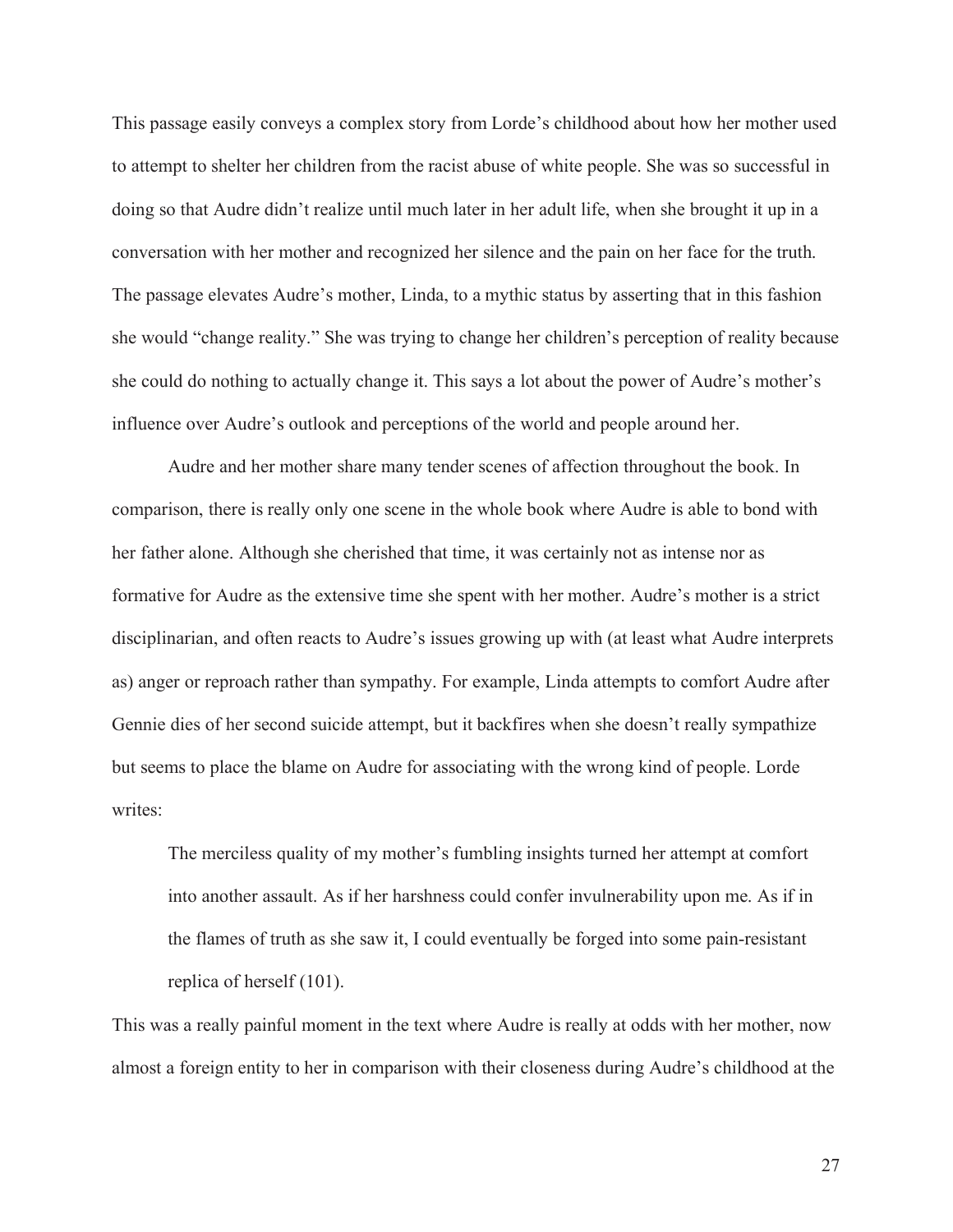beginning of the text. All Audre wants is comfort, but what she hears is "I told you so." This difficult moment illustrates an alternate, dysfunctional dimension of the dynamic between Audre and Linda that complicates their relationship and knocks down Linda from the status of perfection, humanizing her as a flawed mother and adding to the complexity of that mythos built in the text. But in addition to this dynamic of tough love in the above quote, there are also moments of great softness and erotic knowledge that happen, formative instances which are key to Audre's notion of what it means to be a woman and loving a woman from that positionality.

Perhaps the most important of these scenes of mother-daughter affection that inform Audre's erotic knowledge is a soft mother-daughter scene between young Audre and her mother on a rare Saturday morning of her childhood:

I wake in the cot in their bedroom, knowing only it is one of those lucky days when [Mother] is still in bed, and alone. My father is in the kitchen… The click of her wedding ring against the wooden headboard. She is awake. I get up and go over and crawl into my mother's bed. Her smile. Her glycerine-flannel smell. The warmth… A hot water bottle wrapped in body-temperature flannel, which she used to quite her gallbladder pains during the night. Her large soft breasts beneath the buttoned flannel of her nightgown. Below, the rounded swell of her stomach, silent and inviting touch… I frolic with the liquid-filled water bottle, patting and rubbing its firm giving softness. I shake it slowly, rocking it back and forth, lost in sudden tenderness, at the same time gently rubbing against my mother's quiet body… Her arm comes down across me, holding me to her for a moment, then quiets my frisking. "All right, now." (33-34).

This scene, which I have included only small pieces from due to its length, is very languid in tone and is very reminiscent of a baby in the womb with the imagery of child Audre playing with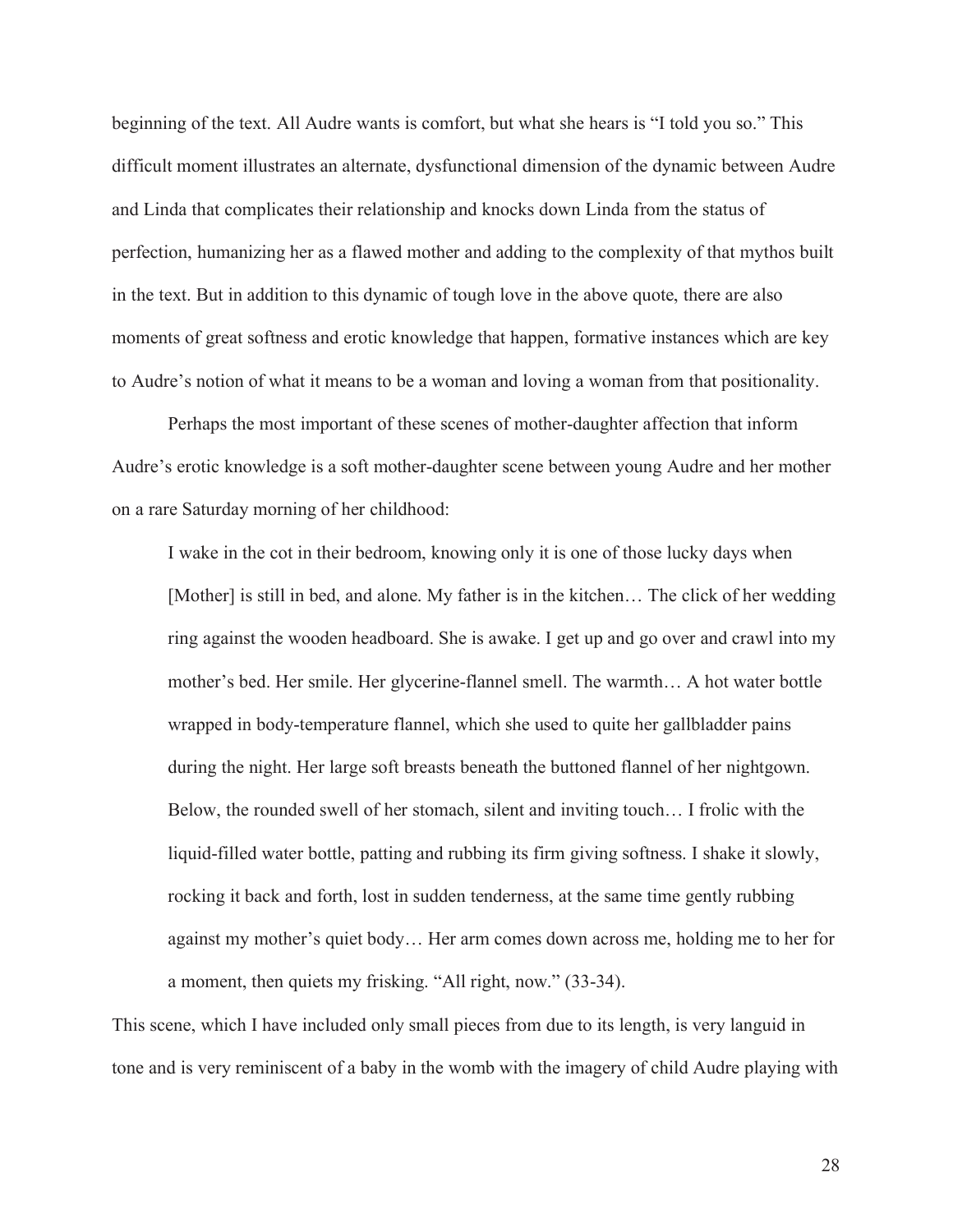the hot water bottle near her mother's stomach. It's very poetic, written largely in fragments of observations about sounds, smell, and touch sensations. It is a pure celebration of the sensations during a cherished rare moment of physical affection and closeness between Audre and her mother. There's also an aspect of curiosity on Audre's part about her mother's body, wanting to be close to her and trying to push boundaries the way young children tend to do when they are trying to understand gender and sexuality. The inclusion of this affectionate scene between mother and daughter shows its importance in Audre's life and to her personality, and it's clear that the comfort she got from her mother becomes associated with the comfort she gets from her physical relationships with other large women in her life, particularly Ginger and Afrekete. This scene is formative for Audre, setting the ground for the way she navigates intimacy later in the text. It's no coincidence that it is written so differently from much of the rest of the narration, and I believe that the use of poetic technique and deviation from a conventional story-telling tone functions here to highlight the emotional importance of the scene and fuse the idea of myth with biographical memory.

Another powerful instance of the erotic involving Audre's mother occurs after Audre gets her period for the first time ever, and she describes this memory from that day of the last time she made souse with her mother's mortar and pestle. She describes the motion of the pounding of the garlic and other spices with repetition and reverence:

The *thud push rub rotate up* repeated over and over. The muted thump of the pestle on the bed of grinding spice as the salt and pepper absorbed the slowly yielding juices of the garlic and celery leaves. *Thud push rub rotate up.* The mingling fragrances rising from the bowl of the mortar. *Thud push rub rotate up.* The feeling of the pestle held between my curving fingers, and the mortar's outside rounding like fruit into my palm as I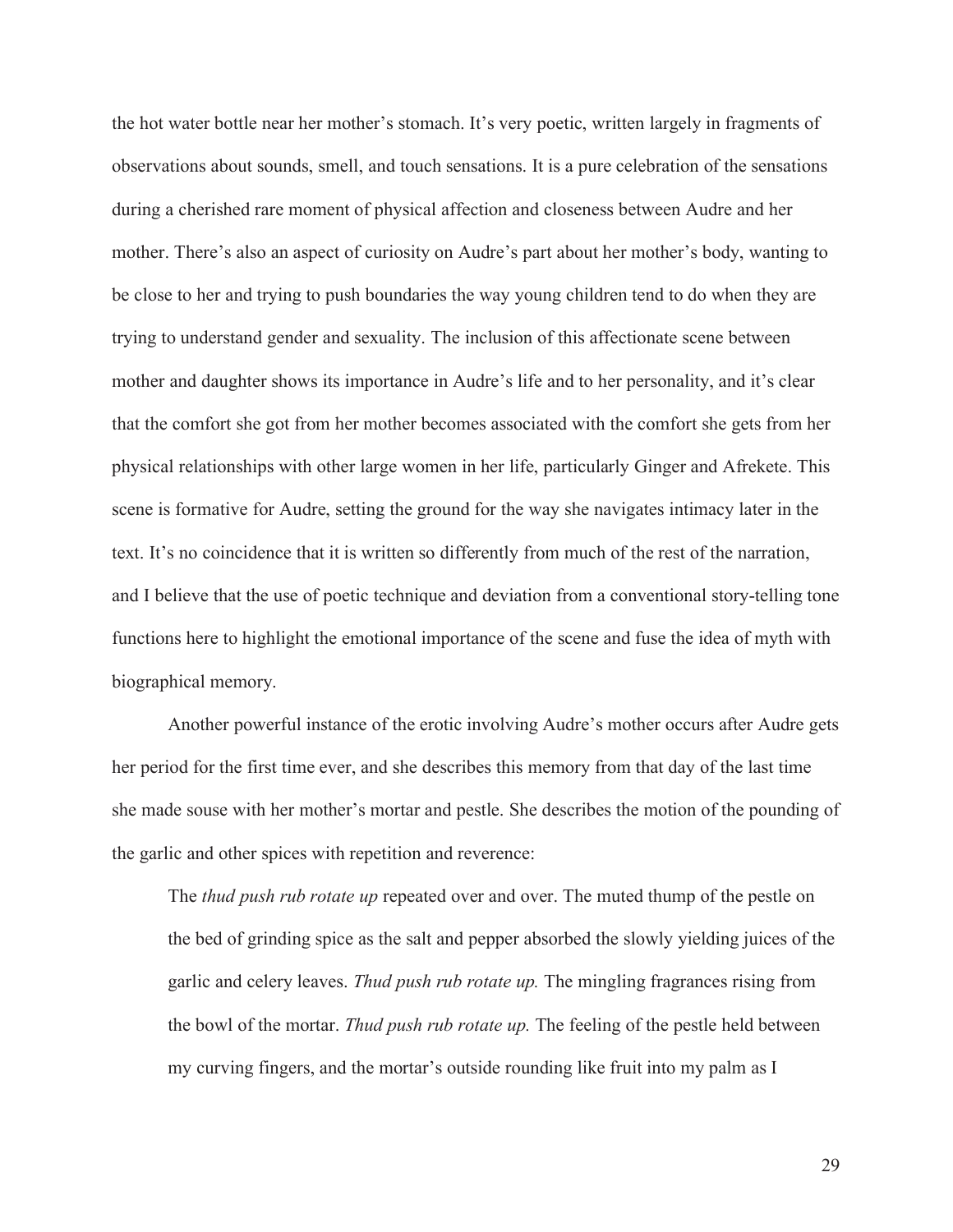steadied it against my body (74).

This quote uses the repetition of the motions of the pestle with the "thud push rub rotate up" to emphasize the work of the spice grinding that Audre would do in order to convince her mother to make one of her favorite meals. It's very reverent of the mortar and pestle as an object, ascribing importance to it by association with her mother and the food of their culture. This description was probably simulated from many memories of making this one dish, but it morphs into a specific memory of Audre's first period at a certain point. She is too afraid to just tell her mother about her period, so she leaves a blood stain on the toilet seat for her to find and her mother reacts by telling her to go get herself some Kotex, but she also lets Audre choose her favorite meal of souse for dinner on the condition that she pounds the spice while Linda goes out to buy tea. Lorde writes:

 When I came back into the kitchen, my mother had left. I moved toward the kitchen cabinet to fetch down the mortar and pestle. My body felt new and special and unfamiliar and suspect all at the same time. I could feel bands of tension sweeping across my body back and forth, like lunar winds across the moon's face. I felt the slight rubbing bulge of the cotton pad between my legs, and I smelled the delicate breadfruit smell rising up from the front of my print blouse that was my own womansmell, warm, shameful, but secretly utterly delicious (77).

During this scene, the souse pounding becomes utterly tied to the onset of menstruation in Audre's life and it awakens something deep and spiritual and erotic within Audre. She has become explicitly aware of her own body and sexuality and womanhood in a way that she never has been before, and it makes her feel completely new and different. She continues to have an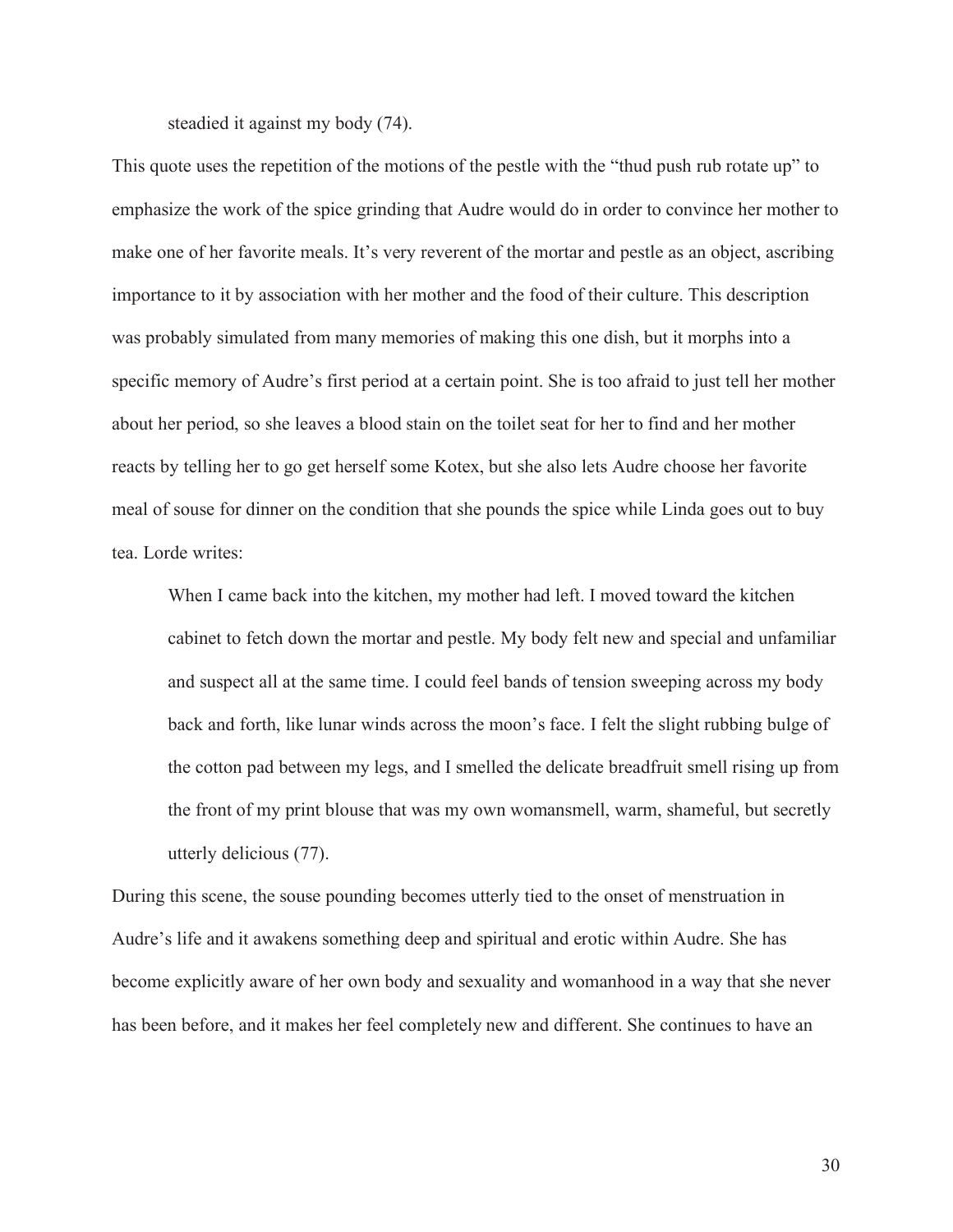ecstatic and erotic experience while her mother is briefly away at the store, feeling a deep connection between the pain of fertility in her own body and the pounding of the spices:

 As I continued to pound the spice, a vital connection seemed to establish itself between the muscles of my fingers curved tightly around the smooth pestle in its insistent downward motion, and the molten core of my body whose source emanated from a new ripe fullness just beneath the pit of my stomach… The jarring shocks of the velvet-lined pestle, striking the bed of spice, traveled up an invisible pathway along the thread to the center of me, and the harshness of the repeated impacts became increasingly more unbearable. The tidal basin suspended between my hips shuddered at each repetition of the strokes which now felt like assaults. Without my volition my downward thrusts of the pestle grew gentler and gentler, until its velvety surface seemed almost to caress the liquefying mash at the bottom of the mortar (78-79).

This poetic scene evokes a very personal and spiritual erotic awakening in Audre relating to menstruation, linking the pain in her body with the action of pounding spices for a dish that is very close to her heart because she would prepare it with her beloved mother. Lorde refers to her womb as "the tidal basin suspended between my hips," using incredibly loaded nature imagery to convey the simple biological process of menstruation, making this onset of womanhood seem really beautiful and important. While Audre's mother is not physically present during this scene of the pounding, she returns as Audre is standing there mindlessly rubbing the mortar and pestle and, seeing that Audre is not all right, decides to finish the meal for her. Audre cherishes the affection given by her mother in this instance of vulnerability, and the connection between her period and the memory of this particular food which she associated so heavily with her mother will be ingrained within Audre forever.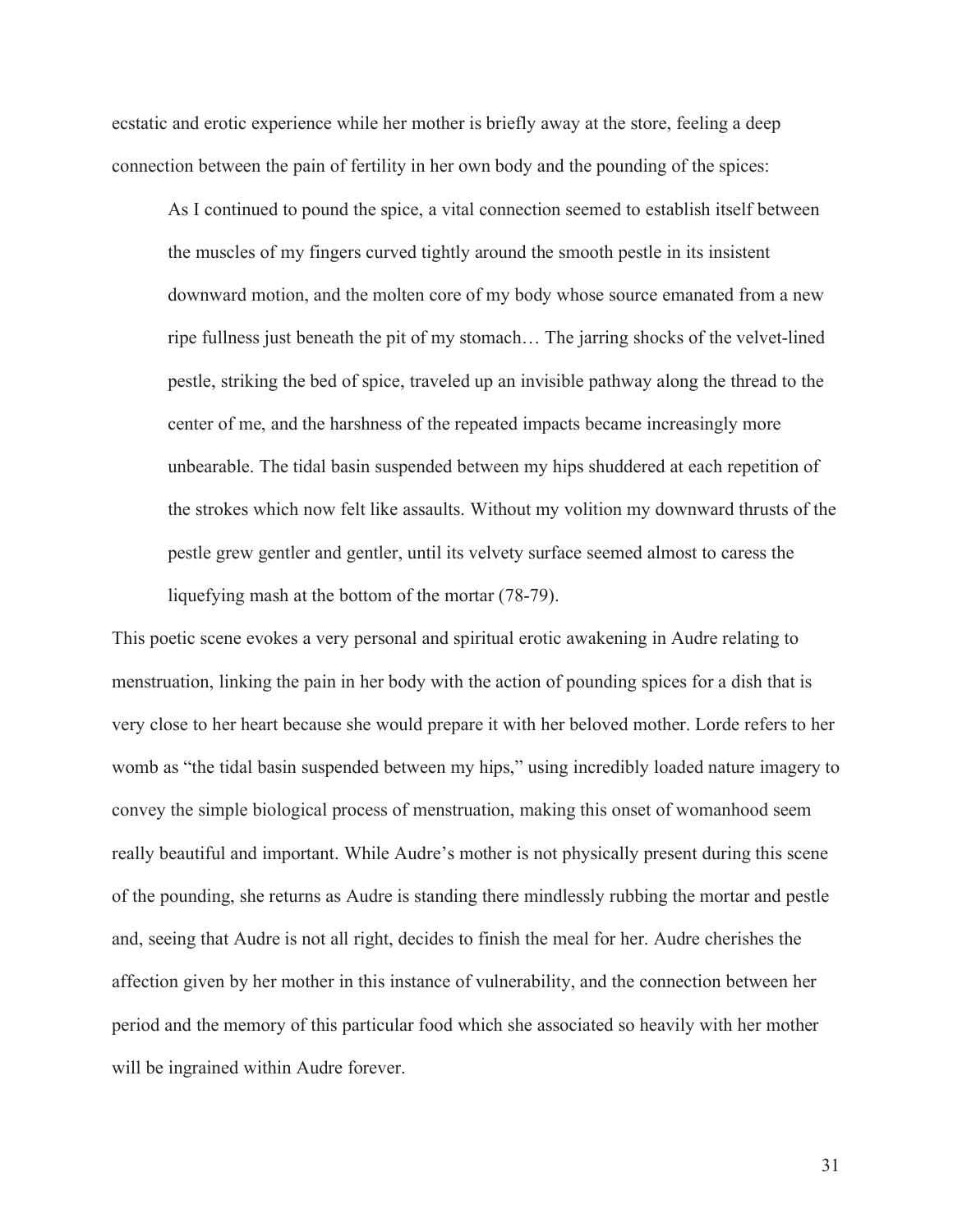In the article "Audre Lorde's *Zami*, Erotic Embodied Memory, and the Affirmation of Difference," Anh Hua talks about how Lorde conceptualizes narratives of her own memories, from erotic memories to childhood memories to her memories of trauma, arguing that "narratives of remembrance, specifically the erotic embodied memories, become an important place for Lorde to narrate self-invention and subjectivity and to rewrite personal and cultural histories" (114). Hua posits that Lorde writes her own subjectivity and history through the embodied erotic memories of women in her life, including her mother. I take it a step further and argue that Lorde does this work in particular with her mother and the narratives of remembrance of their heritage passed down to Audre from Linda. The closing lines of the book are particularly revealing as far as the importance of Audre's mother influence in her life as a lesbian and a women-oriented woman: "Once *home* was a long way off, a place I had only ever known out of my mother's mouth. I only discovered its latitudes when Carriacou was no longer my home. There it is said that the desire to lie with other women is a drive from the mother's blood" (256). Here, there are clear ties established between the cultural idea of the mythic land of Carriacou and love between women, which has traditionally existed there. This brings together the identity category of race with the category of gender and sexuality, again illustrating the realities of intersectionality as they manifest in Audre's life, particularly here in the history of her and her mother's heritage of women living together in harmony. This is referenced multiple times throughout the text, seen again in this italicized excerpt: "*How Carriacou women love each other is legend in Grenada, and so is their strength and their beauty"* (14). So not only is there this strong association between the motherly affection that Audre rarely received and cherished as a child and the way that Audre understands love later in her life, but there is also this idea that love between women is something ingrained in their culture. This is doubly important because it comes back at the end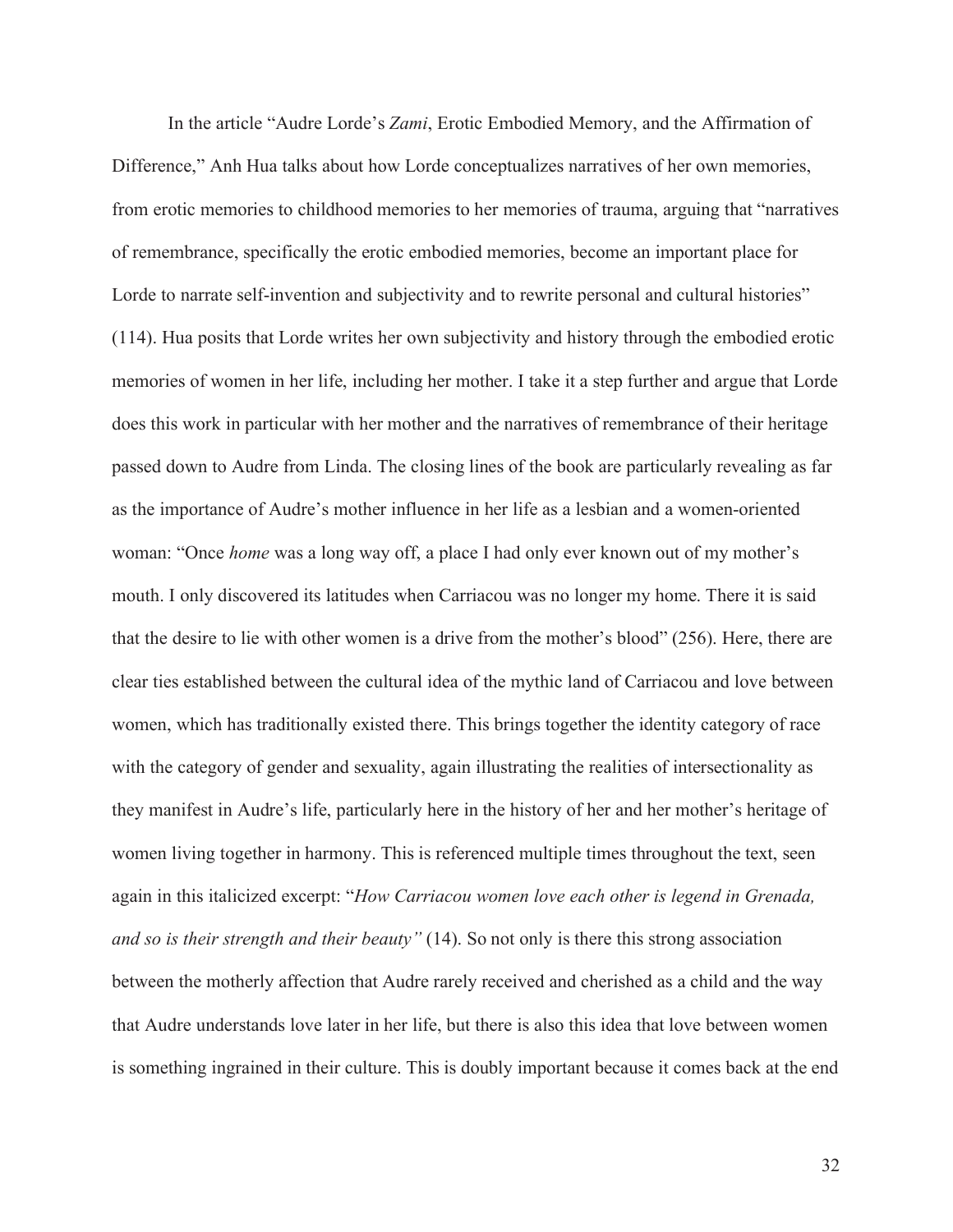of the book with Audre's lover Afrekete. This is interesting in terms of both the queerness of the text and the focus on women loving women, as well as how these really spiritual and important poetic bits sandwich the rest of the text, which is written in a more straight-forward narrative style. Lorde deliberately and carefully, although subtly, deviates into that dreamy, poetic, personal tone that seems to come from a deep creative well within her only at times of great emotion, instability, and flux in her life.

#### Gennie

Audre didn't really have a woman companion outside of her mother until she was a teenager, and she met her friend Gennie, a Black girl whom Audre attended high school with in Harlem. Lorde writes: "Gennie was the first person in my life that I was ever conscious of loving. She was my first true friend" (87). This vulnerable statement is very open and honest and blunt, something that Lorde doesn't often do in the narrative unless she is saying something very important or serious to her. It is notable that Gennie is the first non-white person that Audre is able to get close to outside of her own family, the first fellow Black girl that she is able to connect with in the book. Gennie, unlike Audre's high school friend group The Branded and her other white friends, was able to relate to Audre on a level that none of those girls could because she too understood what it was like to be oppressed and treated in certain ways because of the color of her skin. Further, she is Audre's first kiss and first of many things; in a way, Gennie is responsible for aiding Audre in loosening up and distancing herself from her mother in her adolescence. For these reasons, it's clear that her friendship with Gennie and the impact of this girl on Audre's life is of the utmost importance. Quickly, however, it becomes apparent that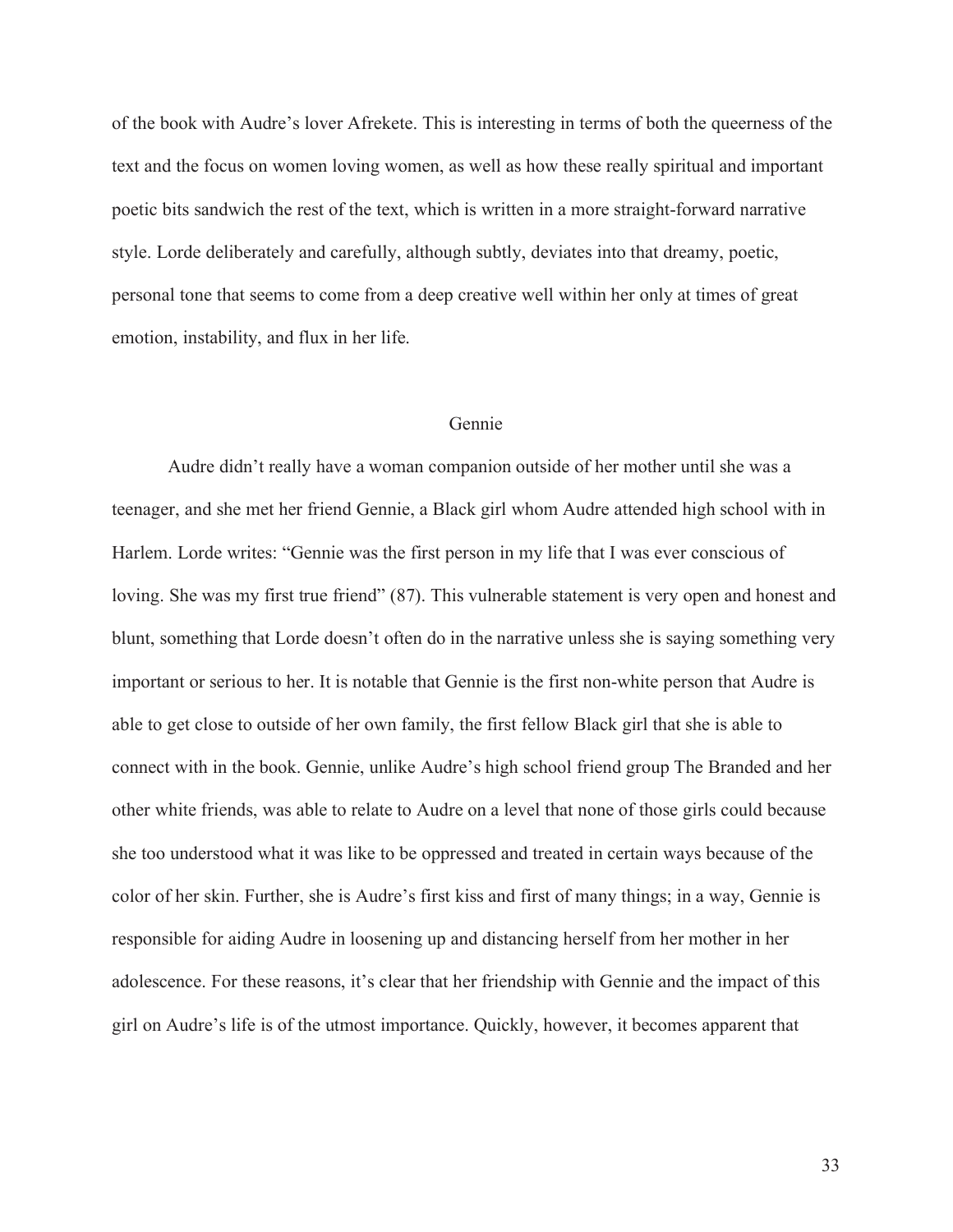Gennie's story is going to be a tragic one; she talks of committing suicide as if it is an inevitability, but at the same time she seems to act as though Audre has nothing to worry about:

 "Genevieve was fifteen when she first met her father. She was two months short of sixteen when she died… [It was around that time] Gennie began telling me, and anybody else who would listen, that she was going to kill herself at the end of the summer. I both did and didn't believe her. She wasn't pushy about it" (91).

Gennie does try to kill herself for the first time by slitting her wrists, but her grandmother found her before anything serious could happen. She complains to Audre that she is annoyed with herself for "botching the job" (92). Sadly, Gennie tries it again with rat poison soon after the first incident, and this time she succeeds. When Gennie dies of suicide, we see the first biggest changes in the form of book, switching from narrative style to poetry of considerable length multiple times. Up until now, changes in the narration as far as integration of poetic technique have been relatively subtle, limited to a few lines of italics or poetry or lyrics, so it is notable that these are actually full poems. The first poem appears on the page right before Audre receives a call from Gennie's mother Louisa that her daughter had been found dying from rat poison, and that she wasn't going to survive. It starts as follows:

We did not weep for the thing that was once a child did not weep for the thing that had been a child did not weep for the thing that had been nor for the deep dark silences that ate of the so-young flesh… (97).

Poems like this and subtler references to or about the tragedy of Gennie's suicide and Audre's unresolved emotions come up more in the book, like again as Audre is having the most difficult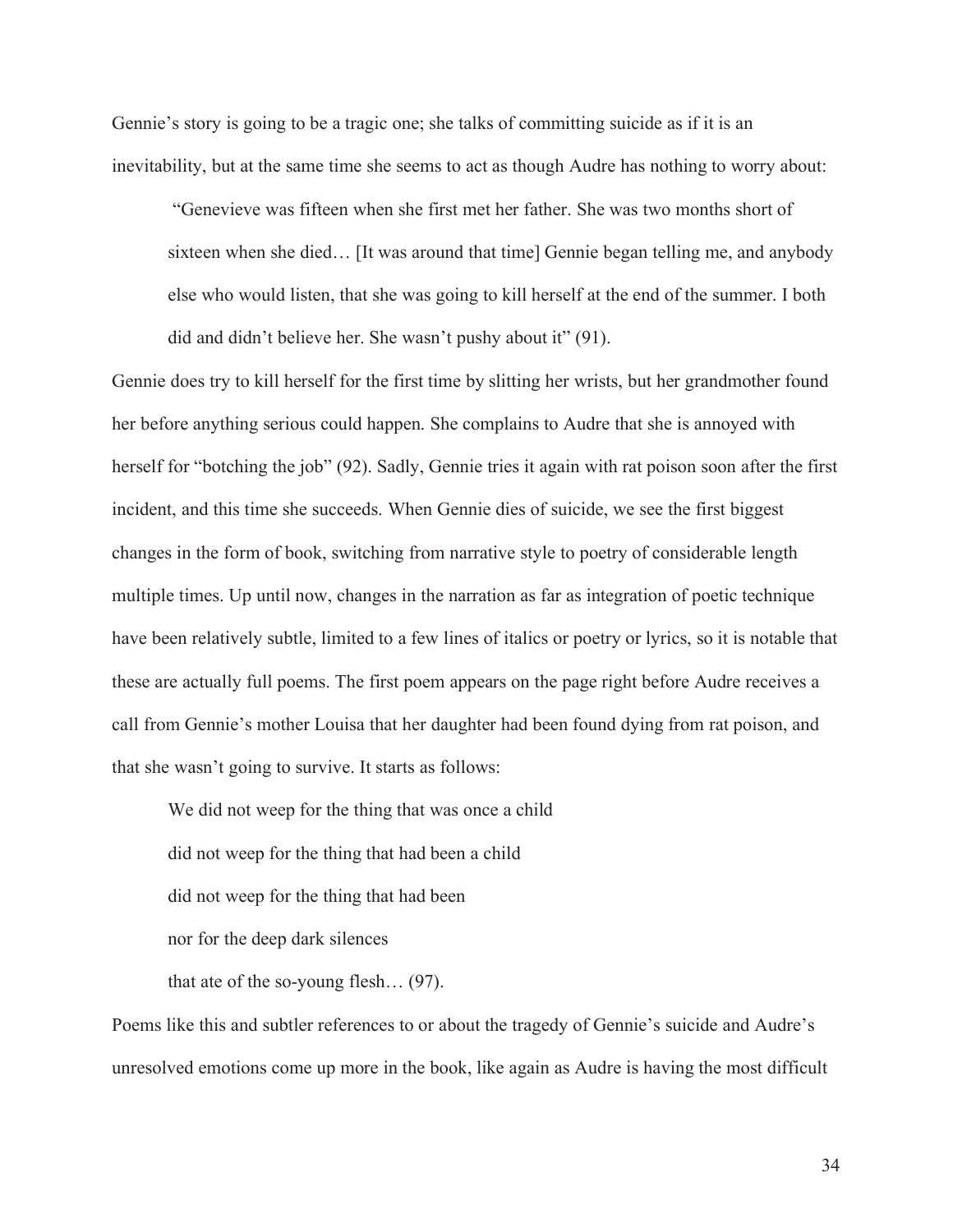time of her life, struggling to find work and recovering emotionally and physically from her abortion. (118, 124). The use of the phrase "we did not weep" in this poem is striking to me because of course Audre did in fact cry over Gennie a few times in the text. I think this is an intentional reference to the fact that she was never really able to resolve her immense sadness and guilt over the untimely death of her childhood friend, which also comes up again throughout the novel as the loss was a formative part of Lorde's adolescence.

There is another poem, this time a prose poem, soon after Gennie's death in which Lorde details her funeral through sensory imagery of the sounds and sights at a burial:

*The sound of dirt clods flying hollow against the white coffin. The sound of birds who knew death as no reason for silence. A black-clad man mouthing words in a foreign tongue. No hallowed ground for suicides. The sound of weeping women. The wind. The forward edge of spring. The sound of grass growing, flowers beginning to blossom, the branching of a far-off tree. Clods against the white coffin (103).* 

This poem is italicized, possibly to emphasize a kind of detachment from the memory, and it's very prosaic as well as stream-of-consciousness-esque. The details are very clinical and matter of fact, emphasizing the sound of the "clods of dirt" against the coffin. There is also an emphasis on the juxtaposition between the tarnishing color of the dirt against the white coffin, making an apt metaphor out of Gennie's untimely death. The use of poetry here emphasizes the sorrow and grief that Audre is feeling, allowing the writer to distance herself from the work through the economical form of poetry without diminishing the emotional impact for the reader.

There is another heart-wrenching poem included sandwiched between narrative when Audre is in Stamford, Connecticut. She is living alone, struggling to find work, and basically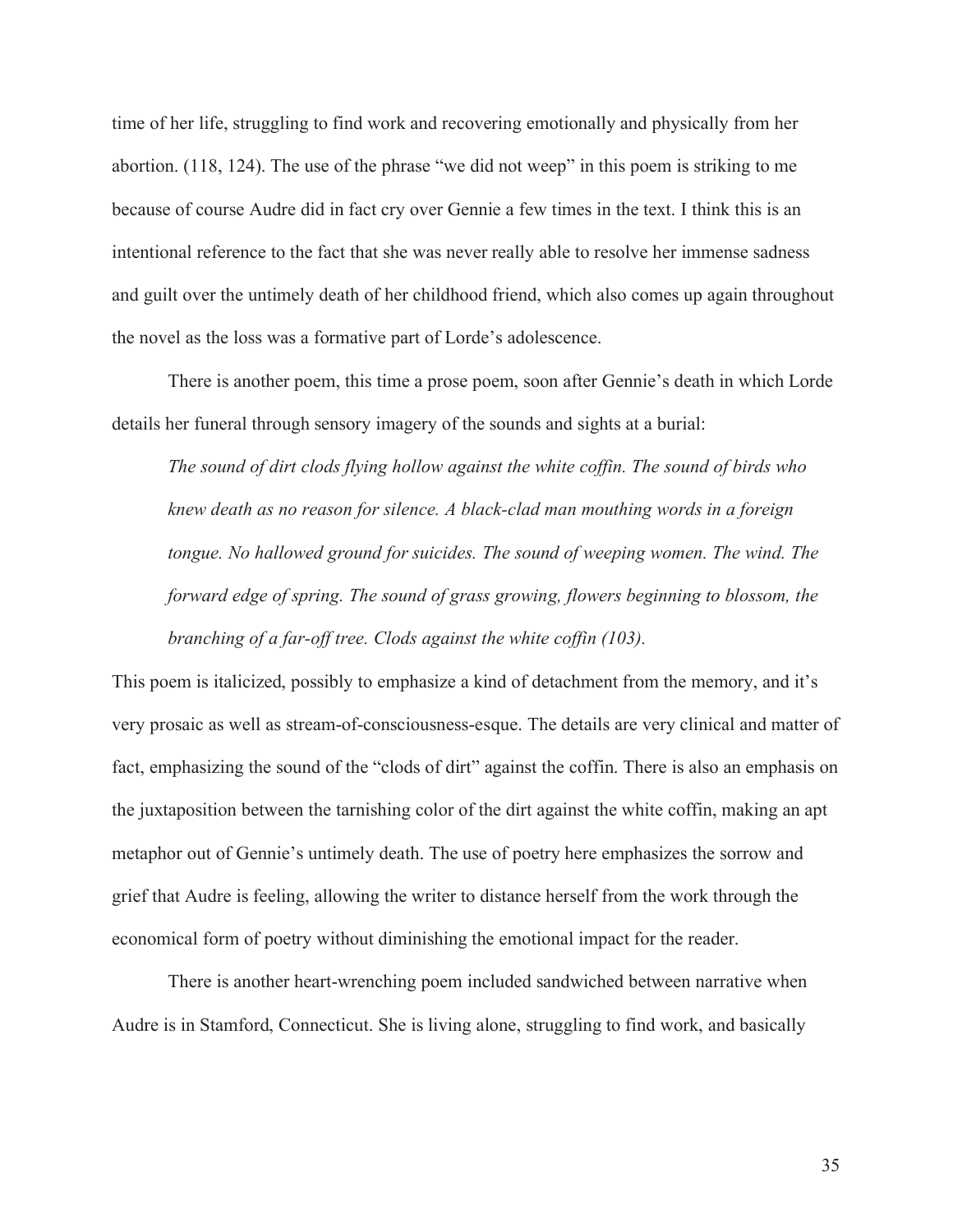living in her grief, seeing and talking to absolutely no living person. She seems to be writing to Gennie directly in the following lines of frank poetry:

And you did not come back to April Though spring was a powerful lure But bided your time in silence Knowing the dead must endure. And you came not again to summer Nor till the green oaks were leaving Traces of blood in the autumn And there were hours for grieving (124).

These words make it clear that Audre is in despair over the loss of Gennie, dedicating her time to sitting with her grief, for "hours" as she puts it. This poem is shorter than the previous two, but somehow it's just as packed with emotion, perhaps because there are so few words with which to express her grief so each one carries that much more weight.

It's certainly true that Audre blamed herself a lot for the loss of Gennie's life; later in the text, she writes: "I lost my sister, Gennie, to my silence and her pain and despair, to both our angers and to a world's cruelty that destroys its own young in passing" (251). This reflection, coming from an adult Audre, shows a level of maturity that wasn't present at the time of Gennie's death because she is now able to balance her own guilt with the reality that it is not really her fault that her friend died. She is eventually able to reconcile her own guilt with the cruelty of the world because that is something which she knows is beyond her control. However, Audre definitely blames herself for Gennie's death. This is partially because she did nothing really to take her seriously even though Gennie had openly told her of her intentions to commit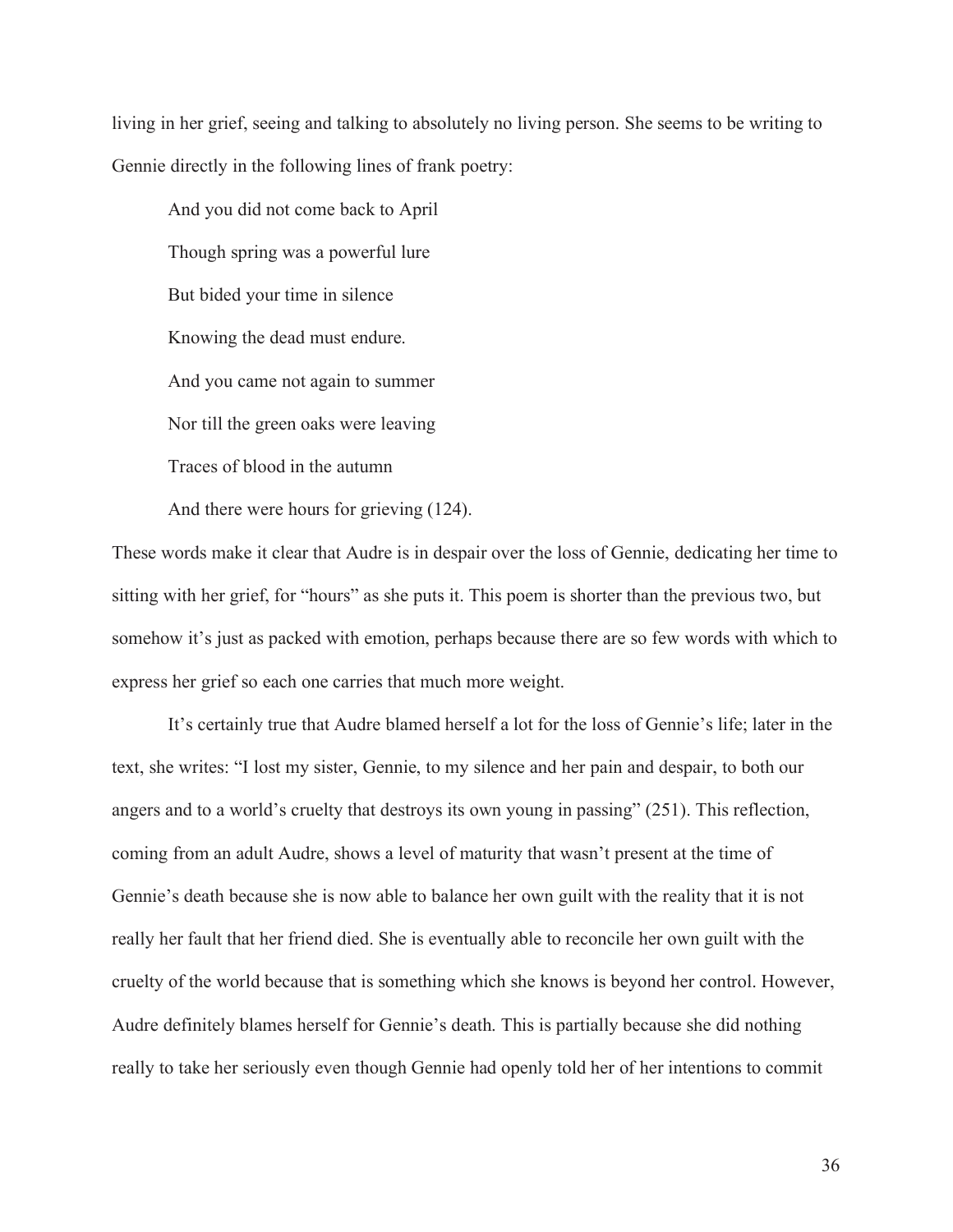suicide, but mainly because Gennie came to her the night before she was found poisoned asking if she could stay because her father had been abusing her. Audre said no and told her to go to another friend's house, too afraid of what her parents would think and how they might punish her for this, even though she felt in her gut something was wrong. Audre never really forgave herself for it. So Gennie's death is a monumental emotional event in the text for Audre, which is illustrated through the use of the multiple full length poems breaking up the narrative that I have mentioned, since poetry is used at times of heightened emotional resonance, both positive and negative. This distinctive change in style of the writing from regular narration to poetry marks a time of great turbulence for Audre. Somehow, the more abstract and economic form of poetry is able to convey the most emotion here and that is why the deployment is important and useful. It seems that one of the key literary functions of Gennie's death is to make changes in the form and style of the novel, allowing Lorde to make more frequent forays into the form of poetry due to her heightened emotion and sorrow at this time.

#### Afrekete

Much of the text, like with the other women that Lorde writes about in *Zami*, is dedicated to details that Audre loved about Afrekete: "Kitty smelled of soap and Jean Naté, and I kept thinking she was bigger than she actually was, because there was a comfortable smell about her that I always associated with large women" (243). This is an example of the lovingly detailed descriptions of Afrekete, or Kitty as she calls herself, that the text is full of once Audre meets her. There is an attraction that Audre feels for Kitty that harkens to the erotic and leads to further departure from traditional narrative style in favor of poetic technique on 248-251.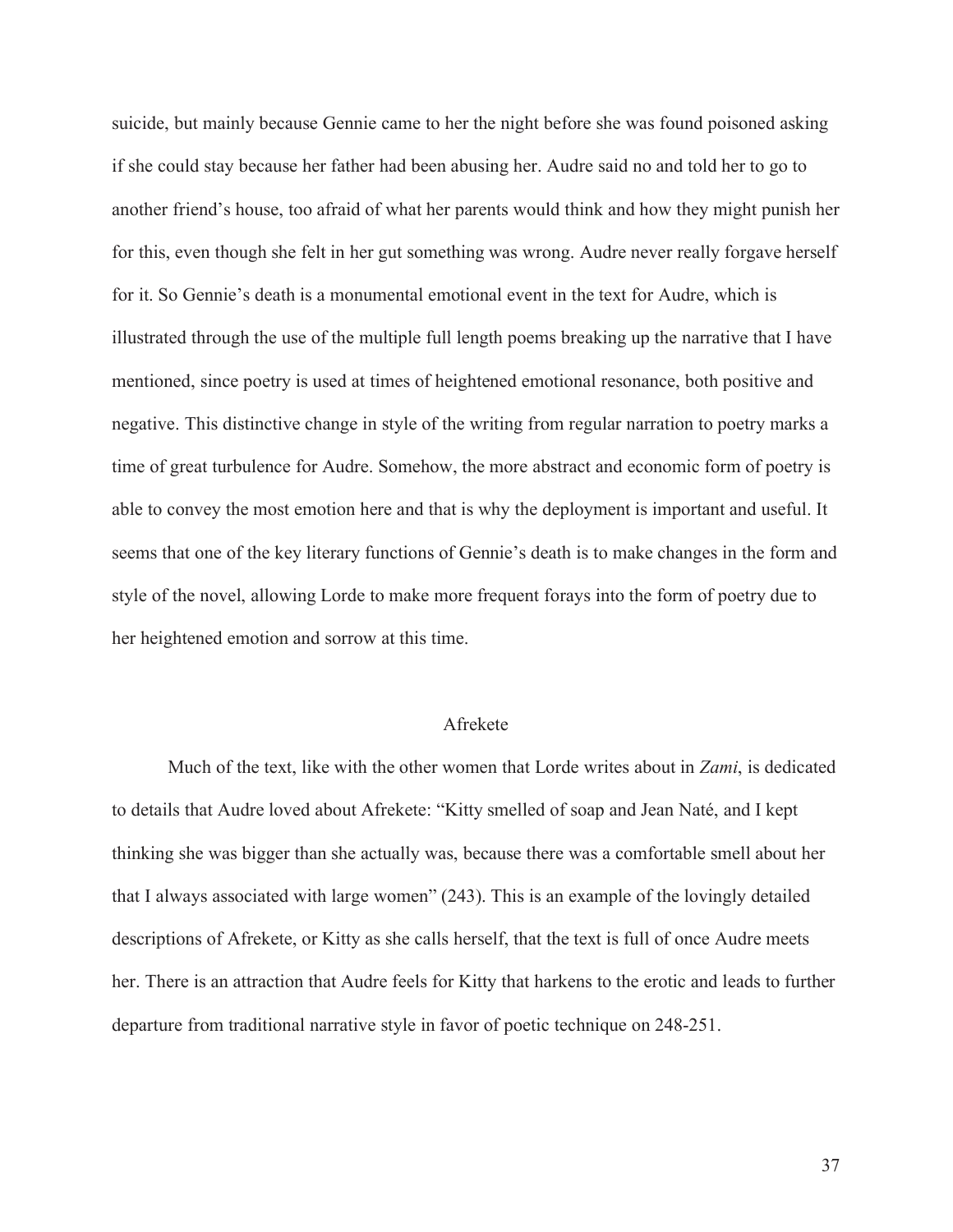In the article "Writing Power: Identity Complexities and the Exotic Erotic in Audre Lorde's Writing" by scholar Yakini B. Kemp, the focus is how *Zami* casts Audre as a Caribbean descendant growing up in a diasporic family in 1930's Harlem and how "constructions of identity with regard to her use of the erotic, especially in formulations of Caribbean identity and lesbian identity… while remaining a site of conflict and contradiction, actually function as a liberating force" (23). This comes up with both Audre's mother Linda and her lover Afrekete, but especially Afrekete in terms of being a liberating force. Afrekete is one of the most important of Audre's lovers, bringing the text full circle by connecting back so strongly to Audre's mother. She is an unapologetic Black woman, in contrast with the majority of Audre's past lovers who have been white. Not only is she Black but she is also Caribbean; Audre's mother and Afrekete have in common the passion for things from home, getting traditional fruits and other delicacies "from under the bridge" (10). This phrase is initially used in reference to Audre's mother's quest for items from her homeland, but it comes up again when Audre is dating Afrekete and they spend time together:

*And I remember Afrekete, who came out of a dream to me always being hard and real as the fire hairs along the under-edge of my navel. She brought my live things from the bush, and from her farm set out in cocoyams and cassava –* those magical fruit which Kitty bought in the West Indian markets along Lenox Avenue in the 140s… "I got this under the bridge" was a saying from time immemorial, giving an adequate explanation that whatever it was had come from as far back and as close to home – that is to say, was as authentic – as was possible  $(249)$ .

This idea of delicacies from "under the bridge" is something that was a big part of the mythos of Audre's mother growing up; she often took Audre marketing, and she often brought home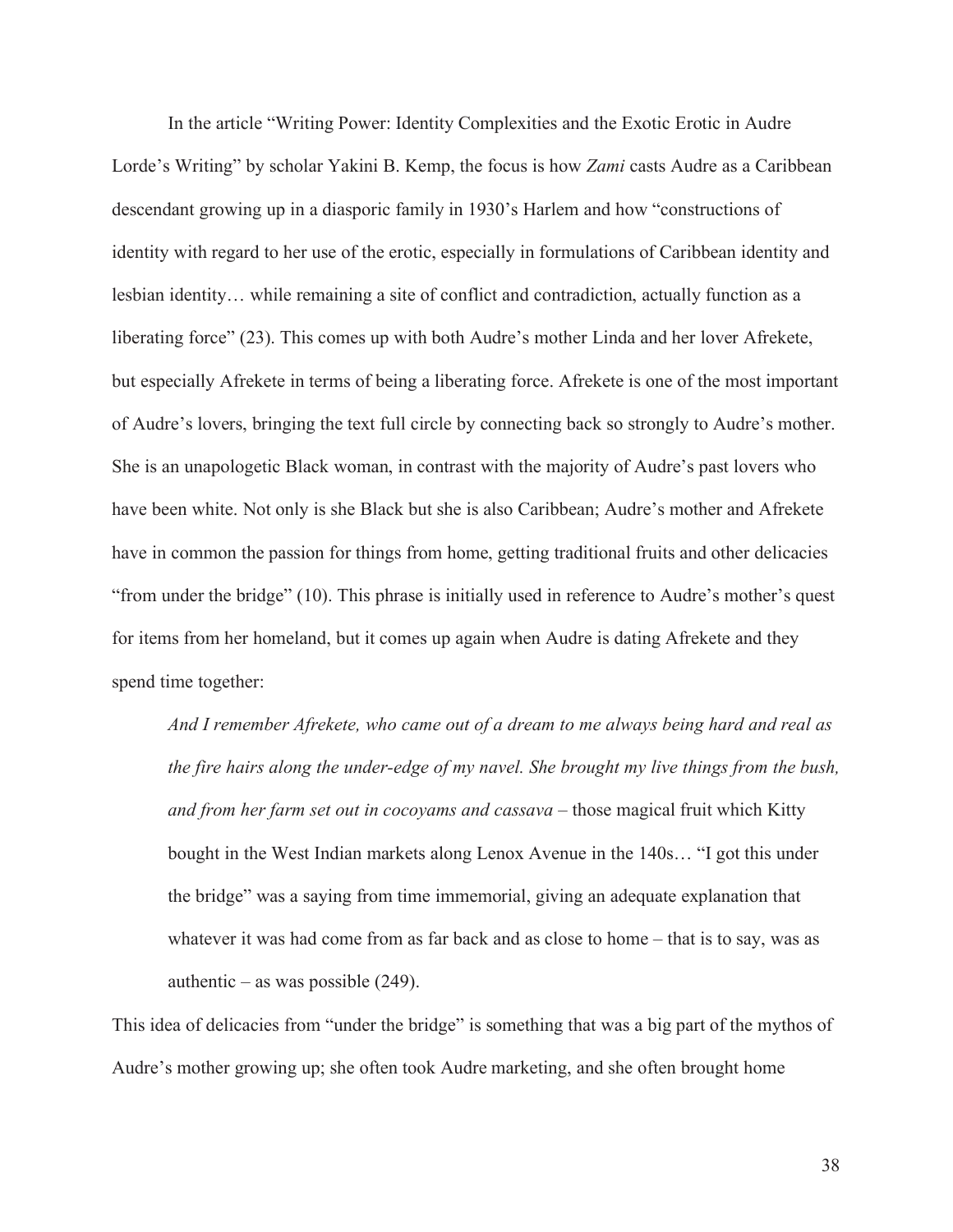wonderful things for her from their culture that Audre didn't experience for so long in her life until she was with Afrekete, and this thread back to her childhood and her mother probably helped to cement Afrekete in Audre's life and memory. It continues further, fluidly switching back to italics again without even a paragraph break. In this passage, there becomes a distinct link between the erotic and lesbian sexuality and the fruits of Audre's culture:

*There were ripe red finger bananas, stubbly and sweet, with which I parted your lips gently, to insert the peeled fruit into your grape-purple flower. I held you, lay between your brown legs, slowly playing my tongue through your familiar forests… slowly mashed ripe banana into a beige cream that mixed with the juices of your electric flesh*  (249).

This is explicitly erotic and sexual, associating these fruits of the ripe red and beige bananas with the act of sex with her lover. It's also another one of Lorde's favored poetic departures from the conventional narrative form. The poetry here is highly charged in terms of emotion and physicality, very imagistic with the use of fruit and flower language, and serves to communicate the emotional weight of Audre and Afrekete's bonding over this cultural food experience. She uses a similar technique with the fruit imagery on 251, swapping the image of the ripe banana for a ripe avocado.

In one of the final scenes of the novel and the last scene between Audre and Afrekete, the two make love on the roof of Afrekete's apartment building in Harlem. It switches from traditional narration to the italicized poetry that Lorde favors as the memory begins to fade:

*I remember the full moon like white pupils in the center of your wide irises. The moons went out, and your eyes grew dark as you rolled over me, and I felt the moon's silver*  light mix with the wet of your tongue on my eyelids. Afrekete Afrekete ride me to the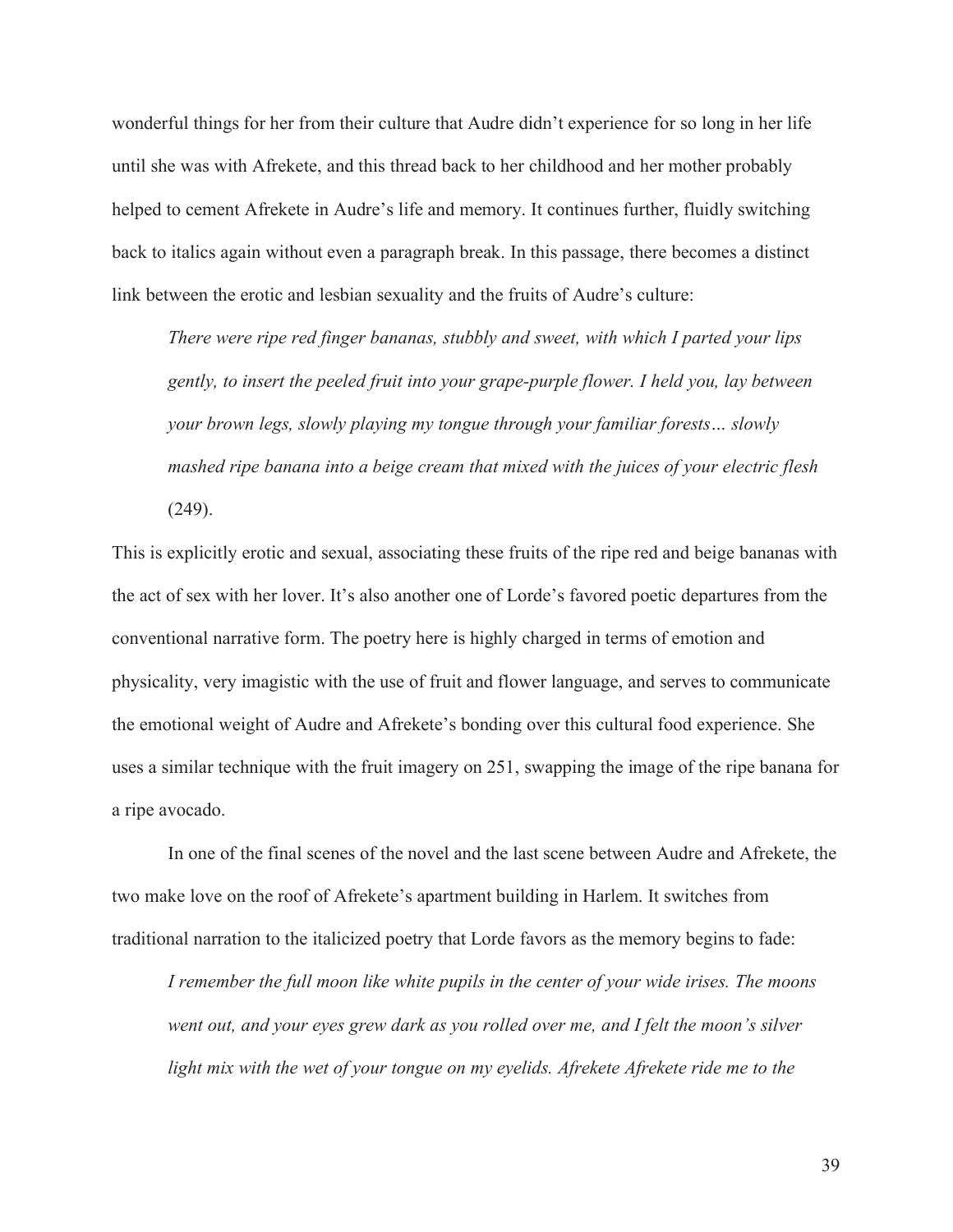*crossroads where we shall sleep, coated in the woman's power. The sound of our bodies meeting is the prayer of all strangers and sisters, that the discarded evils, abandoned at all crossroads, will not follow us upon our journeys* (252).

This passage alludes to the brevity of Audre and Kitty's relationship with imagery of the moon, which obviously has phases and often comes and goes. This functions as a metaphor for Afrekete herself and possibly even love as a concept for Audre, showing that this love of their bodies touching has stayed with her and helped her to discard of evils. The language is so poetic and mythic, doing more work with the interpretation of the reader again than plain narration could do. After this episode on the roof, Audre never sees Afrekete again. She goes to the bar where Kitty performs to ask after her only to find out that she's gone back to Atlanta to be with her daughter. The clinical matter-of-factness of this short paragraph where Audre looks for Afrekete stands in contrast with the poetic and mythic qualities of those that have come around and through it, like those above. Lorde writes:

We had come together like elements erupting into an electric storm, exchanging energy, sharing charge, brief and drenching. Then we parted, passed, reformed, reshaping ourselves the better for the exchange. I never saw Afrekete again, but her print remains upon my life with the resonance and power of an emotional tattoo (253).

She describes their intense relationship in terms of elements, energy, and charge, invoking powerful metaphors of electricity and earthly forces. Audre's relationship with Afrekete leads to a culmination of women centered relationships and the erotic in Audre's life in the novel, harkening back to Audre's mother although she is not outright mentioned at this point in the narrative. There is stark emotional contrast between the incredibly rich descriptions of Audre's time spent with Afrekete as lovers and the rather matter of fact way that Audre learns Afrekete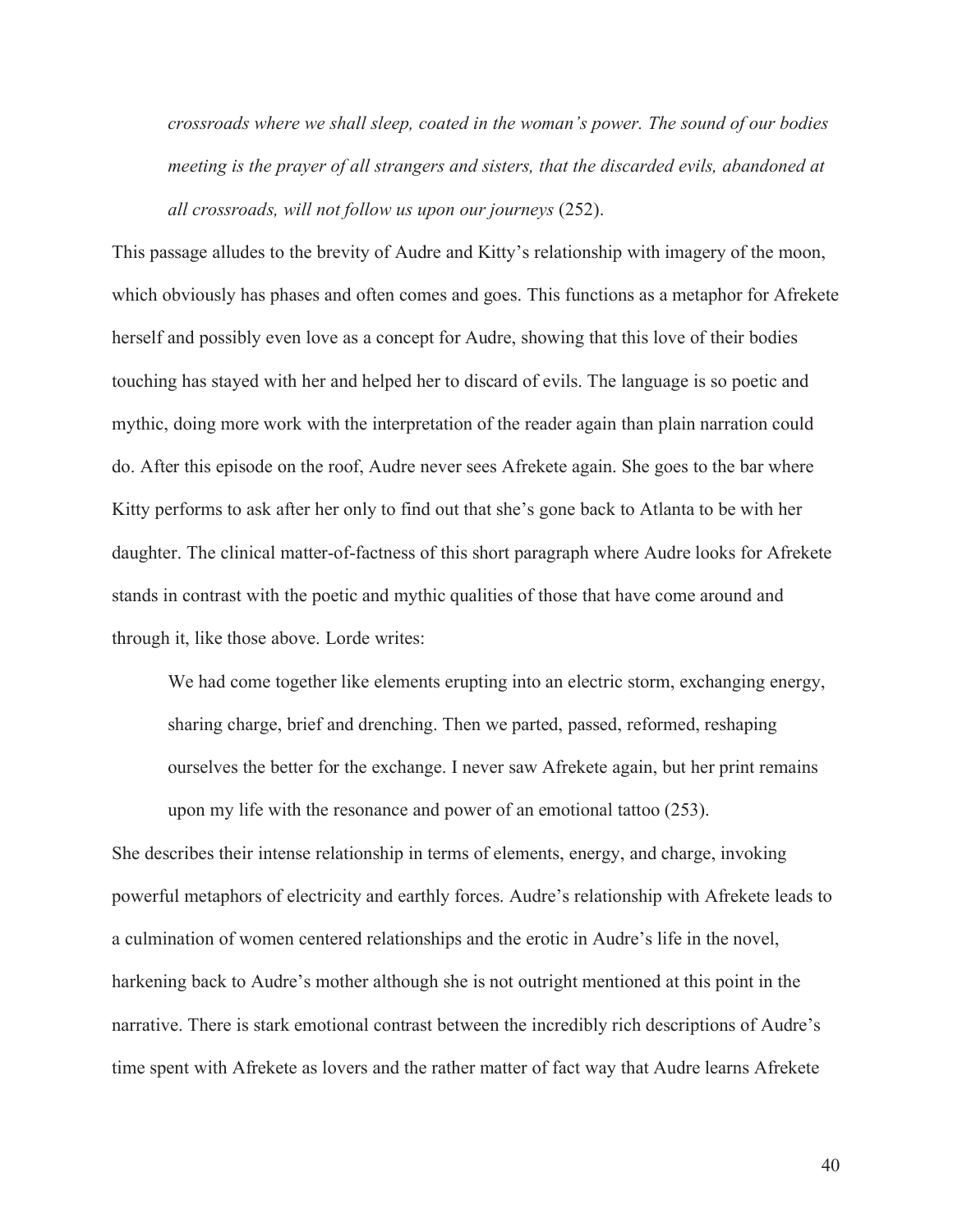has left, reading it in a note from a bartender where Afrekete was a singer. Despite this abrupt ending Audre ends on a beautiful note, reasserting the importance of Afrekete's love in her life by saying that they reshaped themselves for the better and that "her print remains upon my life with the resonance and power of an emotional tattoo" (253). Audre learned how to fully love another woman with Afrekete, and she was able to derive a fulfillment from their connection that elevates Kitty to a mythic status as the love of Audre's life at the culmination of this novel.

#### **Conclusions**

 In the end, I decided to focus on Audre's mother, Gennie, and Afrekete because I felt these were the women who were most key to the formation of Audre's personality and beliefs as a women-oriented woman advocating for the celebration of differences between individuals as the only way to achieve self-fulfillment. When I started this project last fall, my original intention was to write about all of the different relationships with women presented in *Zami*. However, I quickly began to realize that certain relationships were far more important than others in terms of the mythic nature of the book. The women characters that I examine in this project all function as specific mythical archetypes; Linda is the mother, Gennie is the friend, and Afrekete is the lover. Of course, Audre has numerous other lovers besides Afrekete over the course of the novel. But it's the connections throughout the text between these three women in Audre's life that are particularly important.

The mother, Linda, is particularly important to Audre's journey because their relationship sets up the foundation for how Audre allows herself to love and be loved by women later in the text. The friend, Gennie, is vital to Audre's journey in the text because she was the first true human connection of Audre's outside of her family. The impact of the loss of Gennie is equally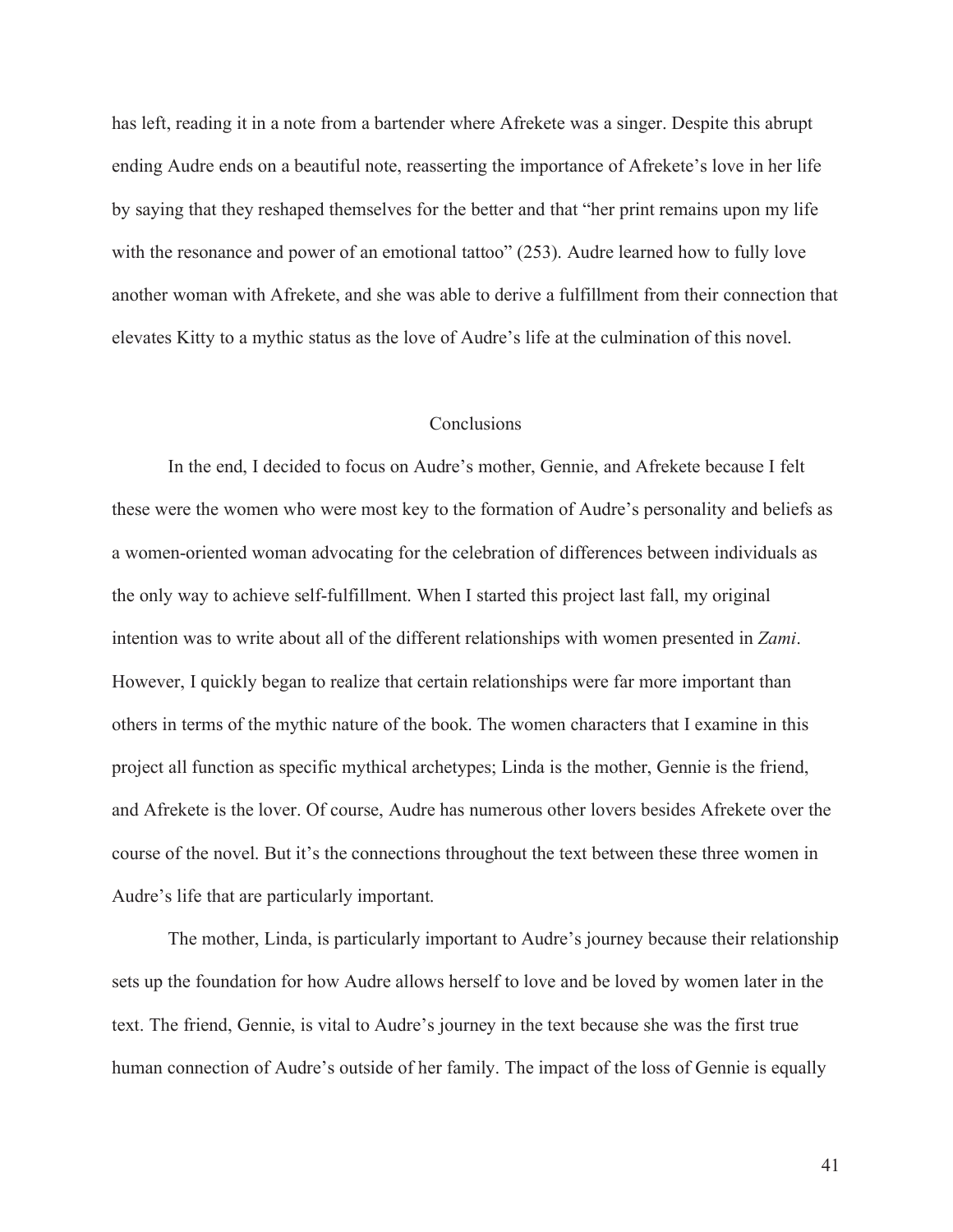important to the development of Audre's character, because the guilt Audre feels over not being able to, or not trying hard enough to prevent her death, in part motivates Audre in the future to become so outspoken about her beliefs. Finally, Afrekete, the lover, ties back to Audre's mother Linda. Afrekete, or Kitty, functions as a bridge between the Audre from the beginning of the novel who knows only her own mother's influence, and the very different Audre at the end of the novel whose previously beloved mother is practically an alien now. But there is much about Afrekete that reminds Audre of her mother and her historically women-oriented Grenadian ancestors. The character of Afrekete, as a lover, functions as a mode for the character of Audre to find a way to come back and appreciate her somewhat-estranged mother like she did as a child, and as a mode for the writer Audre Lorde to pay homage to the mother who influenced her life so greatly.

In *Zami: A New Spelling of My Name*, Audre Lorde builds a unique mythos about what it means to be a Black lesbian woman in her life and her time through a narrative that uses both conventional tools as well as making strategic deviations from those conventions into poetry and prose poetry to convey emotionality and to emphasize important events. Her identity as a Black lesbian woman is inextricably tied to the mythos of her mother and the mythos of sexuality, gender, and race that is built in the experimental novel. Throughout the text, I have deliberately stated that Lorde builds her own myth or "mythos" around her experience of life as a Black American lesbian woman as opposed to using the term "mythology." This is because I am not implying any connection between Audre Lorde's work in *Zami* and existing mythology, I am only referencing mythological archetypes. The function of myth in *Zami* and the overall hybrid technique of "biomythography" is for Audre Lorde to take her own life and memories and make that experience larger than life by immortalizing it in words that form a trans-genre work of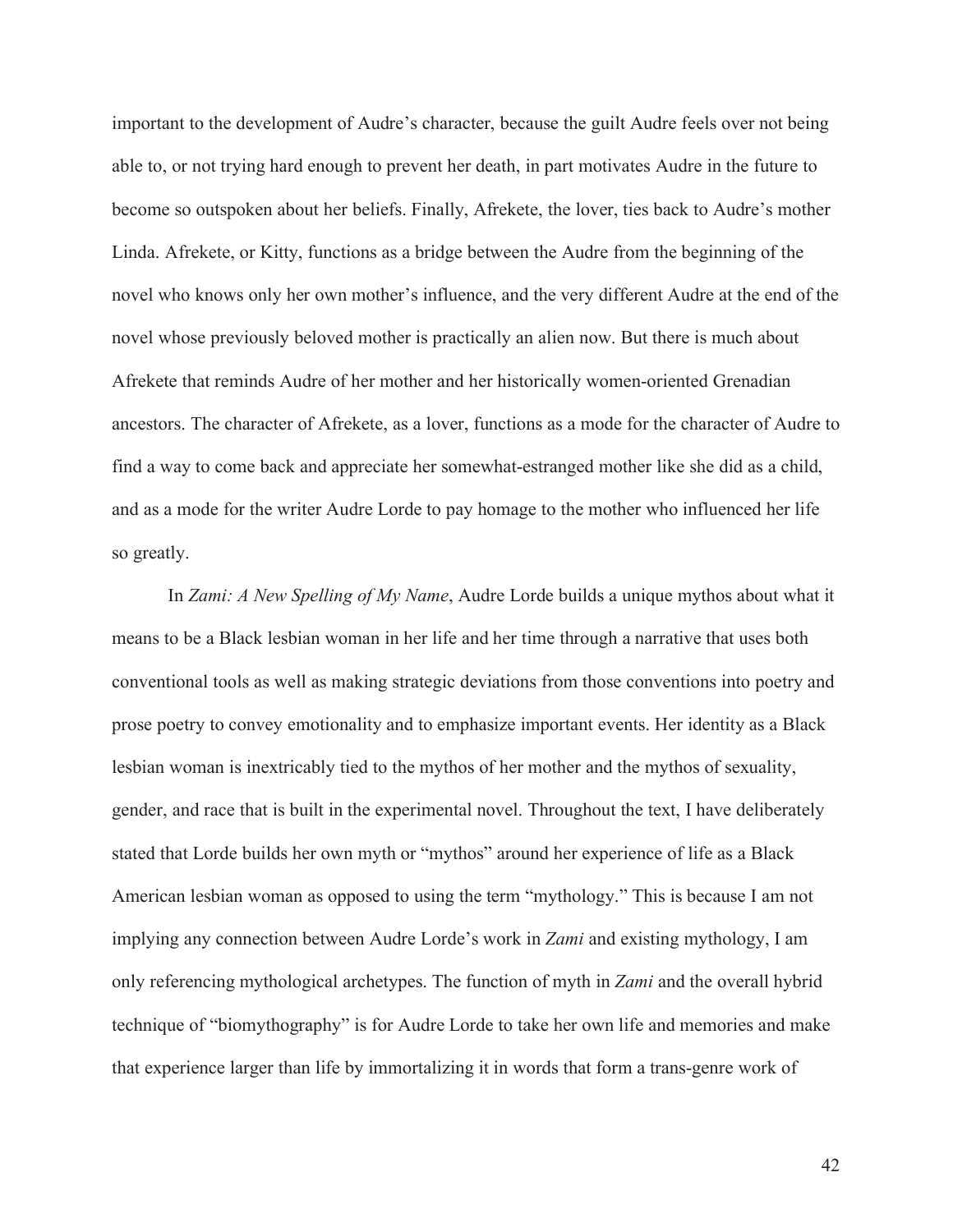authorship far more complex than a simple, straightforward narrative. The mythos that Lorde builds in this text can certainly be read as queer, because it is one that pushes the boundaries of conventionally reductive modes of self-identity through a trans-genre writing style that subverts dominant modes of writing and storytelling. According to Eve Kosofsky Sedgwick's expansive definition of queer which I referenced earlier in this project, the work that Lorde does with emphasizing the intersectionality between gender, sexuality, and race in *Zami* is not only feminist but also queer. This is because queer is not just about sexuality and gender:

A lot of the most exciting recent work around "queer" spins the term outward along dimensions that can't be subsumed under gender and sexuality at all: the ways that race, ethnicity, postcolonial nationality criss-cross with these *and other* identity-constituting, identity-fracturing discourses. (Sedgwick 9).

Based on this quote taken with the text from *Zami* that I have sampled and examined in this project, it is clear to me that Audre Lorde's *Zami* does the difficult work of meshing various "identity-constituting, identity fracturing discourses" that Sedgwick posits as some of the most exciting work in the realm of "queer." Through this quote, it also becomes quite clear how the ideas of "queer" and "intersectionality" are deeply tied together in nature of the work that those terms center around. Further, I want to suggest that the use of poetry and prose in tandem in this text functions as an intersectional approach to writing and storytelling, because *Zami* insists upon deploying various literary techniques together, from the most straight-forward narrative to the most abstract and poetic of methods.

The nature of this rounded, trans-genre approach is decidedly queer as well as intersectional. The variations in the form and style of the writing in *Zami: A New Spelling of My Name* work alongside the content and events of the novel to construct a doubly strong mythos of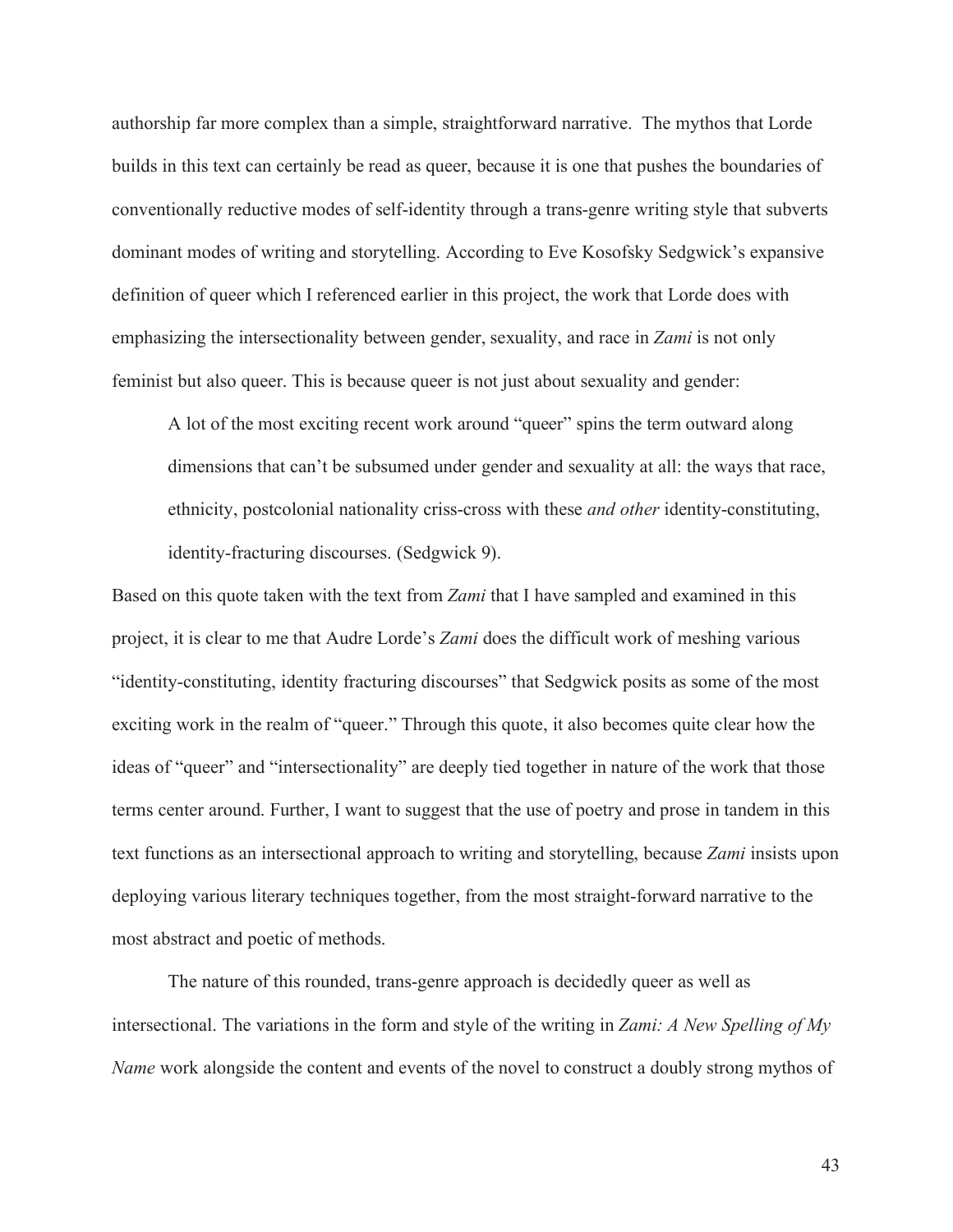Audre's life story, which is ultimately about learning to live and thrive through and with difference, rather than in spite of it. Thus, this text successfully subverts the dominant, reductive Western modes of both storytelling and self-identity through its innovative, trans-genre approach to writing about the boldly personal, and also highly political, life experiences of a woman on a mission to redefine reductive ideas of self-identity and identity formation.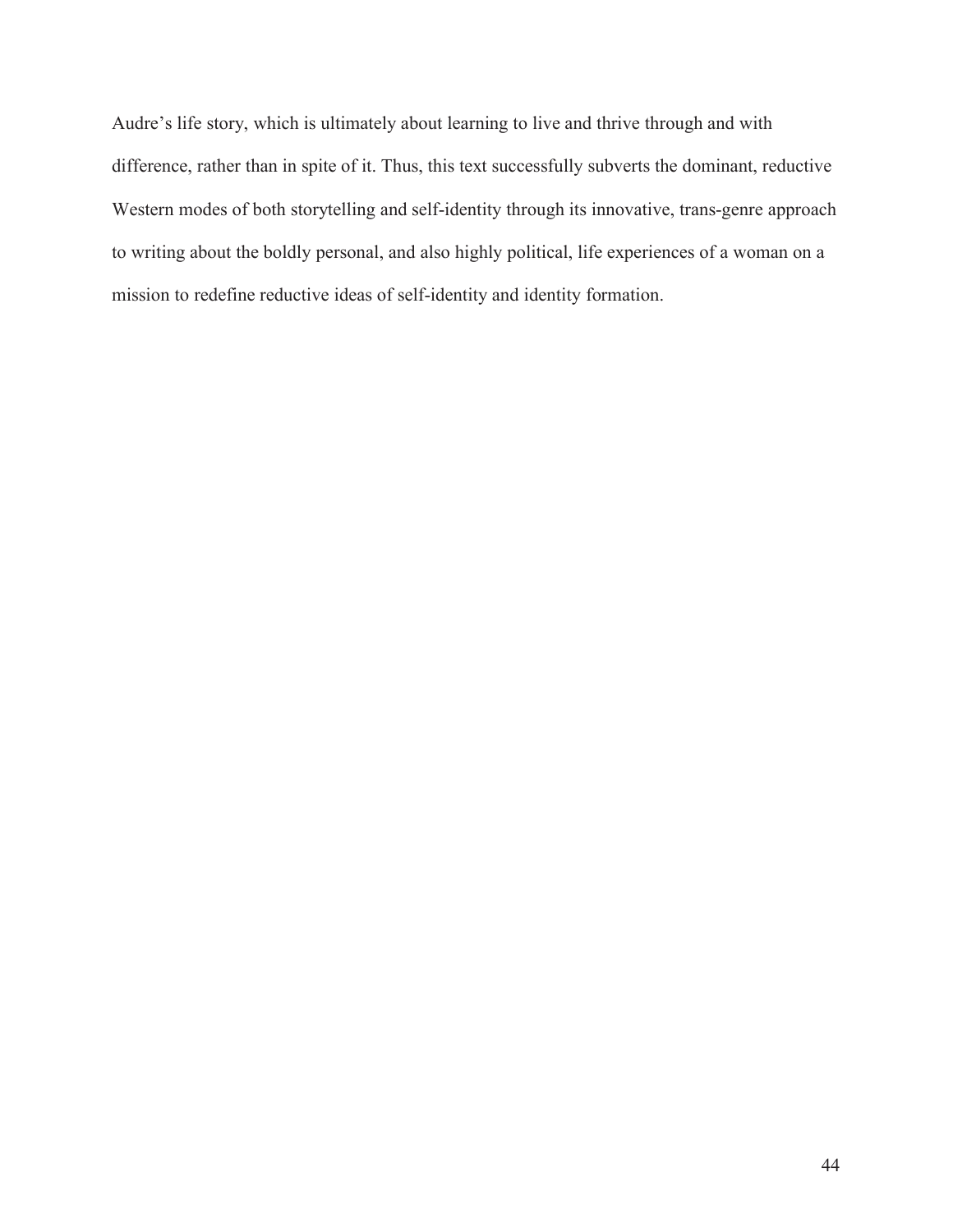#### **Bibliography**

Cixous, Hélène. "The Laugh of the Medusa." *Signs,* vol. 1, no. 4, 1976, pp. 875-893.

Feinberg, Leslie. *Stone Butch Blues*. Ann Arbor: Firebrand Books, 1993. Print.

Halberstam, Jack. *Female Masculinity.* Duke University Press, 1998. Print.

- Hua, Anh. "Audre Lorde's *Zami*, Erotic Embodied Memory, and the Affirmation of Difference." *Frontiers: A Journal of Women Studies*, vol. 36, no. 1, 2015, pp. 113-135.
- Kader, Cheryl. "The Very House of Difference: *Zami*, Audre Lorde's Lesbian-Centered Text." *Journal of Homosexuality,* vol. 26 no. 2-3, 1993. pp. 181-194.
- Kemp, Yakini B. "Writing Power: Identity Complexities and the Exotic Erotic in Audre Lorde's Writing." *Studies in the Literary Imagination,* vol. 37, no. 2, 2004, pp. 21-36.
- Kovalova, Karla, editor. *Black Feminist Literary Criticism: Past and Present.* Oxford: Peter Lang Edition, 2016. Print.
- Lorde, Audre. "Age, Race, Class, and Sex: Women Redefining Difference." *Sister Outsider,*  pp. 114-123.
- Lorde, Audre. "The Master's Tools Will Never Dismantle the Master's House." *Sister Outsider,*  pp. 110-113.
- Lorde, Audre. "Uses of the Erotic: The Erotic as Power. *Sister Outsider*, pp. 53-59.

Lorde, Audre. *Sister Outsider: Essays and Speeches.* New York: Crossing Press, 1984. Print.

Lorde, Audre. *Zami: A New Spelling of My Name.* New York: Persephone Press, 1982. Print.

Sedgwick, Eve Kosofsky. *Tendencies*. Durham: Duke University Press, 1993. Print.

Storey, John. *Cultural Theory and Popular Culture: An Introduction*. Athens, University of Georgia Press. Print.

Tate, Claudia. *Black Women Writers at Work.* New York: Continuum, 1983, p. 115